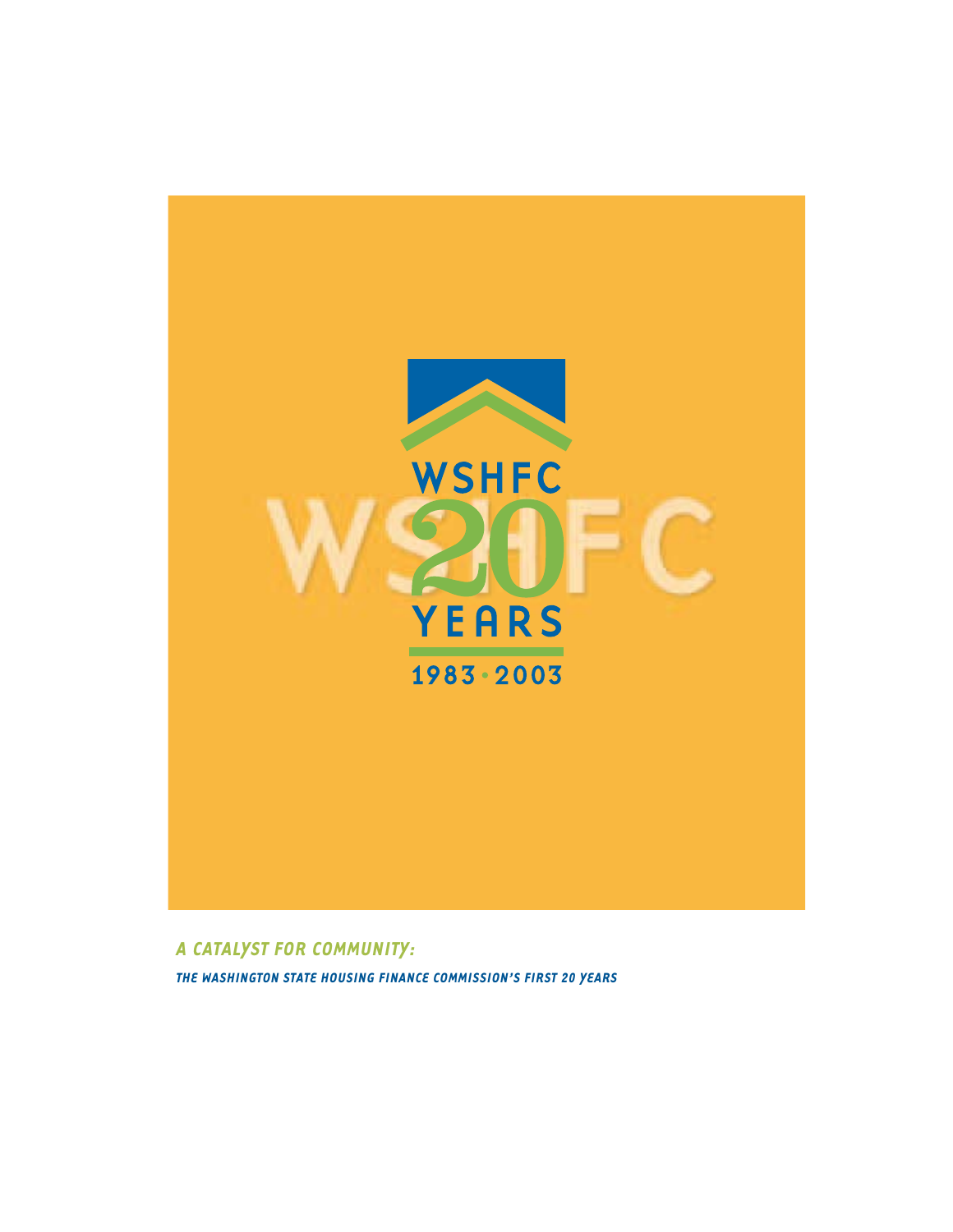$\left[0\right]\left[0\right]\left[0\right]\left[0\right]$ (0)(0)(0)(0) (O)(O)(O)(O)(O)(O)(O)(O)(O)(O)(O)(O)  $\overline{\mathsf{I}}$ ׀׀] ׀׀]  $\left[ \begin{matrix} 0 \end{matrix} \right]$ [D]  $\blacksquare$ I D (1 ⑩  $\left(\mathbb{I}\right)$ ֬׀֜׀׀֘֞׀֚֞ [∏ ∫0 Ō  $\overline{\mathbb{I}}$  $\overline{\mathbb{I}}$  $\overline{\mathbb{I}}$  $\boxed{1}$  $\bm{\mathsf{I}}$  $\left( 0\right)$  $\bm{\mathsf{I}}$  $\bm{\mathsf{I}}$  $\blacksquare$  $\overline{\mathbb{I}}$ Ō O O  $\overline{\mathsf{I}}$ O O  $\overline{\mathbb{I}}$ 面 何  $\boxed{1}$  $\left[ \begin{matrix} 1 \end{matrix} \right]$  $\left( \mathbf{I}\right)$  $\textcolor{blue}{\textbf{0}}\textcolor{blue}{\textbf{1}}\textcolor{blue}{\textbf{1}}\textcolor{blue}{\textbf{1}}\textcolor{blue}{\textbf{1}}\textcolor{blue}{\textbf{1}}\textcolor{blue}{\textbf{1}}\textcolor{blue}{\textbf{1}}\textcolor{blue}{\textbf{1}}\textcolor{blue}{\textbf{1}}\textcolor{blue}{\textbf{1}}\textcolor{blue}{\textbf{1}}\textcolor{blue}{\textbf{1}}\textcolor{blue}{\textbf{1}}\textcolor{blue}{\textbf{1}}\textcolor{blue}{\textbf{1}}\textcolor{blue}{\textbf{1}}\textcolor{blue}{\textbf{1}}\textcolor{$  $\ln$  $\boxed{1}$  $\left[ \begin{matrix} 1 \end{matrix} \right]$  $\left[ \begin{matrix} 1 \end{matrix} \right]$  $\left(\mathbb{I}\right)$  $\left[ \mathbb{I}\right]$  $\overline{\mathbb{I}}$  $\left[ \mathbb{I}\right]$  $\overline{\mathbf{u}}$  $\overline{\mathbf{I}}$ O  $\blacksquare$ Ō  $\boxed{\mathbb{I}}$  $\left[ \begin{matrix} 1 \end{matrix} \right]$  $[{\hspace{-0.3pt}\mathbb{I}}]$  $\left( 0\right)$  $\left(\mathbb{I}\right)$  $\left( 0\right) 0\right)$  $\left( 0 \right)$  $\left[ \begin{matrix} 1 \end{matrix} \right]$  $\left(\mathbb{I}\right)$  $\overline{\mathbf{I}}$  $\blacksquare$  $\bm{\mathsf{I}}$  $\overline{\mathbb{I}}$  $\overline{\mathbf{I}}$ D D 0 D O 0 D 0 0 0 O 0 0 0 0 0 0 0 0 О 0 O  $\left[ \begin{matrix} 1 \end{matrix} \right]$  $\left(\mathbb{I}\right)$  $\left(\mathbb{I}\right)$  $\left(\mathbb{I}\right)$  $\blacksquare$  $\mathbf{I}$  $\left[ \begin{matrix} 1 \end{matrix} \right]$  $\boxed{\mathbb{I}}$  $\left[ \mathbb{I}\right]$  $[{\hspace{0.025cm}} 1]$  $\left[ \mathbb{I}\right]$  $\overline{\mathbf{I}}$  $\overline{\mathbf{I}}$ O O  $\left[ \mathbb{I}\right]$  $\blacksquare$  $\blacksquare$  $\overline{\mathbf{u}}$ 0 0  $\mathbf{I}$ 0 0  $\mathbf{I}$  $\overline{\mathbf{u}}$  $\blacksquare$ O O O O O O 0 0 0 0 0 0 O O  $\pmb{\mathbb{I}}$ 0 0 O 0 0 0 0 O O 0 0 0 0 0 0 0  $\sqrt{a}$  $\mathbf{I}$  $\overline{\mathbb{I}}$  $\overline{\mathbb{I}}$  $\overline{\mathbb{I}}$ <u>ה)</u>  $\left[ \begin{matrix} 1 \end{matrix} \right]$  $\overline{\mathbb{I}}$  $\overline{\mathbb{I}}$  $\left[ \mathbb{I}\right]$ ∬ [∏  $\overline{\mathbf{u}}$  $\overline{\mathbb{I}}$  $\overline{\mathbf{I}}$  $\overline{\mathbf{I}}$  $\overline{\mathbb{I}}$ O  $\overline{\mathbf{u}}$  $\overline{\mathbb{I}}$ 0 0 O O O  $\overline{\mathsf{I}}$ Ō O O O O O O O 0 0  $\left[ \begin{matrix} 1 \end{matrix} \right]$  $\left[ \mathbb{I}\right]$  $\left[ \begin{matrix} 1 \end{matrix} \right]$  $\mathbf{I}$  $\left[ \, \right]$  $\blacksquare$  $\blacksquare$  $\overline{\mathsf{I}}$  $\overline{\mathbf{I}}$  $\mathbf{I}$  $\left[ \rule{0pt}{10pt}\right]$ []]  $\left[ \mathbb{I}\right]$  $\blacksquare$  $\mathbf{I}$  $\mathbf{I}$ 0  $\mathbf{I}$  $\mathbf{I}$ 0 0  $\blacksquare$ 0 0 O  $\overline{\mathbb{I}}$  $\blacksquare$  $\blacksquare$  $\blacksquare$  $\blacksquare$  $\overline{\mathsf{I}}$ O 0 O O O O 0 0 0 0 0 0 0 0  $\blacksquare$ O 0 0 O 0 O 0  $\left[ \mathbb{I}\right]$  $\left[ \mathbb{I}\right]$ 加加  $\overline{\mathbb{I}}$  $\left(\mathbb{I}\right)$  $\overline{\mathbb{I}}$  $\overline{\mathbb{I}}$  $\overline{\mathbb{I}}$  $\left(\mathbb{I}\right)$  $\blacksquare$ O 0 D 0 O  $\overline{\mathbb{I}}$  $\overline{\mathbb{I}}$ O O 0 0 0  $\hat{\mathbb{D}}$ Π  $\overline{\mathbf{I}}$  $\blacksquare$  $\overline{\mathbf{I}}$  $\overline{\mathbf{I}}$ O Π O 0 0 Π 0 O O 0 0 O 0 0 0 0 0 0  $\overline{\mathbf{I}}$  $\overline{\mathbf{u}}$  $\overline{\mathbb{I}}$  $\overline{\mathbf{u}}$  $\overline{\mathbb{I}}$  $\Box$  $\overline{\mathbf{u}}$  $\mathbf{I}$ O  $\overline{\mathbf{u}}$ 0 0 0 0  $\left[ \begin{matrix} 1 \end{matrix} \right]$  $\boxed{0}$  $\left( \right)$  $\left| \mathbb{I} \right|$  $\left| \mathbb{I} \right|$  $\blacksquare$ II D  $\left[ \mathbb{I}\right]$  $\left[ \mathbb{I}\right]$ 0 0 O O 0 0 O O 0 O 0 O O 0  $\left[ \mathbb{I}\right]$  $\boxed{\mathbb{I}}$  $\left[ \mathbb{I}\right]$  $\overline{\mathbb{I}}$  $\blacksquare$  $\overline{\mathbf{I}}$ O  $\overline{\mathbf{I}}$  $\overline{\mathbf{I}}$ O O 0 0 0 0 0 0 O O 0 0 I 0 0 0 O D O O O D D D O D  $\left(\mathbb{I}\right)$  $\left[ \begin{matrix} 1 \end{matrix} \right]$  $\left( 0\right)$  $0(0)$  $\left(\mathbb{I}\right)$  $\overline{\mathbb{I}}$  $\overline{\mathbf{0}}$  $\overline{\mathbf{I}}$  $\overline{\mathsf{I}}$  $\overline{\mathbb{I}}$ O O O  $\textcolor{red}{\blacksquare}$ I O 0 0 O O 0 0 O 0  $\left[ \begin{matrix} 1 \end{matrix} \right]$  $\overline{\mathbf{u}}$  $\blacksquare$  $\Box$ 0 D D O O 面 何 何  $\widehat{\mathbb{I}}$  $\left( 0\right)$  $\left[ \begin{matrix} 1 \end{matrix} \right]$  $\overline{\mathbb{I}}$  $\left(\mathbb{I}\right)$ [T]  $[1]$  $\left(\mathbb{I}\right)$  $\textcolor{blue}{\textbf{0}}\textcolor{blue}{\textbf{1}}\textcolor{blue}{\textbf{1}}$ [T] Ī 0  $\blacksquare$ 0 0  $\overline{\mathbb{I}}$ O 0 D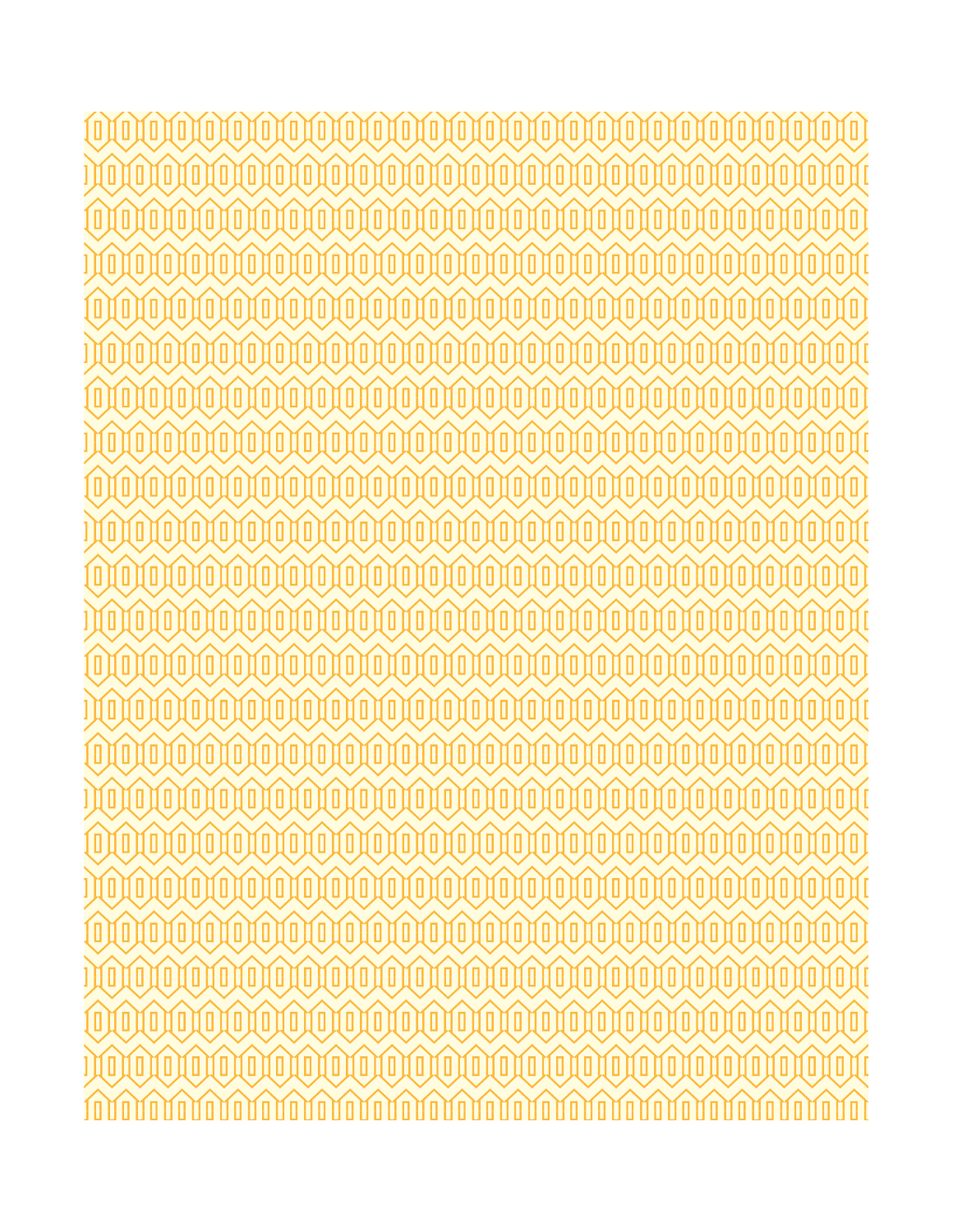

The Washington State Housing Finance Commission is a publicly accountable, self-supporting team dedicated to increasing housing access and affordability and to expanding the availability of quality community facilities for the people of Washington.

.................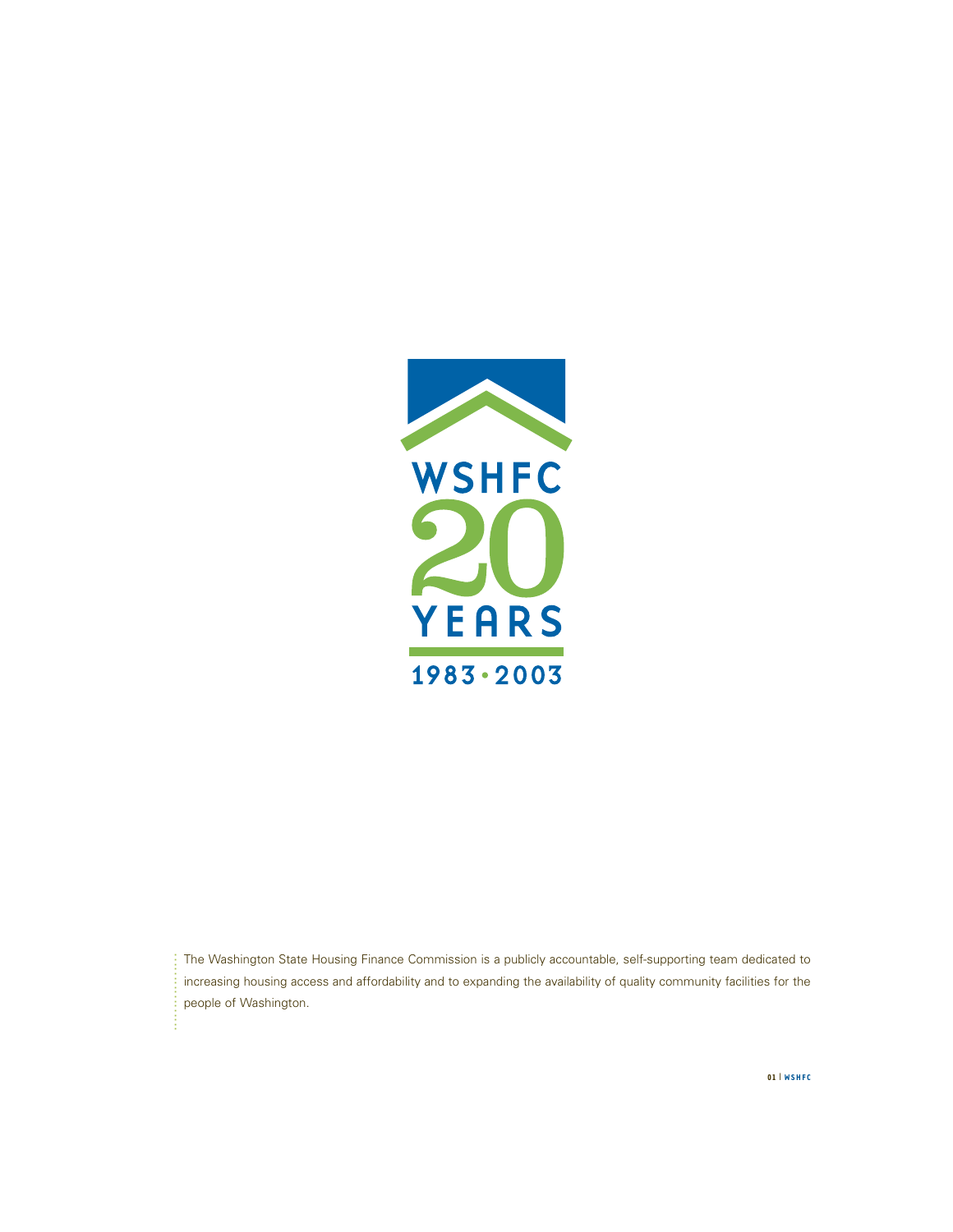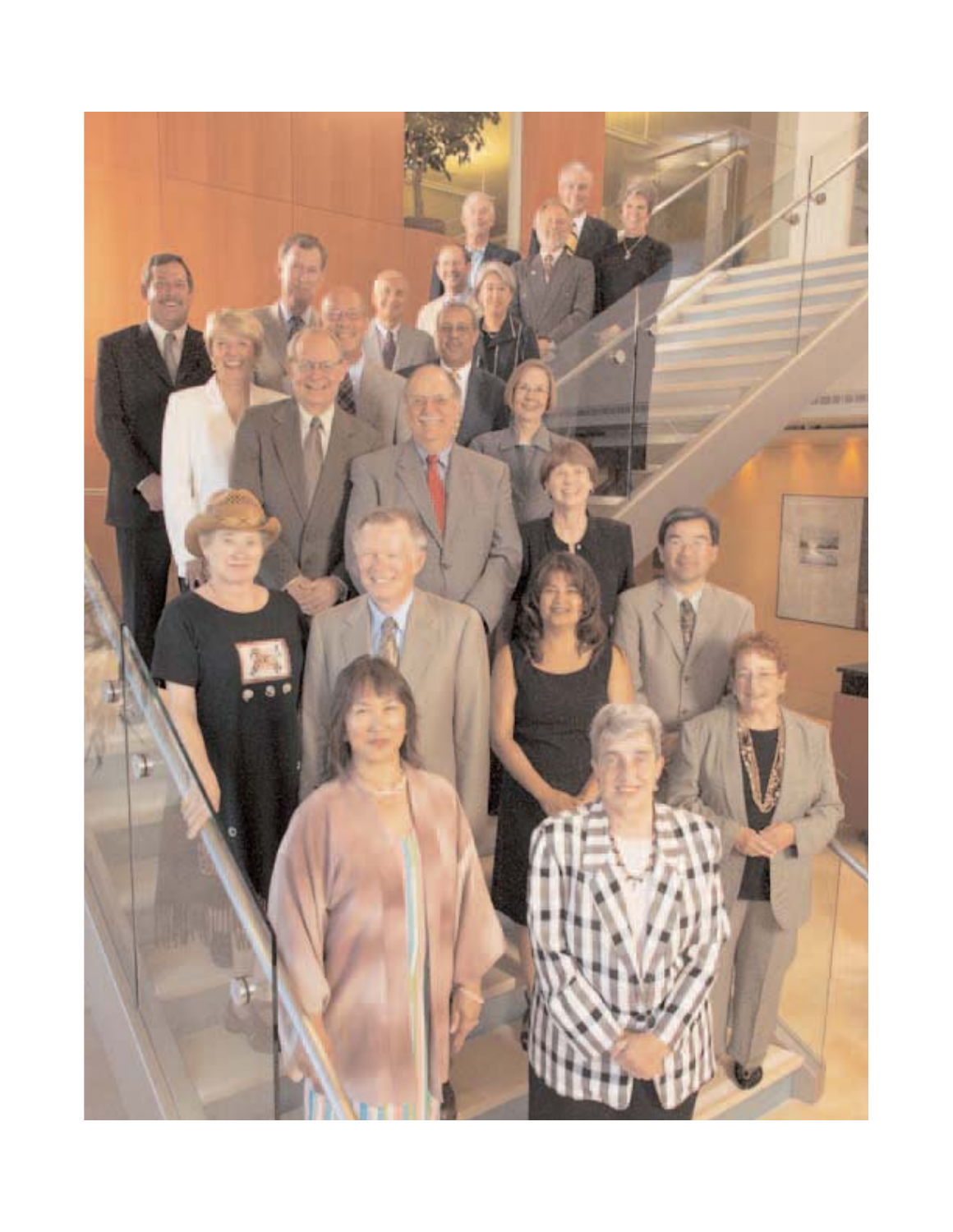### *TWO DECADES OF BUILDING COMMUNITY — AND A STORY WORTH TELLING*

It is my pleasure to present this history of the Washington State Housing Finance Commission's first two decades. Why a history instead of our usual annual report? Because we believe the Commission's story is instructive and compelling in many ways.

It's a great political story. The creation of the Commission is a glimpse into how business gets done in Olympia, a textbook example of how varied and competing players can come together to hammer out a solution — in this case, a longneeded agency whose benefits are, these 20 years later, measurable and well documented. It's the story, too, of a landmark state supreme court decision with repercussions Washington residents are still feeling as we seek innovative ways to spur economic growth.

Also, the Commission's history offers a portrait of a state agency like no other: one that operates more like a business than a bureaucracy, without a dime from the state's general fund. Instead, the Commission depends on the private market for its survival. So ours is a story of public-private partnerships forged long before that phrase was a cliché. It's about countless men and women in business, government, and community-based organizations combining their commitment to the public good with smarts, talent, and entrepreneurial spirit (two words not often associated with government) to create thousands of units of affordable housing, to pump billions into the state

**OPPOSITE** Commissioners past and present gathered in July 2003 to mark the Commission's 20th anniversary

.................

economy, and to enrich communities across every square mile of Washington.

It's also the story of an agency that began with a single, narrowly focused program and matured to administer a broad range of solutions serving people of ever-more-diverse means and backgrounds.

Above all, the Commission's history illustrates how one agency has helped answer a question that is even more crucial now than it was in 1983: How do we best build our communities and provide decent, affordable housing for every state resident?

The Commission will never be the whole answer. But we have made a clear and lasting contribution. In the process, we like to believe we've demonstrated the good that government is capable of doing.

This is work we are deeply proud of. It's a story we think is worth telling. I hope that after you've read this brief history, you will agree.

Kaun Miller

Karen Miller *Chair Washington State Housing Finance Commission*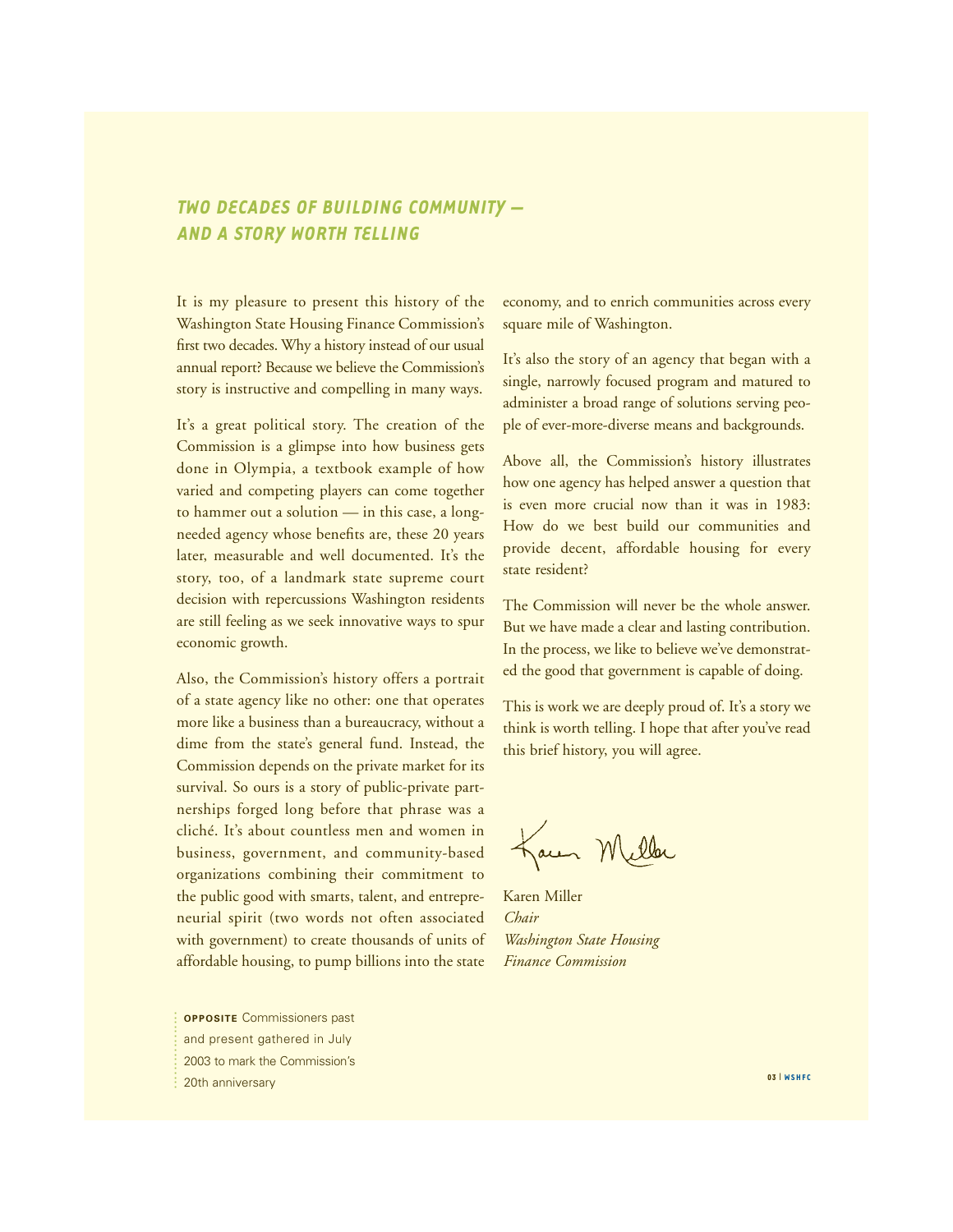

**ABOVE** Governor John Spellman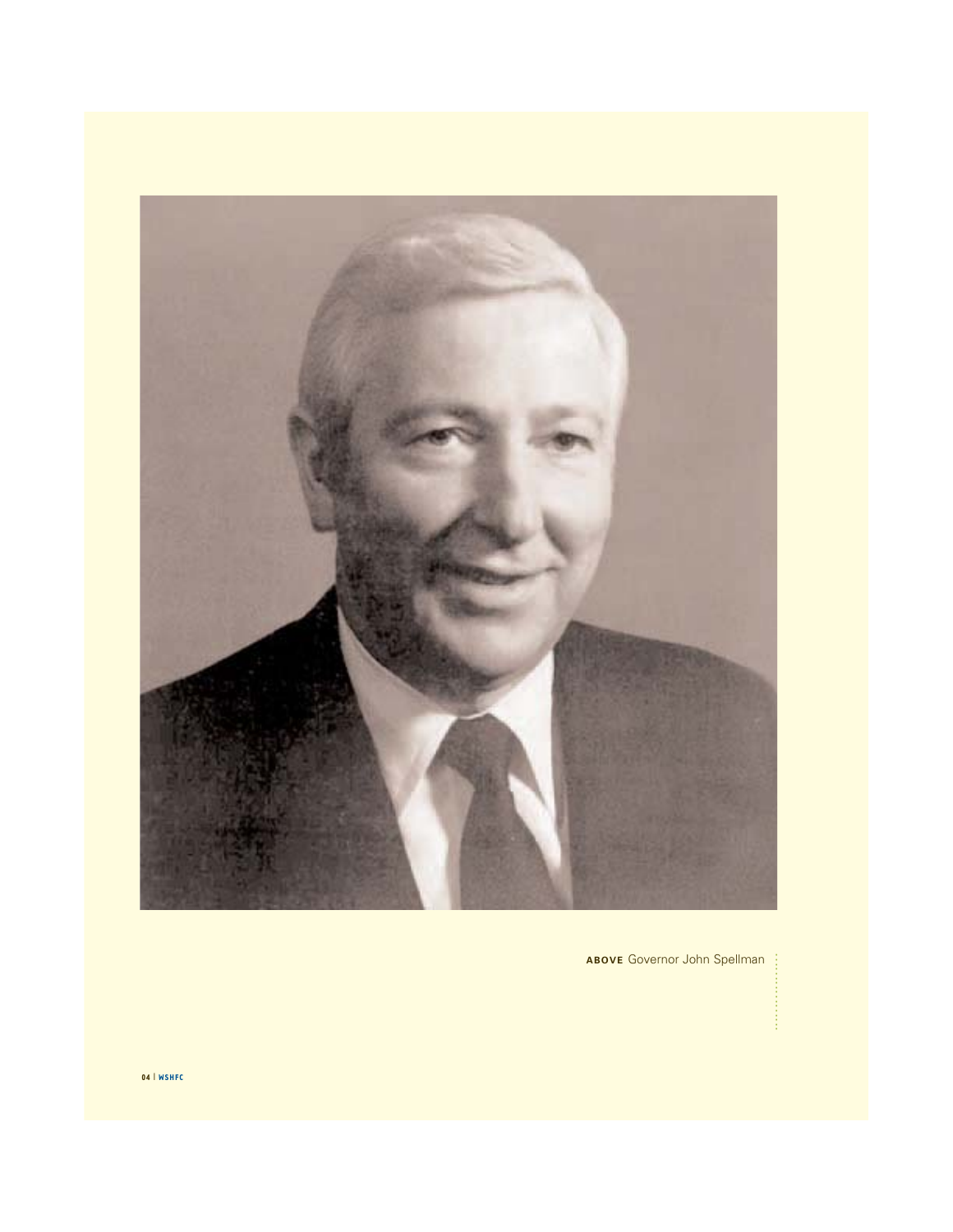### *THE CREATION OF THE WASHINGTON STATE HOUSING FINANCE COMMISSION*

#### **THE RIGHT IDEA AT THE RIGHT TIME**

A few weeks before the 1983 legislative session, Washington Governor John Spellman stood before reporters and announced his intention to create a state housing finance commission — a new agency that would make below-market-rate home loans available to first-time homebuyers and help finance affordable multifamily developments. It was an act of surprising optimism. At least four attempts to create such an agency had failed since the early 1970s, and yet here was the governor declaring that the issue was at the top of his legislative agenda and expressing confidence that, this time, the measure would pass.

Assembled behind Spellman for the cameras was a group composed mainly of bankers, builders, real estate agents, and developers. Their presence lent weight to the governor's announcement, because they represented the very interests that had blocked past attempts to create a housing finance commission. This time, these groups would ensure the commission's creation and largely determine its shape. They'd help Spellman launch a new kind of state agency, one that was the very definition of "public-private partnership": a self-sustaining, entrepreneurial agency that would help create affordable housing for hundreds of thousands of people, finance millions of dollars in community-based capital projects, and pump billions into the state economy — all without spending a cent of public funding.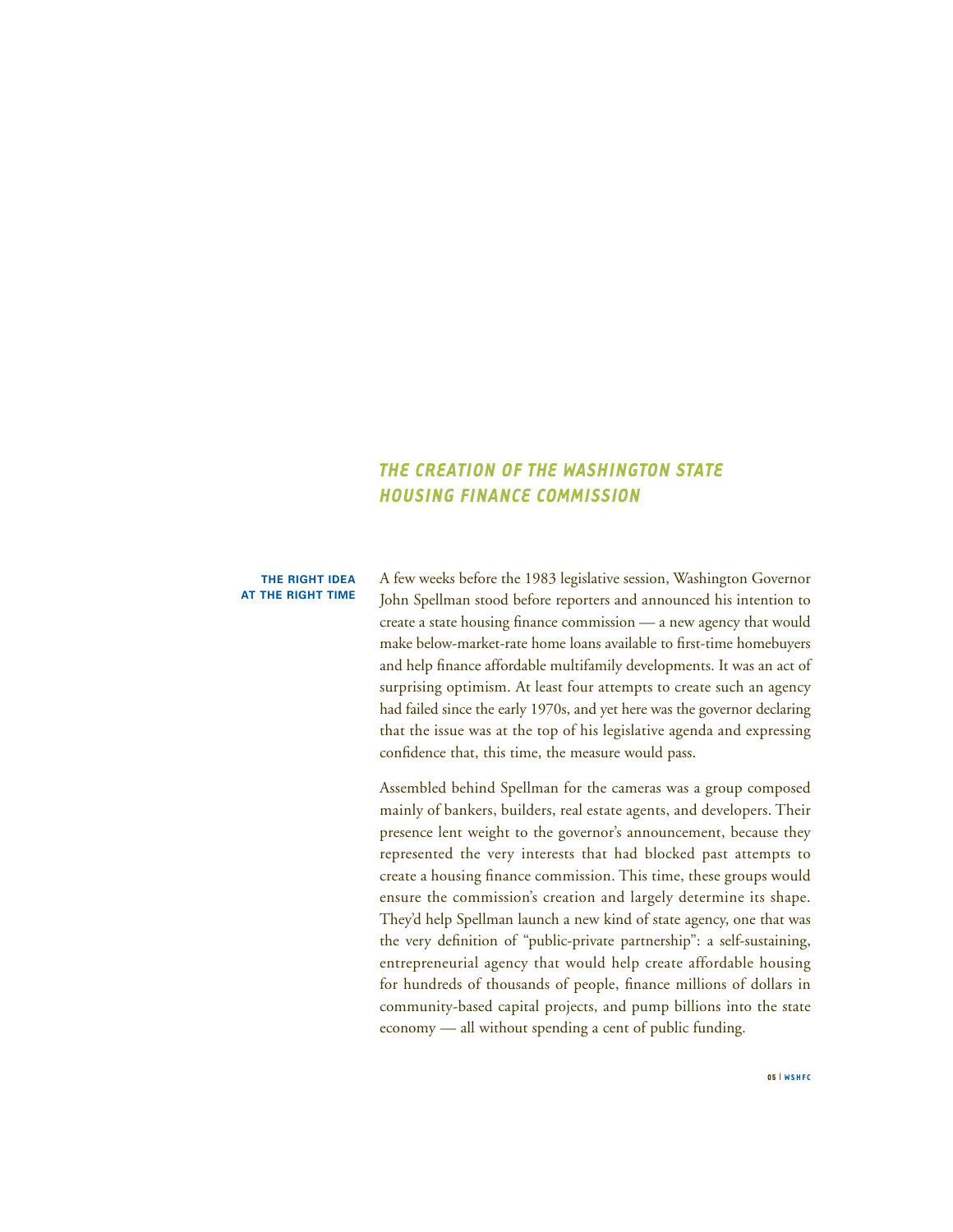#### In the early 1980s, only the rich, the lucky, or the extraordinarily thrifty bought homes in Washington State. Like the rest of the nation, Washington was in the chokehold of a relentless recession, the worst economy since the Great Depression. Unemployment was high, commerce was sluggish, and revenue in the state coffers was dangerously low. With interest rates topping more than 20 percent, thousands of residents deferred their dream of buying a home, while others struggled to simply find decent housing of any kind. **HARD TIMES**

The state's housing industry, as a result, was hit hard. Lenders weren't making loans. Real estate agents weren't selling houses. Layoffs were widespread among builders and workers in the state's signature timber industry. In a slow-motion one-two punch, the economy was hammering both those who needed housing and those who profited from it. Aside from the administration of the odd federal program, the State of Washington — to the longtime dismay of housing advocates — had no programs for addressing the crisis.

John Spellman had arrived at the governor's mansion in 1980 with housing high on his list of priorities. It had long been one of his pet issues. He had run unsuccessfully for mayor of Seattle in 1965 partly on the issue of open housing. As King County's first executive, he'd had to contend with housing issues in the wake of the "Boeing Bust" of the early 1970s. He'd also made appointments to the county housing authority and had worked closely with builders and developers on affordable housing. When Spellman won the governor's seat in 1980, he knew the state needed to address the affordable housing shortage. He also knew that an innovative solution — "one with relatively fast turnaround and pretty good results" — had been punted around Olympia for a decade.

The first state housing finance agency was created in New York in 1960, when state officials conceived the notion of selling tax-exempt state bonds and using the proceeds to finance below-market-rate home loans for low-income residents. The program was a success, and, not long after, Congress allowed the issuance of federally authorized taxexempt bonds for a variety of public purposes, including affordable housing. That triggered the creation of state housing finance agencies **EVERYWHERE BUT HERE**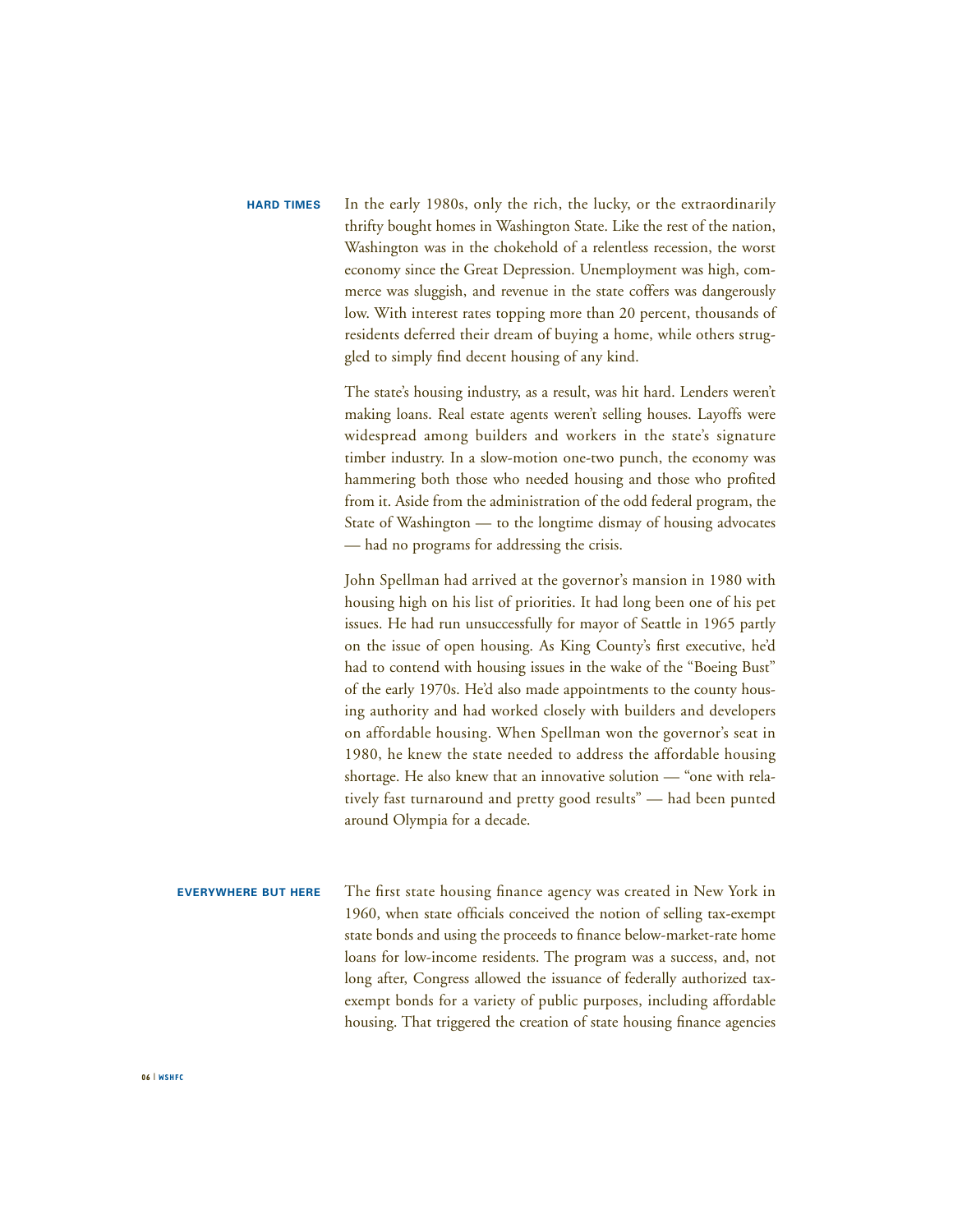across the U.S. By 1975, 36 existed and were largely lauded for their ability to create housing quickly and nimbly. By 1983, the only state in the union without some version of a housing finance agency was Washington.

Not that the state hadn't tried. Housing activists and community development officials had advocated for the idea since the late 1960s. Bills intended to create a housing finance commission had been introduced in 1975 and 1977, but had been squashed in committee. Those measures would have given the commission the powers of a housing authority, including the ability to regulate the administration of loans, set mortgage interest rates, and set the fees that lenders could charge. They also would have allowed the commission to make loans directly to homebuyers and developers. Not surprisingly, bankers opposed the bills because they viewed them as creating, at best, a state bureaucracy that would interfere with business or, at worst, a tax-funded competitor. They also recognized that they were unlikely to reap much profit by lending to the low-income persons the commission would target.

In 1979, another bill attempted a compromise. That measure still sought to help "the low income, the elderly, and the handicapped," but, unlike its predecessors, would not have empowered the commission to make direct loans, set fees, or own, operate, or build housing. The commission would merely sell bonds, then pass the proceeds through banks, which would then lend at a lower rate to borrowers the so-called "conduit theory."

Bankers still balked. They were no more charmed by the idea of a new state bureaucracy than they had been in years prior. And they still objected to the bill's stipulation barring loans to persons whose income was above 80 percent of the median.

Said Scott Gaspard of the Washington State Savings League at the time, "Banks are not in the business of financing low-cost housing." Seattle-First National Bank lobbyist Joe Brennan went so far as to assert that people of low income "do not need to own a home; multifamily housing will meet the needs of the low income."

*Bills creating a housing finance commission had been introduced in 1975 and 1977, but had been squashed in committee.*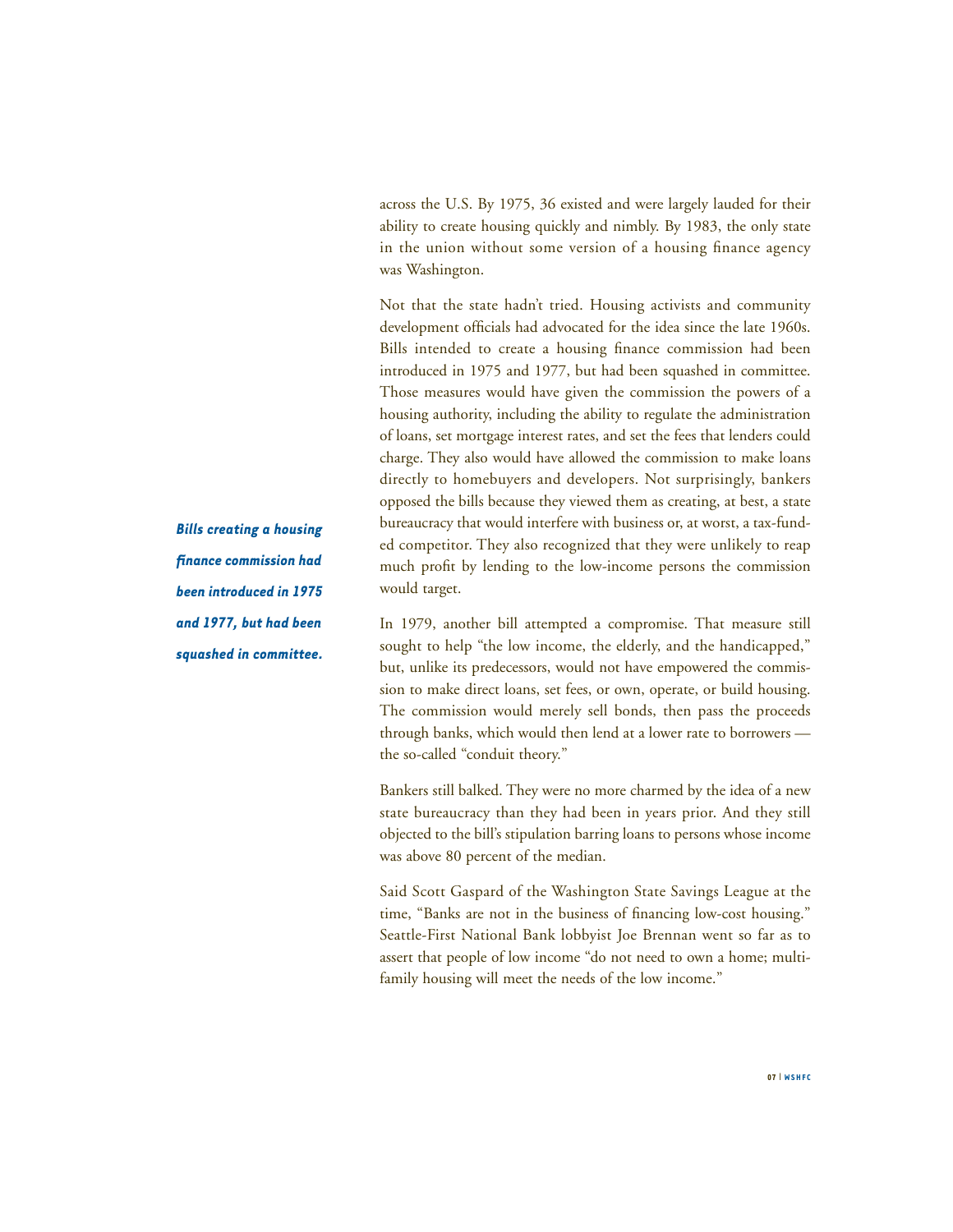Still, the bill passed the House after some concessions to business. Despite vigorous floor debate in which other critics claimed the compromise didn't offer enough aid to the poor, most members voted with Representative Joe Taller (later Spellman's budget director), who called the bill "a responsible start to addressing the problem."

In the Senate, though, the measure never made it out of committee. A.L. "Slim" Rasmussen, the legendary maverick Democrat, was philosophically opposed to government housing programs and had fought them as mayor of Tacoma. He burdened the bill with superfluous amendments and then refused to give it a hearing.

Two years later, Senator George Fleming — the former University of Washington football standout and Washington's first African American state senator — introduced a bill that would have given a housing finance commission the power to issue tax-exempt bonds only for the financing of multifamily rental housing. It fared no better than its forerunners: The bill passed the Senate by a wide margin, but was pocket-vetoed in the House by Representative Bruce Addison of West Seattle.

Self-interest on the part of bankers wasn't the only obstacle to creating a housing finance commission in Washington. Any enabling legislation would also come under fire in the state supreme court, thanks to Washington's long-standing prohibition on public subsidies for private enterprise. The framers of the state's constitution, intent on avoiding boondoggles like the failures of government-subsidized railroads and canals that marked the 19th century, enshrined the ethic in Article 8, Section 7, which forbids lending the credit of the state "except for the necessary support of the poor and infirm." Hugh Spitzer, who helped draft the commission legislation and who has served as underwriter's counsel on many of the Commission's bond issues, asserts in a book he co-authored about the state constitution that the clause was inserted at the behest of Union Pacific to stymie competition from other railroads. **POOR AND INFIRM**

> Whatever the founders' motives, their spirit was alive and well in the state's high court. Jay Reich, now the Commission's bond counsel, recalls the legal landscape: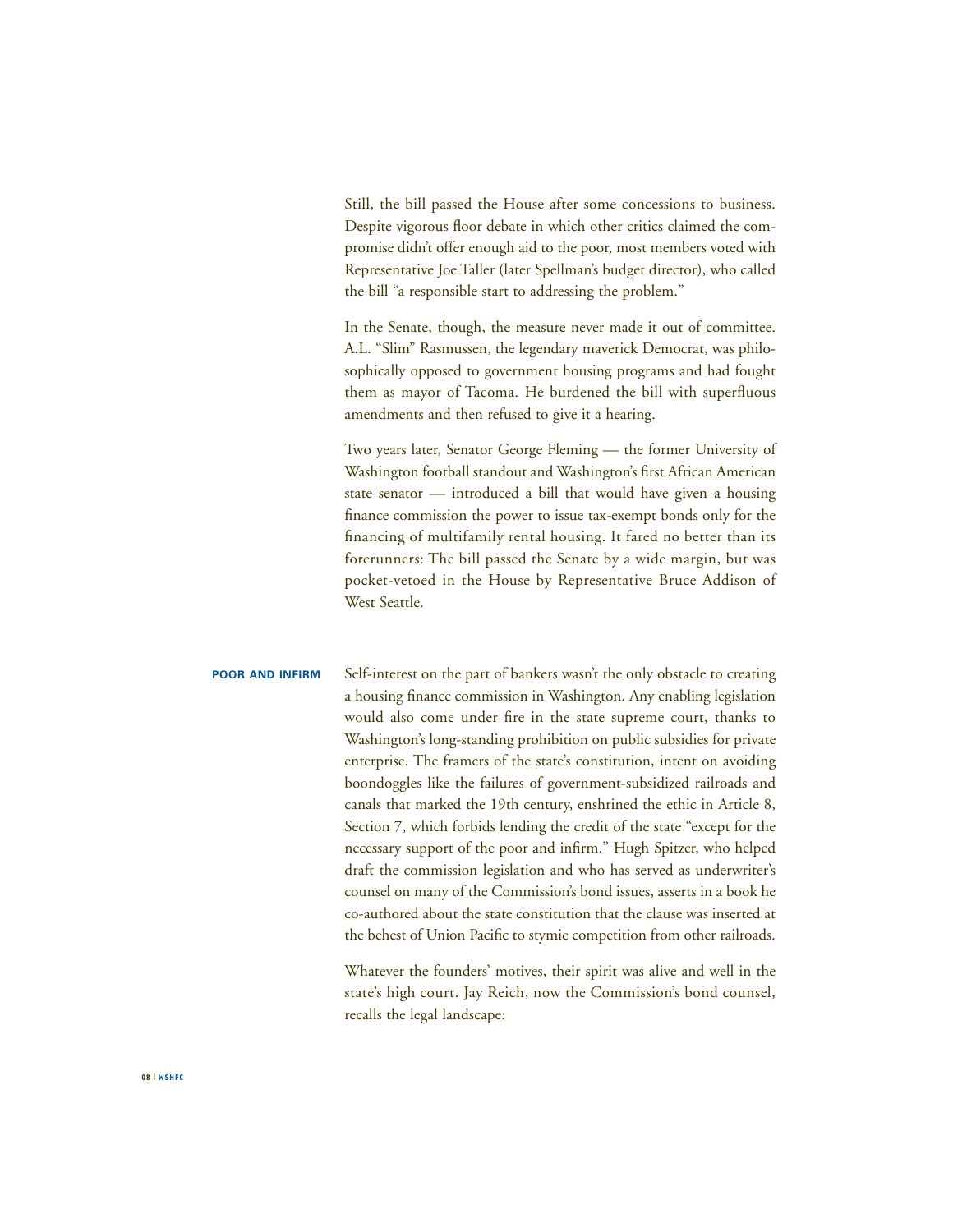**JAY REICH**

*By the 1970s, that provision of the constitution was interpreted to almost a ridiculous extreme, so that even conduit financing, where no public funds were involved, was declared to be a prohibited lending of public credit because borrowers received the benefit of federal tax exemption. By the late '70s, even programs that we thought were very important and should not have been problematic from a constitutional point of view were in great doubt. So if we were going to provide tax-exempt financing to single-family homebuyers who were not poor and were not infirm… there was a real question whether this was an unconstitutional lending of credit.*

#### **"A PRIVATE ENTERPRISE DEAL"**

By 1982, though, forming a housing finance commission seemed worth the constitutional risk. The volume of home mortgages in Washington had dropped 40 percent in five years. Building starts were down by 43,000 over the same period. Washington-based buildingproducts giant Weyerhaeuser lost 54 percent of its profits between 1978 and 1982, while the slowdown contributed to four-year employment drops in the timber and construction industries of 30.6 and 42.5 percent. As a result, state revenues had also dropped precipitously.



**ABOVE** Hugh Spitzer, co-author of the Commission legislation and longtime underwriter's counsel

Spellman saw in this bleak picture an opportunity to re-cast a housing finance commission as a much-needed stimulus for the state's economy, as well as a means of addressing the housing crisis. According to one account, Spellman's resolve was sealed at a meeting of the National Governors Association, when Michigan Governor William Milliken went slack-jawed with disbelief after Spellman told him Washington had no housing finance agency. "With all the building-products industry in your state?", Milliken is reported to have said. "Why, that's like Michigan without the auto industry!" (Today, Spellman himself can't recall whether that story is apocryphal, but agrees that it's a good one.)

Mortgage bankers and other businesspeople, meanwhile, were eager for anything that could jump-start the moribund market. Bankers noted that they were doing decent business in states such as Idaho and Utah, which had housing finance agencies, but were missing out on the most lucrative market north of California and west of Minneapolis. Spellman and his staff knew that by creating legislation more palatable to business, they could win enough support in the legislature to finally make a housing finance commission a reality.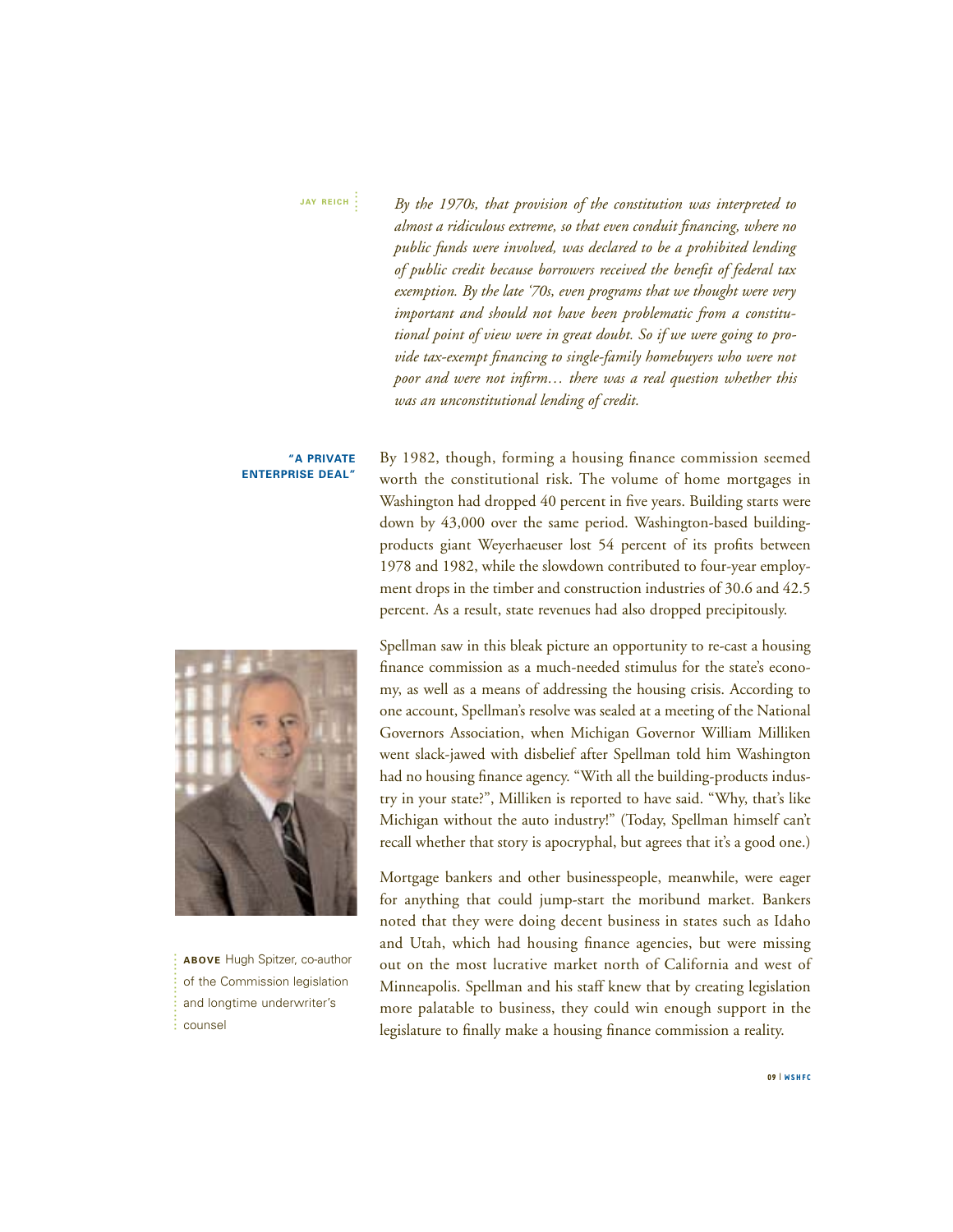Getting business on board was the job of two staffers Spellman brought with him from the King County executive's office: Karen Rahm, whom Spellman soon appointed as director of the state's Planning and Community Affairs Agency (the precursor to today's Department of Community, Trade, and Economic Development), and Pat Dunn, who split his time between working for the planning agency and directly out of Spellman's office.

As Karen Rahm — now Karen Lane — remembers it, corralling the business community was relatively simple, given the economic climate. "We showed the bankers that this was their meal ticket," she says. "And builders and companies like Weyerhaeuser were all for it. At one meeting at Weyerhaeuser, [an executive] nearly jumped out of his seat to shake my hand, saying, 'It's about time!'"

At a reception for the opening of Spellman's Spokane office, Dunn and Spellman met Jim Kirschbaum, then president of the Washington Mortgage Bankers Association. Spellman suggested new, improved housing commission legislation; Kirschbaum said he liked the idea, provided he and his colleagues had a hand in writing it. As Kirschbaum remembers it, "They got smart and said, 'We don't want to fight these guys anymore.' They came to us and asked, 'What do we have to do to get you guys to support this?' The whole deal was billed as a stimulus to the economy, and was put through the legislature as a stimulus bill."

Acutely aware of the discord that had met prior efforts, Dunn and Lane worked hard to address the concerns of the measure's foes above all else. "They didn't go to the bankers or to labor with a plan," says Spellman. "They went there asking what the problem was, and how can we solve it. That's how you solve problems."

Dunn and Lane's strategy was to first iron out as many of the sticking points as possible before the bill ever made it to the legislature, to show lawmakers there was a unified effort behind the bill and to keep differences from being slugged out in public.

Coincidentally, passage of an initiative authorizing the state to issue industrial revenue bonds had helped build trust among many of the same parties now working on the commission bill. Lane enlisted

*Acutely aware of the discord that had met prior efforts, Dunn and Lane worked hard to address the concerns of the measure's foes above all else.*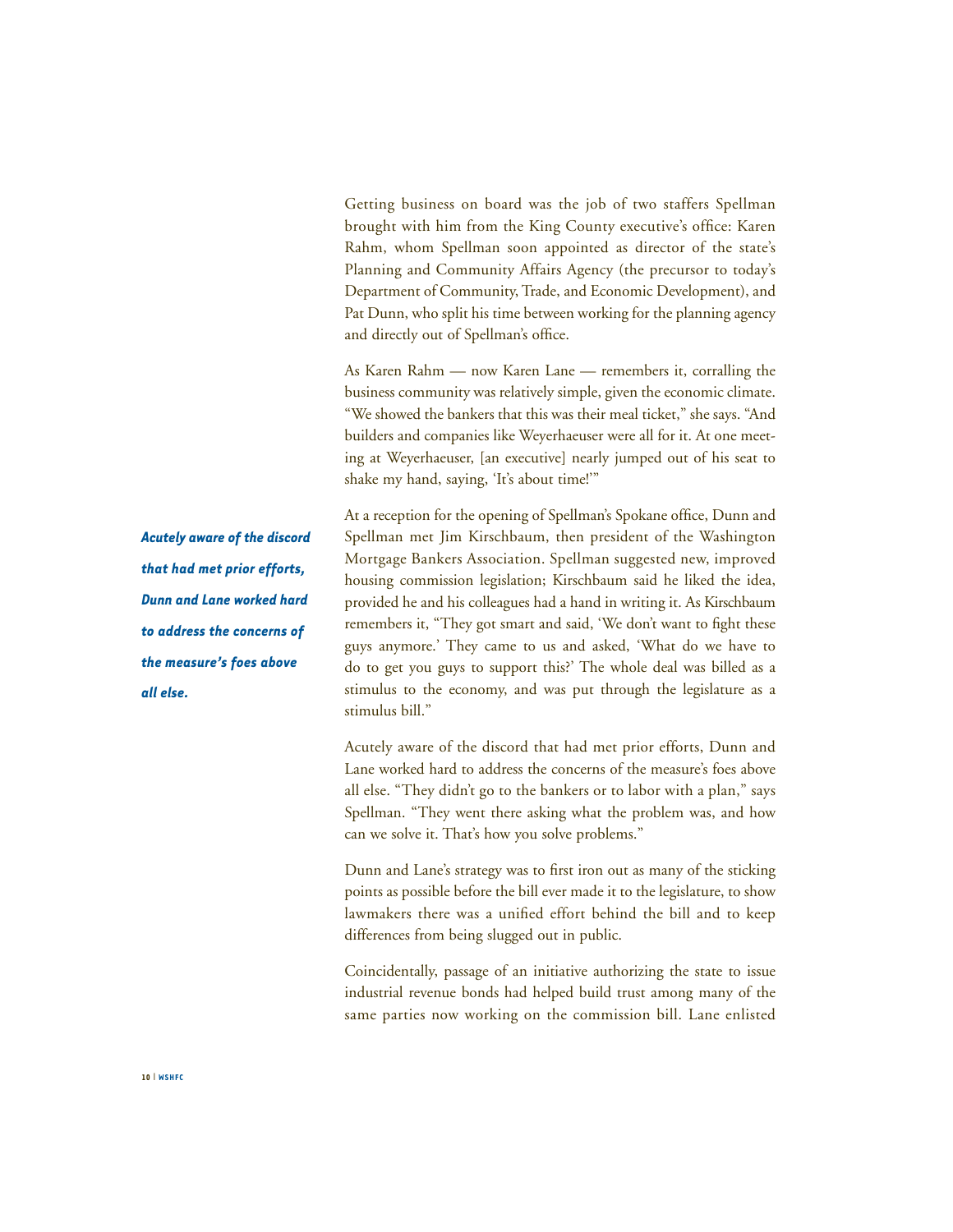

**ABOVE** Karen Lane (left), Pat Dunn (middle), and former Governor John Spellman (right)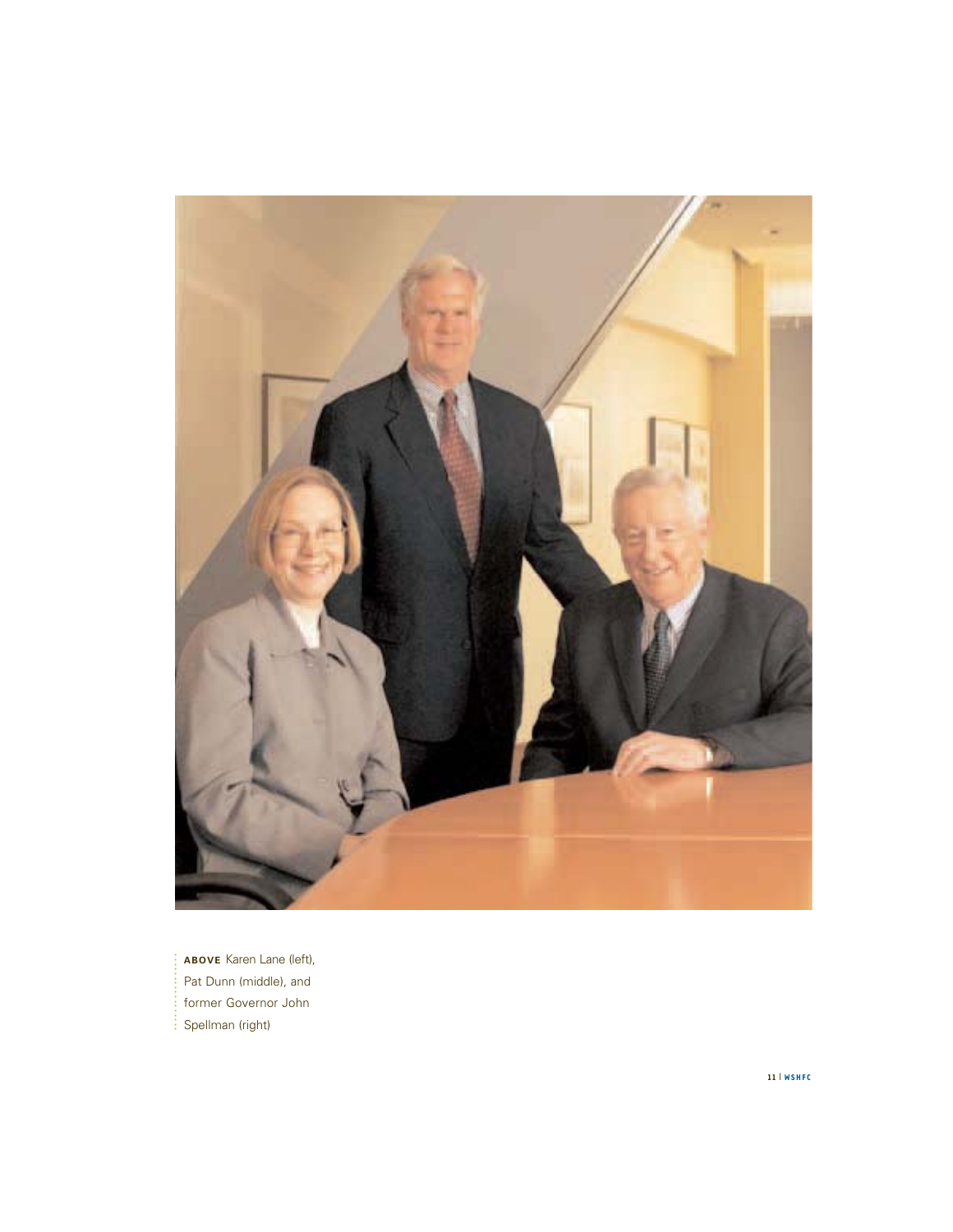

**ABOVE** Jay Reich (left) and Kim Herman (right)

ł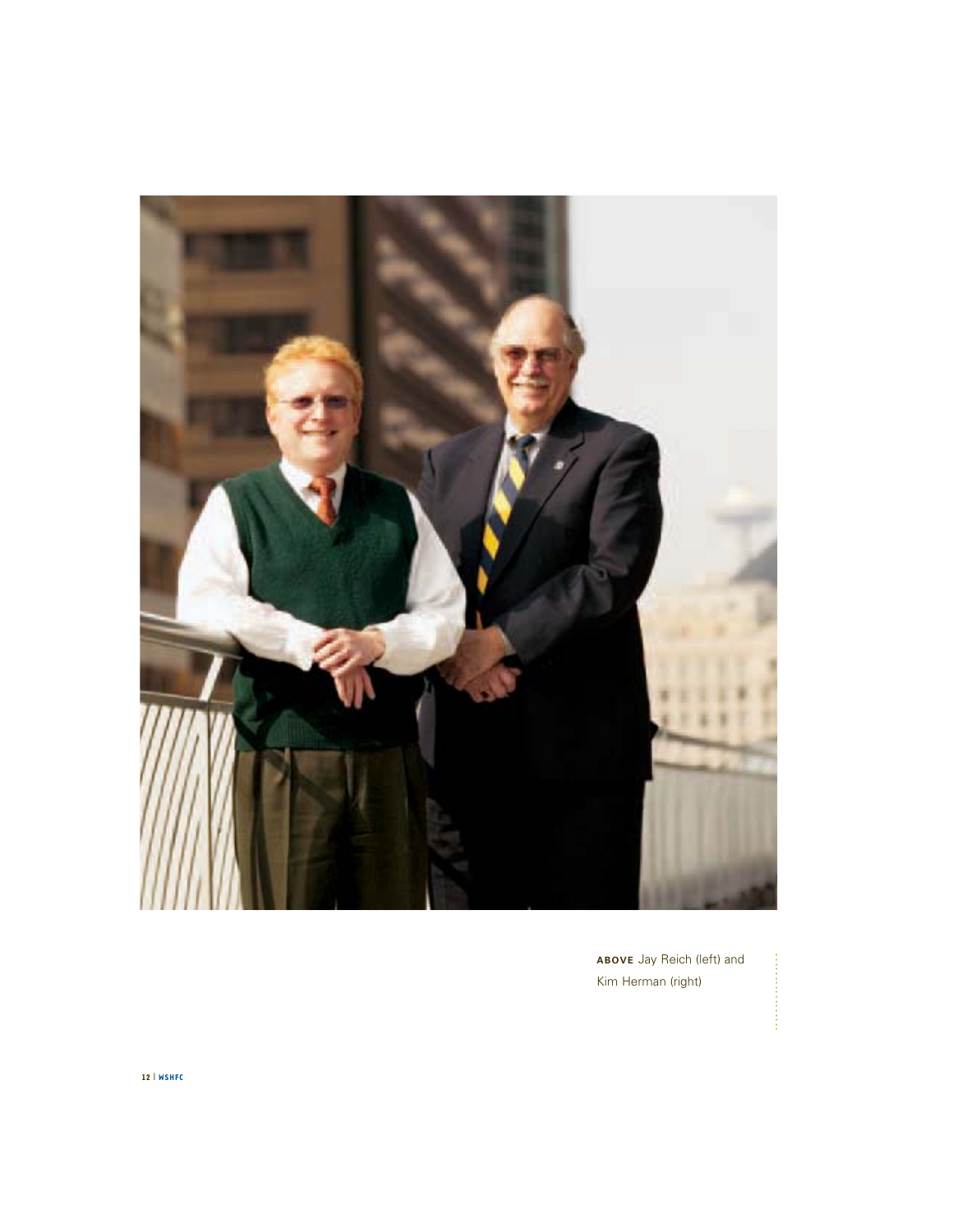Jay Reich, who had worked on the campaign for revenue bonds, to write the latest incarnation of the housing finance bill along with attorney Hugh Spitzer. Dunn and Lane then assembled a large committee made up of the bill's various stakeholders — with Kirschbaum as chair — and the bill-drafting began.

"Writing the bill was really a negotiation all the way through," remembers Kirschbaum. "Every rewrite, we'd say, 'No, we can't support that, or that, or that,' and then they'd fix it and come back with a new draft. The key was that the state couldn't have anything to do with it. It had to be a private enterprise deal."

To make business leaders comfortable, the bill couldn't be perceived as too closely aligned with the state's low-income housing activists, as its predecessors had been. Architects of the measure credit housing advocates — who trusted Spellman's moderate politics and good record on housing — for recognizing that bankers held the key to the commission and letting them take the lead.

The resulting bill was similar to the 1979 bill, but differed in several key respects. Most obviously, it eliminated income requirements for homebuyers, making it a measure more likely to help moderateincome people. The new version also stressed even more than its predecessor that the commission would only be a "conduit" between bond sales and private lenders.

The bill drew on the experience of other states. Pat Dunn logged thousands of miles visiting other housing finance agencies, where he noted best practices for appointing commissioners, hiring staff, vetting ethics conflicts, and more. The result would be a commission that borrowed from other agencies, but resembled none. Most of the agencies Dunn visited were huge bureaucracies. He knew Washington would have to create a leaner, more nimble agency to appease the business community and the conservatives in the legislature.

Says Stuart Honse, who at the time was an investment banker and one of the commission's architects, "The Washington model took the best of every other agency that had been established… and adapted it to the Washington situation."

*Dunn and Lane assembled a large committee made up of the bill's various stakeholders and the billdrafting began.*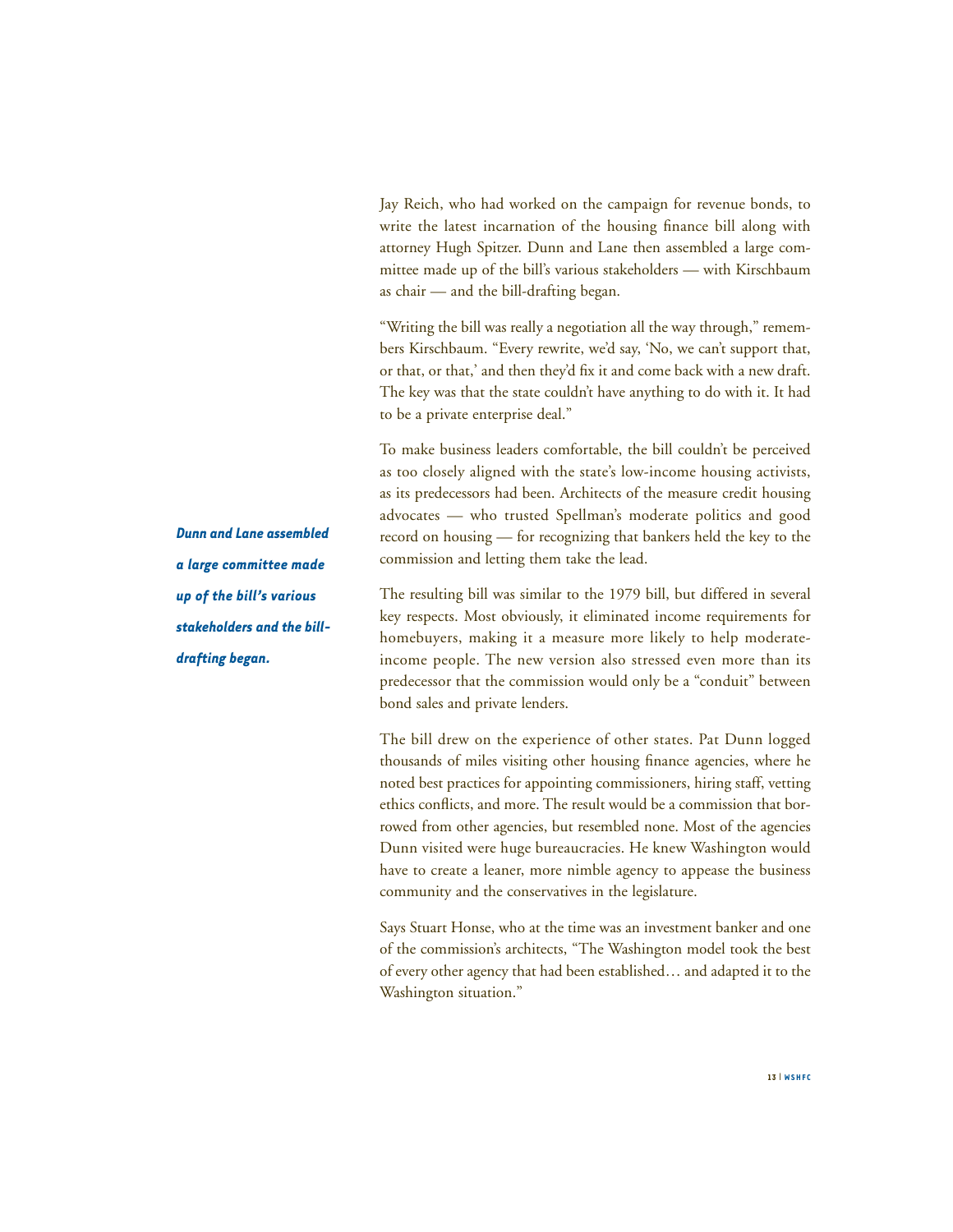Lane and Dunn spent much of the fall of 1982 traveling the state and explaining the intricacies of the bill to chambers of commerce, affordable housing advocates, and other groups, "road-testing" the measure and their arguments for it, before the issue hit the legislature and the newspapers.

At about the same time that the legislation was being drafted, the Washington Supreme Court gave the green light to both Spellman's industrial bond initiative and a bond program for financing private religious hospitals — both of which were based on the "conduit theory." The rulings were the "first crack," Lane says, in the state's prohibition of such measures. Meanwhile, Congress was threatening to eliminate the federal tax-exempt bond program in the next budget year. And state lawmakers continued to hear painful stories from constituents who couldn't afford to buy homes. If Washington State was ever going to use tax-exempt bond authority to create housing, Lane remembers, it appeared to be now or never. **A PERFECT STORM** *In the Senate, they had* 

> *"We had a "perfect storm" of opportunity: Opponents of the bill were either on board or neutralized. With the conduit idea, we had a constitutional theory that might get us past the supreme court. We had a clear sense of urgency from the community. And we were in danger of losing federal authorization. So we marched into the legislature. We had an idea. Now we were selling it.*

The commission bill was submitted as executive request legislation in both the House and Senate. In his press conference, Spellman called it "the best plan that can be devised" and warned that "time is of the essence." Dunn and Lane wasted no time in soliciting powerhouse sponsors.

In the Senate, they had an ally in George Fleming, who had championed the 1981 commission bill. Housing was an issue close to the Seattle Democrat's heart; more important, Fleming was chair of the majority caucus. The bill's co-sponsors comprised most of the rest of the Senate leadership and 24 other senators besides, assuring passage in the Democrat-controlled chamber.

*an ally in George Fleming, who had championed the 1981 commission bill.* 

**KAREN LANE**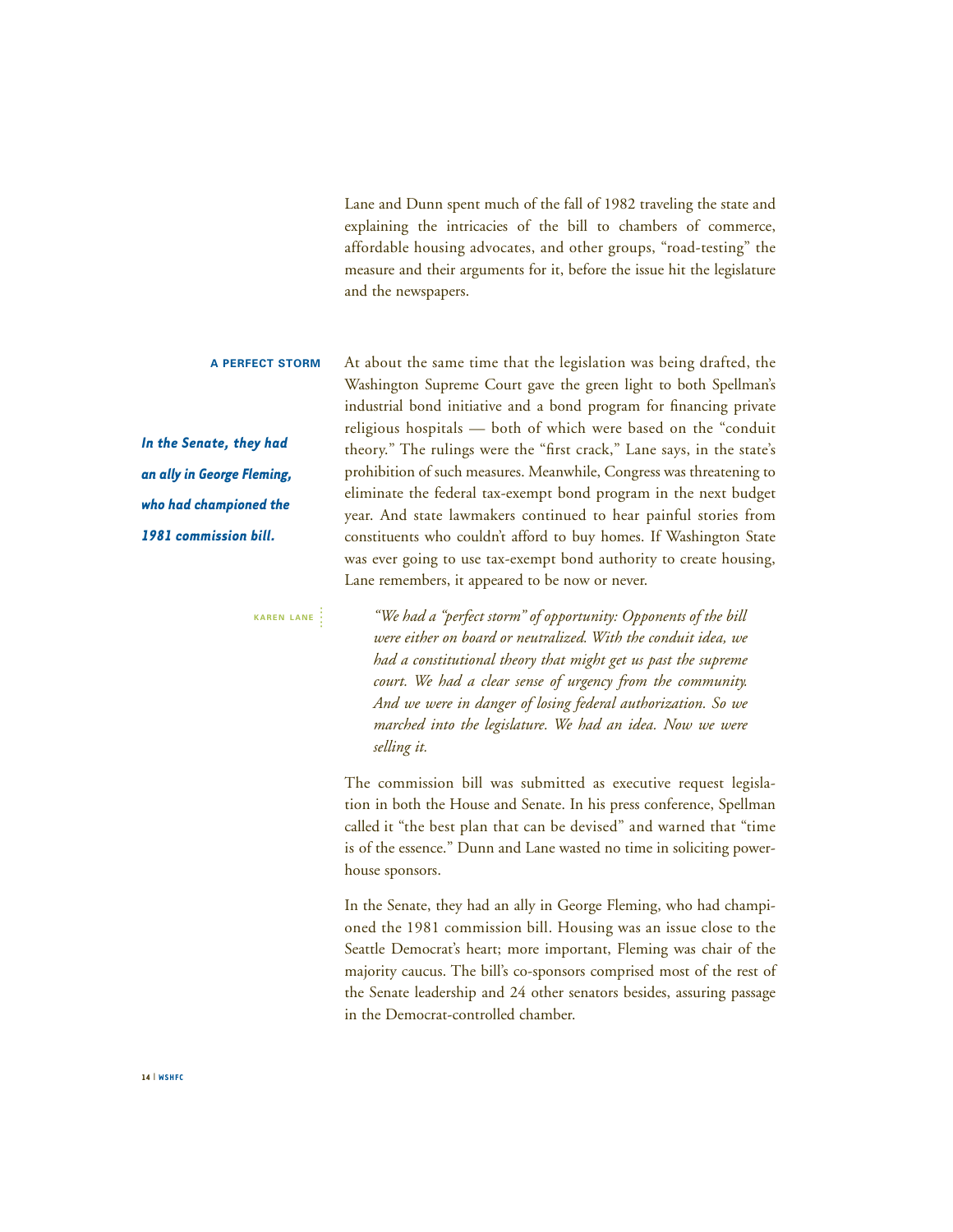

**ABOVE** State Senator George Fleming

.................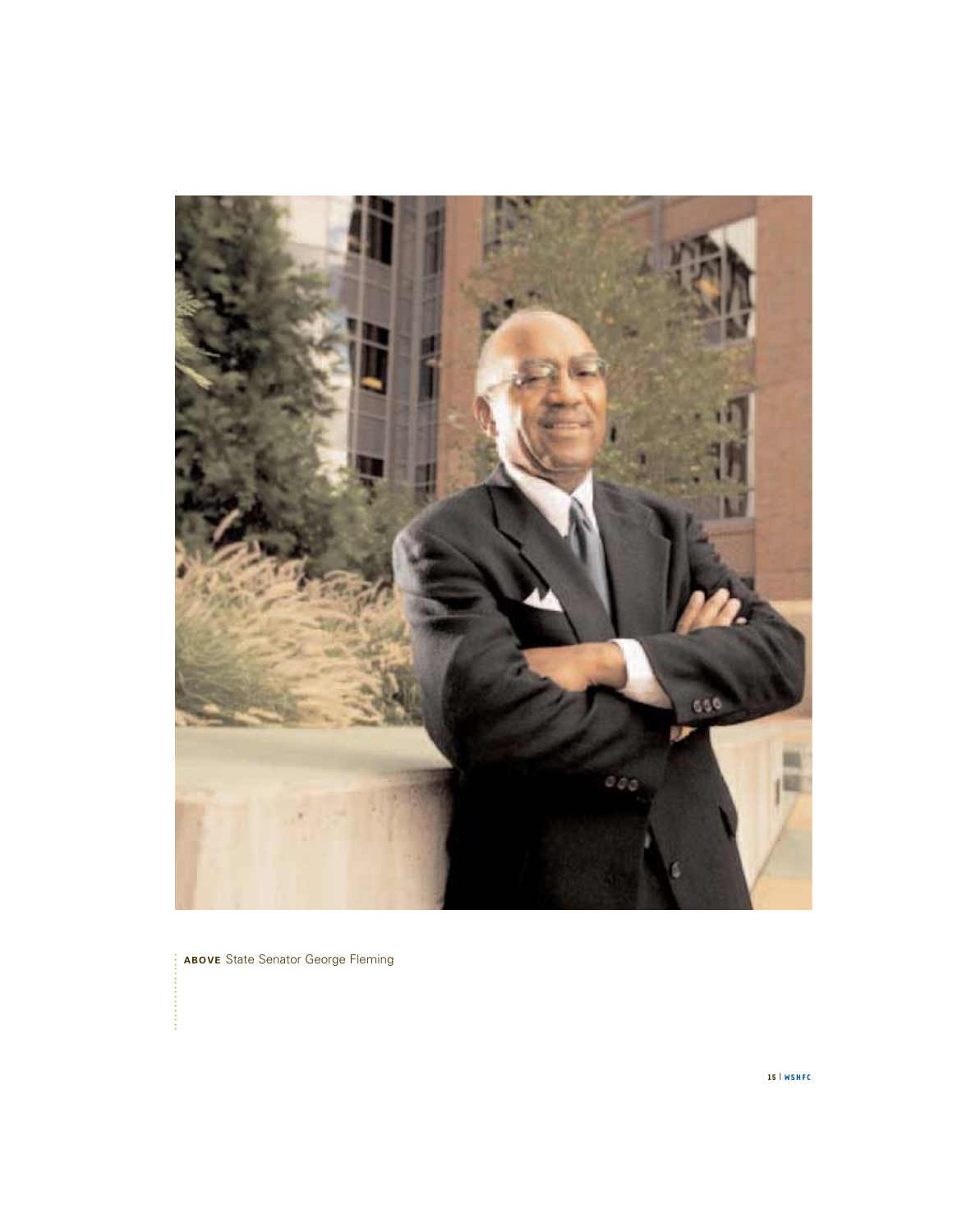

Ron Sims, then working for Fleming as staff director and who at the time of this writing is King County Executive, remembers that many Democrats were keen on addressing the housing issue with investments from the state pension fund. But when Jay Reich and Hugh Spitzer called Sims to sell him on the commission idea, he agreed that it made more sense practically and politically. He convinced Fleming of the same and watched the senator shepherd the bill with intense passion. "He ran a lot of bills," Sims remembers, "but I never saw him more thoroughly committed than on this one."

Sims suggests that while Fleming strongly believed the commission was a good solution to the state's housing woes, his commitment came from a deeper place.

**RON SIMS**

*George was already well regarded. But when you're African American, there's always a double standard. [With the commission], he was embarking on an approach that was brand new, and he wasn't going to lose it… I think in many respects he knew that if this passed, here was another ceiling broken through. It wasn't civil rights, it wasn't human services, it wasn't education, it was housing. He was very driven.*

In the House, the bill's primary sponsor was freshman Brian Ebersole. He had been given the bill upon his swearing in because the highprofile legislation was expected to be a good way for the up-and-coming lawmaker to launch his career. (In fact, Ebersole would go on to become House Speaker and mayor of Tacoma.) To lend it the gravitas it required, the measure was co-sponsored by the majority caucus chair as well as the chair of the House state government committee.

Despite the introduction of dozens of technical amendments as well as other amendments submitted solely to sink the measures, the bills landed on the floors of their respective chambers in record time. The House bill passed over the protests of several members — including Bellevue Republican Dan McDonald, who warned ominously, "We don't really understand what we're unleashing here" — by a vote of 76–16.

In the Senate, debate was more spirited. Republican Kent Pullen, with Slim Rasmussen's help, staged a mini-filibuster by introducing a

**ABOVE** Ron Sims, King County Executive and former staff director for State Senator George Fleming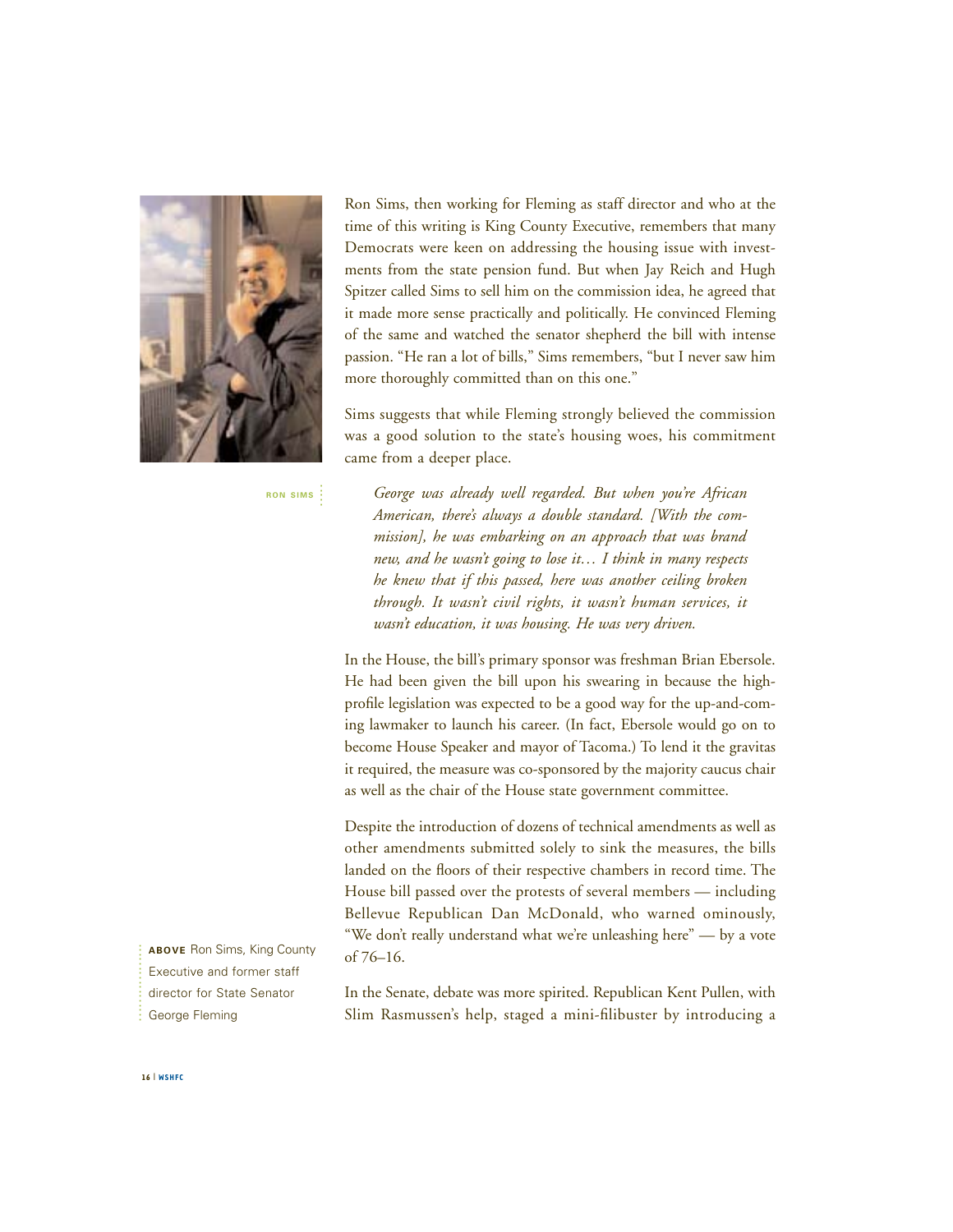*Opponents pointed to cities blighted by urban renewal projects, predicted corruption by organized crime, and warned of developments built only to be bulldozed because no one would want to live in them.*

barrage of amendments intended to kill the bill. One would have titled the measure "The Socialized Housing Act of 1983." Rasmussen predicted that commission-financed housing would drive the cost of homes beyond the means of the average buyer and dismissed the bill as a "socialist, do-good impulse." The two senators and their allies painted a frightening picture of the havoc they expected the commission to wreak. They pointed to cities blighted by federal urban renewal projects, predicted that bidding on commission-financed projects would be corrupted by organized crime, and warned of multifamily developments built only to be bulldozed because no one would want to live in them. Senator Sam Guess of Spokane alluded to Atlanta after Sherman's march and England after the blitz.

"You can shake your head, Senator Fleming, you can smile broadly," Guess said at one point in the debate when Fleming evidently couldn't contain his disbelief, "but you're going to wake up one morning and you're going to find half of Seattle gone, and you're going to wonder what happened."

Despite the dire rhetoric, the bill's proponents carried the day, buoyed by Senator Fleming's no-nonsense rebuttals to each volley from opponents and his mastery of the legislation's complexities. Sims remembers that Fleming had all the right answers.

**RON SIMS**

*He was amazing. My office was off the floor of the Senate, and we were just standing there going, "whoa." We had never seen him put on such a display of knowledge and skill and debate and passion. We knew he wanted that bill, and everybody in the Senate knew that day that George Fleming wanted that bill. It was a slam-dunk. I think people figured that if Fleming had mastered the topic so well, the bill must make sense.*

The Senate passed its version of the bill 35–14.

Karen Lane still marvels at how quickly the measures moved from introduction in January to passage in March. "We rammed it through," she laughs. Sims agrees. "The legislative process isn't designed to pass legislation, but to kill it," he says. "To move that fast on something is extraordinary."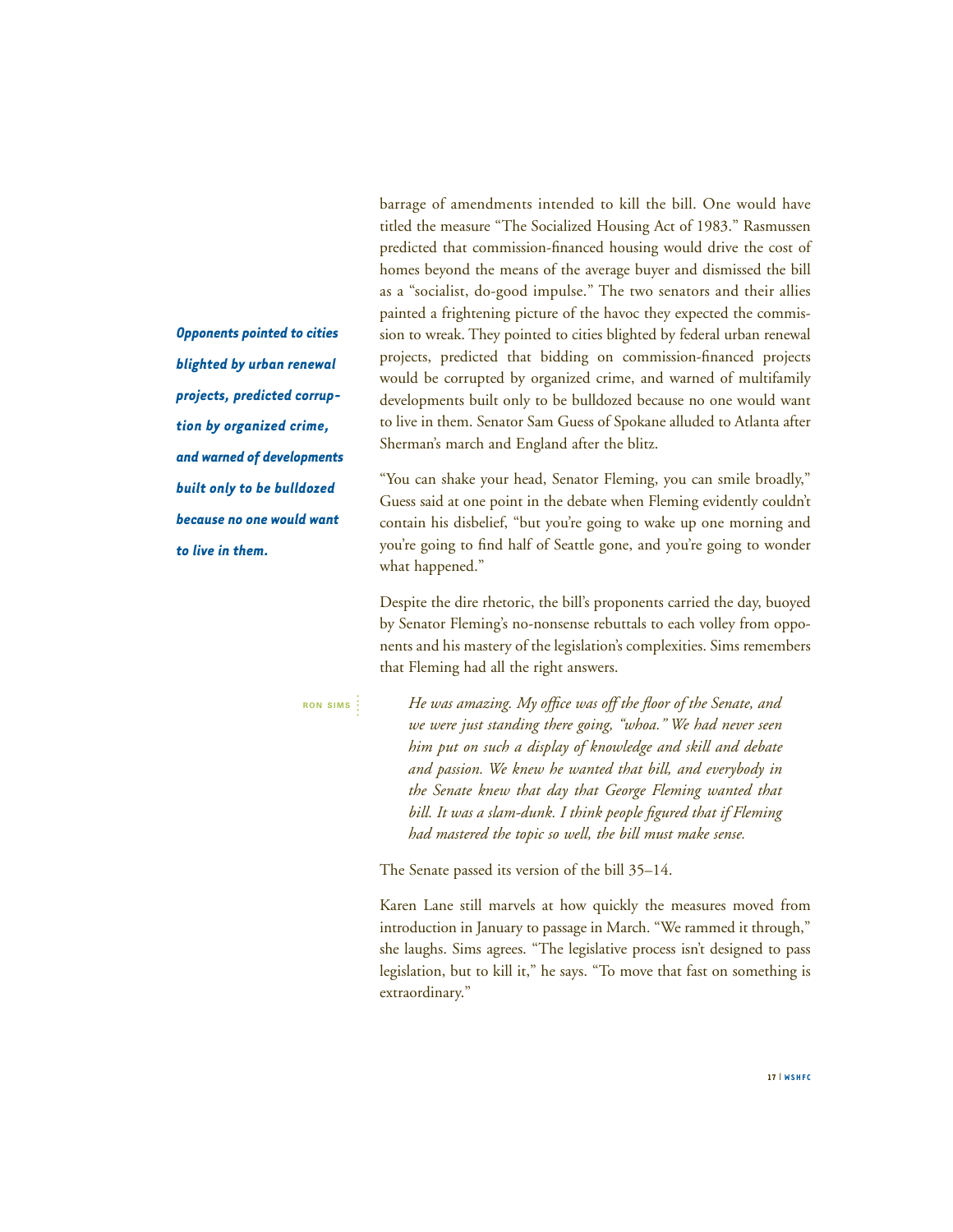After more than ten years of trying, it appeared Washington State was finally about to create a housing finance commission. But then came an unexpected roadblock: a wrestling match between the two chambers to determine which version of the bill would end up on Spellman's desk.

Ron Sims remembers it this way: One day, House staffers came to his office to announce that they wanted to run Ebersole's version of the bill as a means of building the new representative's stature. Senator Fleming, they assured him, would get credit. But Ebersole would be the marquee sponsor. **HIGHLY UNUSUAL**

> Asking a senior senator to stand aside so a brand-new representative could take credit for a major piece of legislation was highly unusual. In fact, says Sims, it was unheard of. Twenty years after the fact, you can still hear the ire in his voice as he recalls his interaction with House staff.

**RON SIMS**

.....

*They pleaded to us — "Ebersole needs a success, he's an up-andcomer." But Fleming was a senior senator!…We looked for other bills for Ebersole, but he wanted this one because he realized how potent it was going to be, how much housing it was going to build.*

*After several days of going to the mat, of really intense politicking, I went over to the House and said, "Senator Fleming is a senior senator. Just out of sheer respect, he should move this bill." I reminded them that it was Fleming who gave the bill its strength, its vitality, its political oomph. "He's a senior senator, he's an African American, he's Senate leadership, and he will be respected" — that's what I told them. They knew that no other senior senator had ever been told that a freshman's bill was going to run rather than his. I think they realized the implications.*

The House relented, and Fleming's version of the bill passed both chambers by wide margins.

Karen Lane believes the legislation finally passed because it was "the right idea at the right time" — a phrase used by many involved with the Commission's creation. "It was still possible then for a good idea to take the system by storm," she says, somewhat wistfully. "We hadn't achieved the level of gridlock that we now have."

*Karen Lane believes the legislation finally passed because it was "the right idea at the right time…"*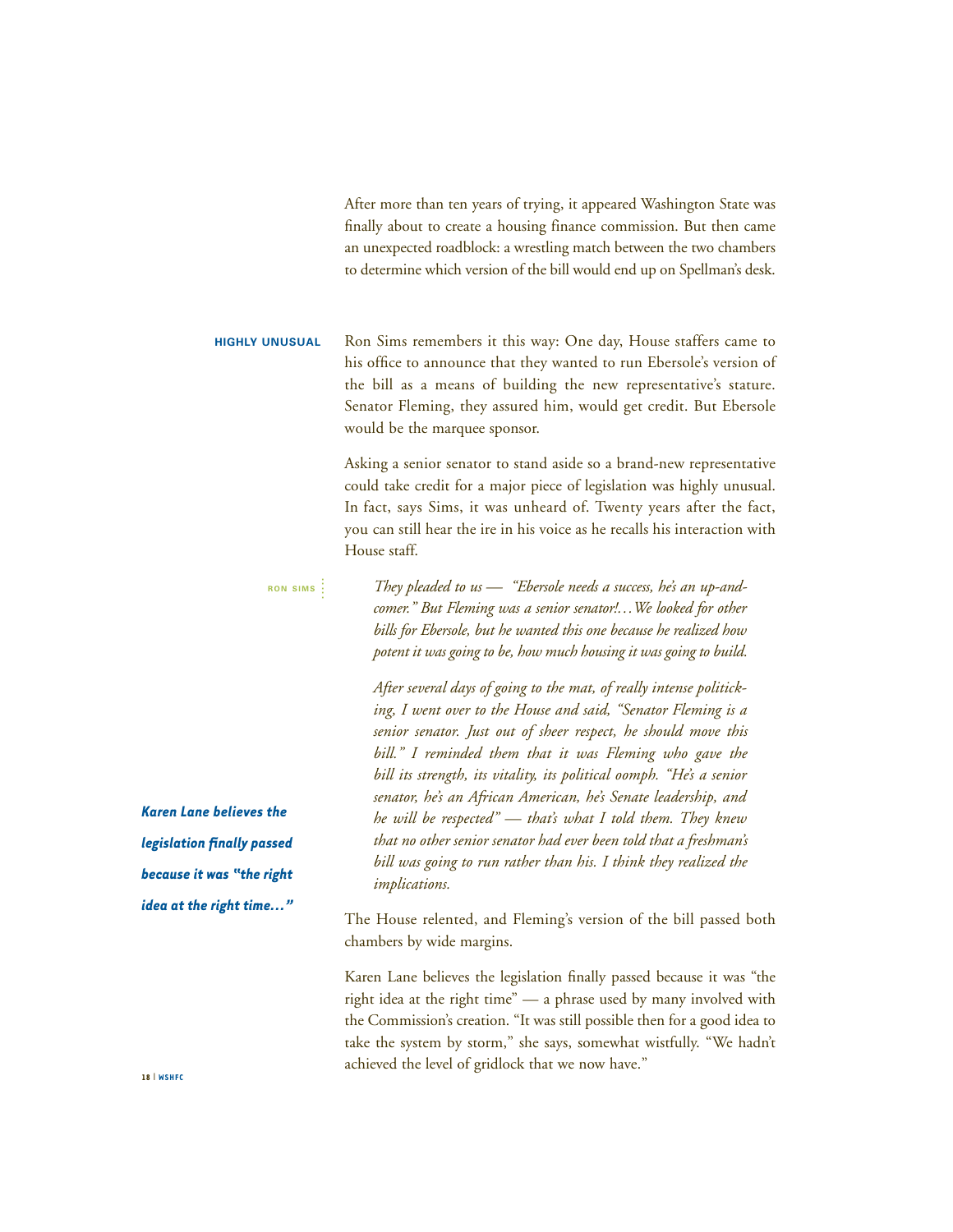| THE KING-TV THEORY | While Sims believes Fleming's passion for the bill is ultimately what     |
|--------------------|---------------------------------------------------------------------------|
|                    | persuaded legislators to support it, and Lane credits its creation to the |
|                    | confluence of politics and economics, Bill Stafford, now president of     |
|                    | the Trade Development Alliance of Greater Seattle, has another theory.    |
|                    |                                                                           |

Back in 1983, Stafford was head of legislative affairs for the City of Seattle and a professor at the University of Washington's School of Public Administration. He suggested to Mary Ann Doyle, one of his graduate students, that she track the commission legislation for a research paper.

*"Pretty soon, you've got Charlotte Raynor showing up with a camera, and those guys had to sit up and take notice," Stafford laughs. "They couldn't kill it."*

"I just picked that bill out of a hat, and I liked it because it was interesting and complex and had a lot of competing interests involved," Stafford recalls. "I fully expected it to die like all the others had."

But Doyle was also a film editor at KING-TV, Seattle's NBC affiliate. She made it a point to attend any hearings on the commission bill and, before long, mentioned it to KING reporter Charlotte Raynor (who now happens to be married to CNN anchor Aaron Brown, then her colleague at KING).

"Pretty soon, you've got Charlotte Raynor showing up with a camera, and those guys had to sit up and take notice," Stafford laughs. "They couldn't kill it."

He suggests with a wink that if he'd never assigned the paper to Doyle, the legislation might have gone the way of its predecessors. "But somehow," he says, "the stars aligned, and we got a state housing finance commission."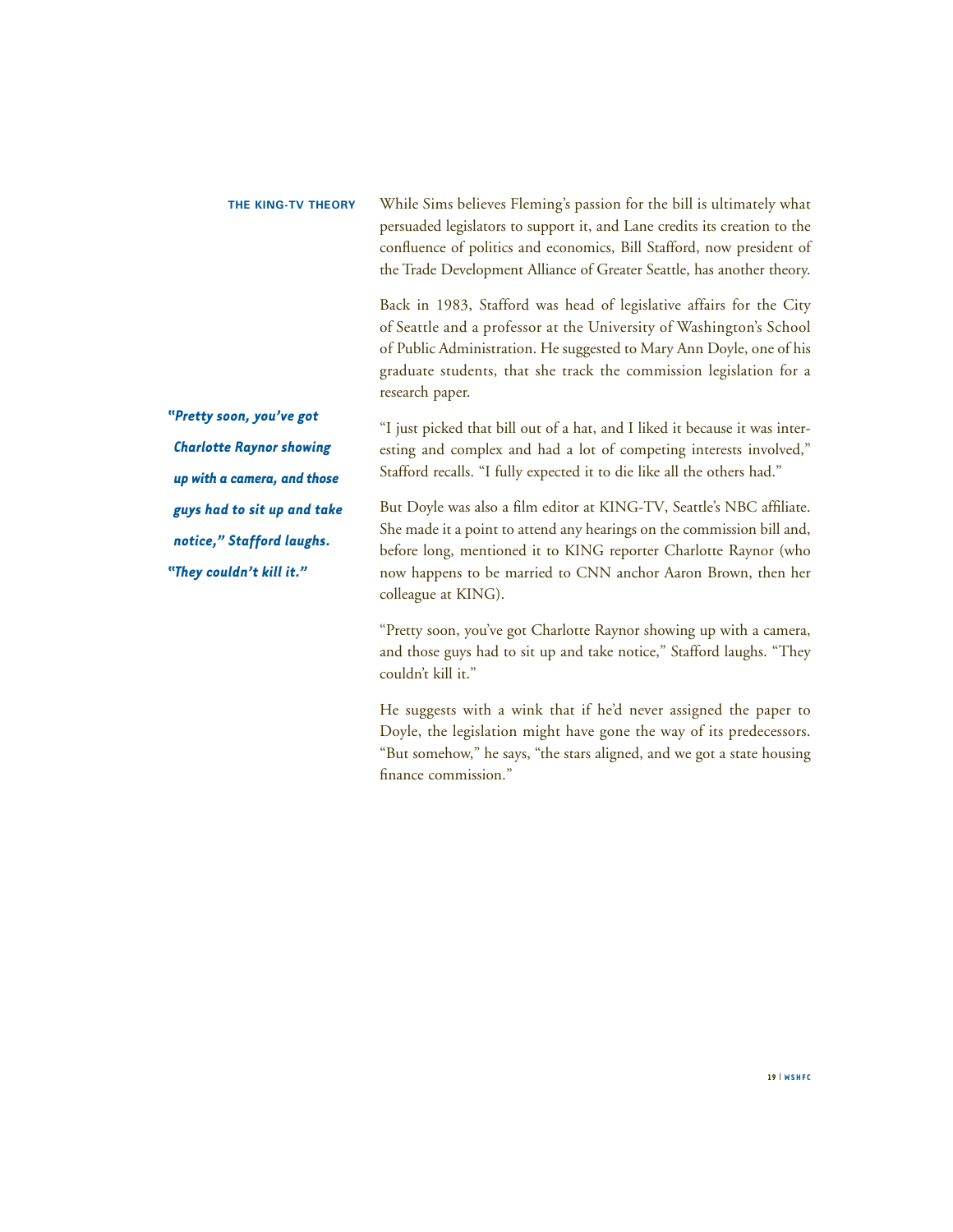#### Spellman signed the bill on the morning of May 11, 1983, and his staff threw a luncheon afterward for over two dozen people involved in bringing the new law to life. After more than a decade of legislative recalcitrance, they could finally celebrate the creation of an agency they expected would substantially increase affordable housing for the people of Washington. **BEAT THE CLOCK**

Well, almost. Two hurdles remained: To take advantage of hundreds of millions of dollars in bond authority available for that budget year, the commission — still without a governing board, still without a director or staff, still pretty much an idea encapsulated in a fresh piece of legislation — would have to go about the complex business of issuing its first bonds by the end of 1983. And before investors would even consider purchasing bonds, the commission had to file a test case in the state supreme court to prove its own constitutionality — a process that could take far longer than the seven months remaining in the year. Fortunately, Lane and Dunn were prepared.

Marilyn Showalter — then counsel to Spellman and as of this writing the chair of the Washington Utilities and Transportation Commission — had warned them about a potential constitutional conflict. So even as Dunn and Lane were driving the enabling legislation across the finish line, they'd asked lawyers Jay Reich and Larry Carter to prepare a case that would be ready to file as soon as the commission became a reality. Reich and Carter responded with a strategy that Reich says, "wasn't new, but was a bit aggressive." The plan? To have state treasurer Robert O'Brien sue himself.

O'Brien, by mandate of the new law, held a seat on the Commission. Reich and Carter recommended making O'Brien the Commission's secretary. Next, they had the Commission pass a resolution requiring the secretary's signature on any bond resolution. Then they mocked up a resolution and "advised" O'Brien not to sign it. Finally, the Commission, which included O'Brien the Commissioner, sued O'Brien the treasurer. Since O'Brien was a constitutional officer, the case skipped the gauntlet of the lower courts and landed in the state's high court, where Reich and Carter argued for the case to be heard immediately, given the millions of dollars at stake. The plan worked. The case was filed mid-summer and got a hearing in September record time for the famously slow wheels of justice.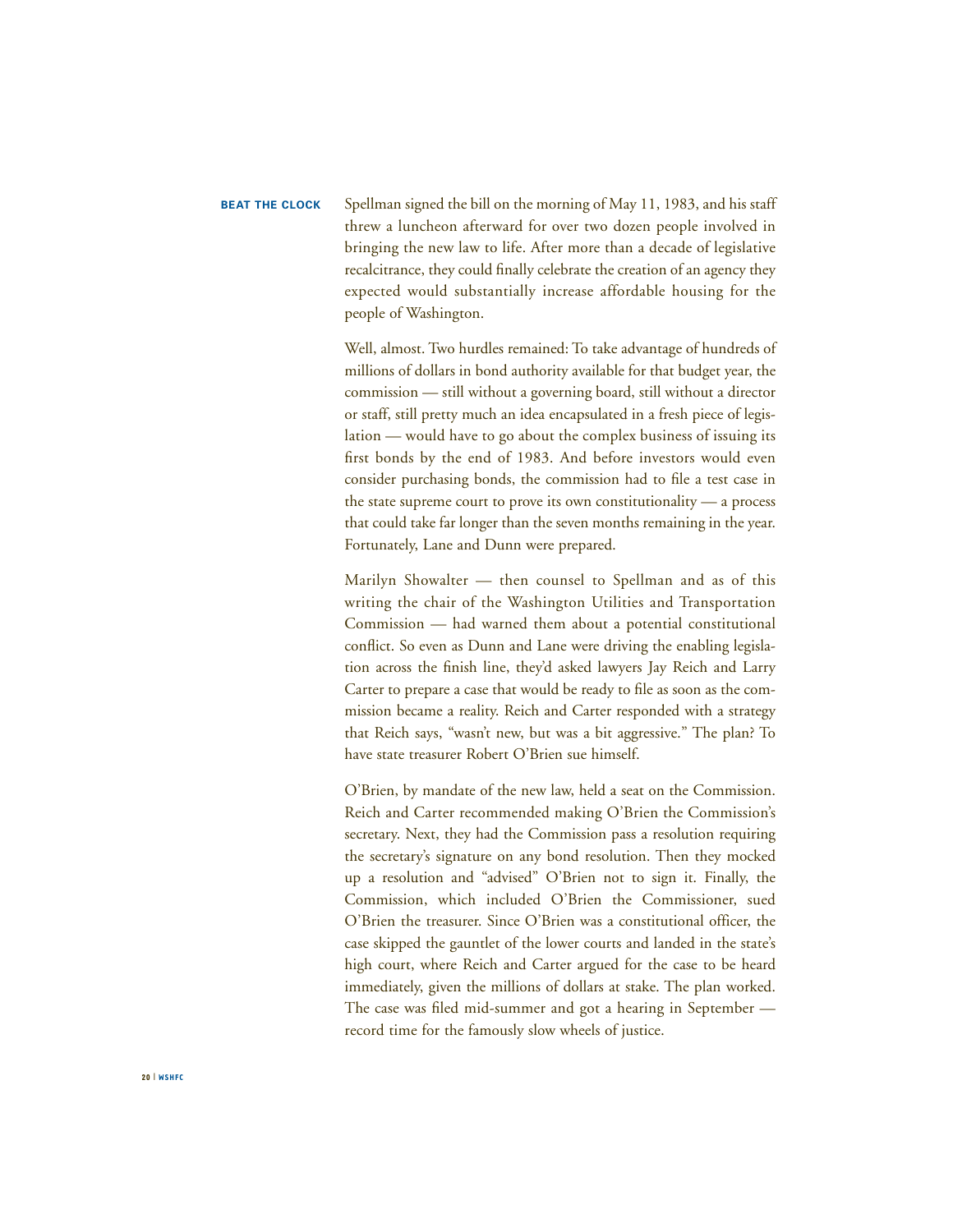Reich and Carter took turns arguing the case before the court. They reasoned that because the lower interest rates made available to homebuyers and developers through the commission would be derived from federal tax law rather than state funds, Washington's prohibition against the lending of the state's credit was not relevant. Reich remembers Carter invoking television to illustrate the law's lack of income restrictions.

"You mean to tell me," one justice asked, "that you don't have to be poor to buy a house under this program?"

"John Beresford Tipton could qualify for a house," Carter responded, referring to the mysterious benefactor from the 1950s TV show *The Millionaire*, "and it wouldn't be a constitutional issue."

"I was appalled," laughs Reich. "It was an extreme example, but if we could get to yes on that example, then, obviously, everything worked."

Work it did. On October 28, by a hairbreadth 5–4 ruling, the court found that the commission was "consistent with the state's legitimate function and that the risk to the state's taxpayers and effectuation of the public purpose remains under public control," and so did not violate the constitution. The decision proved to be a watershed. It set a precedent that allowed the court, over the next few years, to reverse some of its earlier, restrictive interpretations of the "poor and infirm" clause, paving the way for such public-private partnerships as museums, various economic development incentives, and stadiums for the Seattle Seahawks and Seattle Mariners.

"The court basically said, 'We took a wrong turn, we're somewhat embarrassed by it, we didn't know what we were doing, and conduit financing is perfectly fine,'" explains Reich. "If we ran that case today, it would be nine–zip. In fact, we wouldn't have to run it, because the courts have decisively clarified the law."

*On October 28, by a hairbreadth 5-4 ruling, the court found that the commission did not violate the constitution.*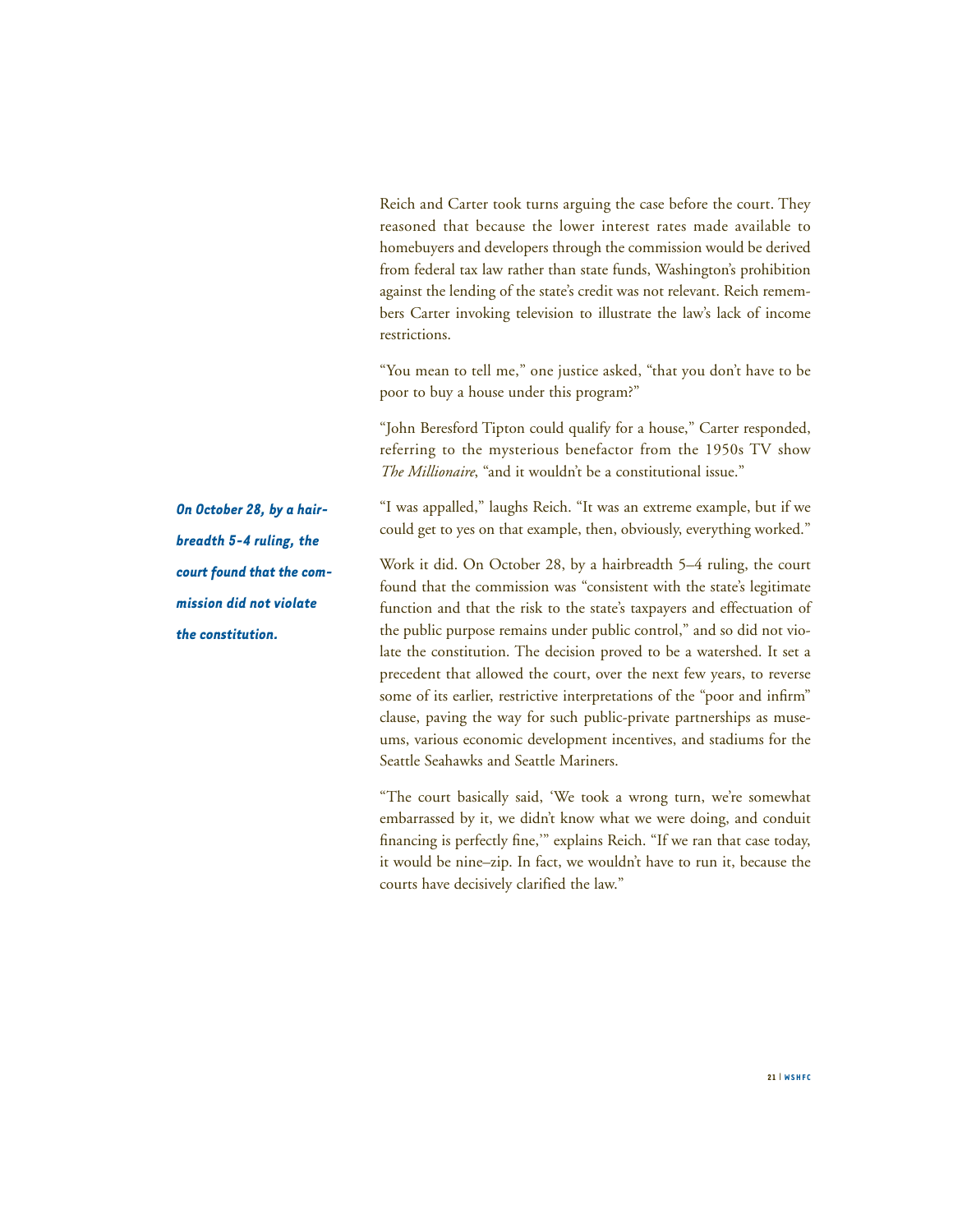#### **THE WASHINGTON STATE HOUSING FINANCE COMMISSION**

*One of the Commission's first major acts was to hire Kim Herman as executive director… his hiring was considered a signal to lowincome housing advocates that their interests would not be forgotten.*

The Commission, as finally conceived and described in the Senate record, is composed of the state treasurer; the director of the Washington Department of Community, Trade, and Economic Development; and "nine other members appointed by the governor with the Senate's approval, including: an elected local government official with experience in local housing programs; a representative of consumer housing interests; a representative from labor; a representative of low-income persons; and five members from the general public based upon geographic distribution and their expertise in housing, real estate, finance, energy efficiency, or construction."

Governor Spellman named Jim Kirschbaum, who'd been so instrumental in bringing his fellow bankers around to the idea of a commission, as the body's first chair. Serving with him were O'Brien, Lane, and Spellman's other appointees: consumer representative Reverend Marilyn Littlejohn; multifamily developer Carol Little; Battleground real estate agent Nanci Primley; developer Donald Wick; Washington Federal Savings & Loan's executive vice president, Charles Richmond; carpenters union representative Wayne Cubbage; Bellingham city council member Anne Rose; and Kim Herman, executive director of the Yakima Housing Authority and chair of the Washington Coalition for Rural Housing.

Since the Commission was prohibited from receiving state general funding, bankers provided the initial funds for its operation — one more example of the Commission's close alliance with the private sector.

Recalls Kirschbaum, "Stuart Honse was able to get all the other investment bankers to contribute the money, to front-load everything, so that they paid all the bills and then got it back on fees from bond issues."

One of the Commission's first major acts was to hire Kim Herman as executive director. Herman had given up his seat on the Commission shortly after being appointed so he could take a job as manager of the Portland Development Commission's homeownership programs. But Jim Kirschbaum considered him a natural choice to head the new agency. Herman had long pushed for the creation of a commission through his work in rural housing, and his hiring was considered a signal to low-income housing advocates that their interests would not be forgotten.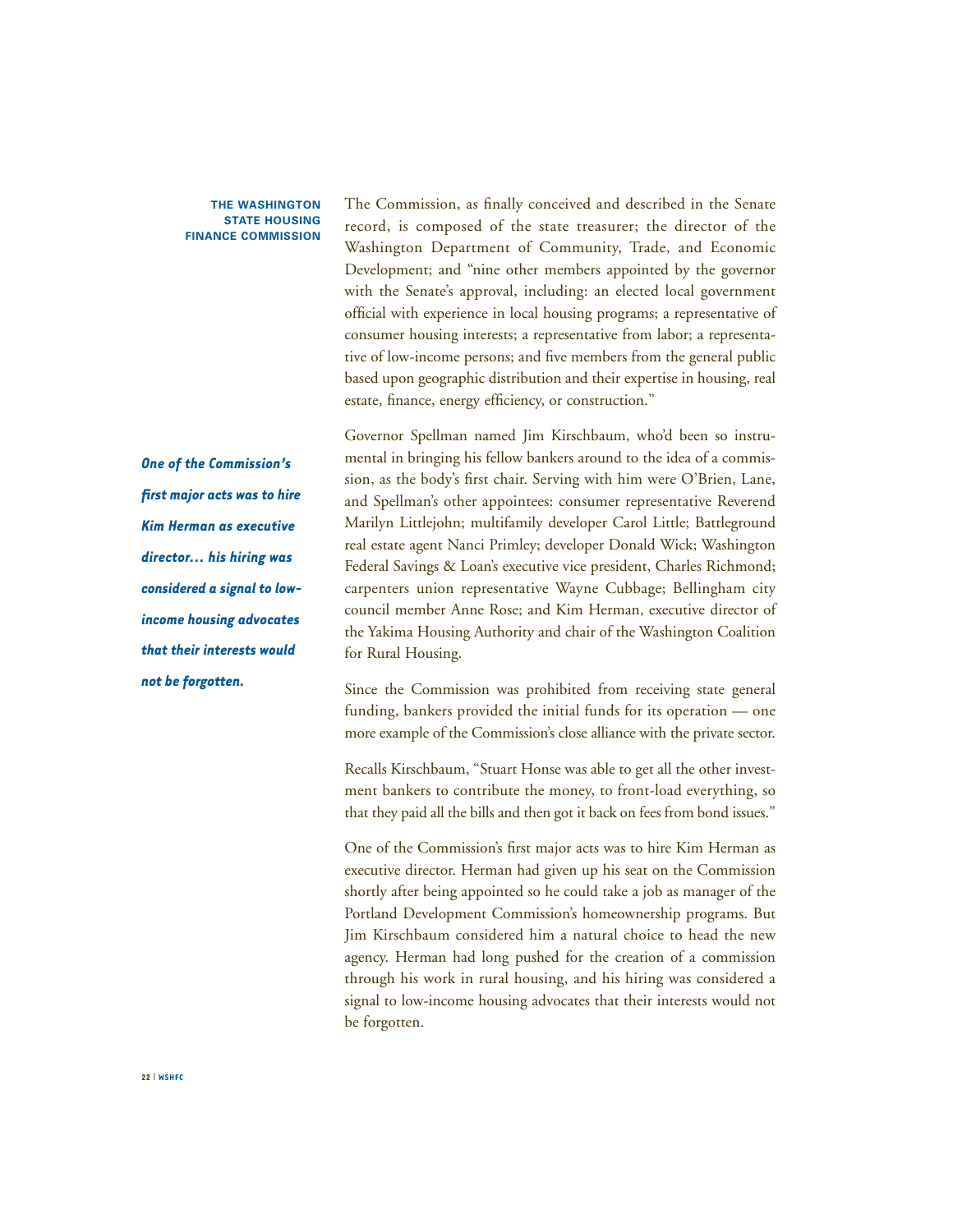"I knew we had to have somebody good, so I went after Kim," says Kirschbaum. "He functioned well within the state bureaucracy, and he knew affordable housing. He was obviously dedicated to it, and that's what we wanted." As of this writing, Herman is still the Commission's executive director.

At about the same time, Jay Reich was hired as bond counsel for the Commission, and he still holds that post today in his capacity as a partner with Seattle law firm Preston, Gates, and Ellis.

On December 1, 1983 — with a month to spare before the Congressional deadline — the Washington State Housing finance Commission issued more than \$193 million in mortgage revenue bonds. The following year, 3,040 first-time homebuyers from communities across Washington took advantage of 30-year loans financed by the Commission and made through bankers around the state at 11.18 percent. The Commission's work had finally begun.



*On December 1, 1983, the Commission issued more than \$193 million in mortgage revenue bonds.*

**RIGHT** Jim Kirschbaum, first chair of the Commission

.................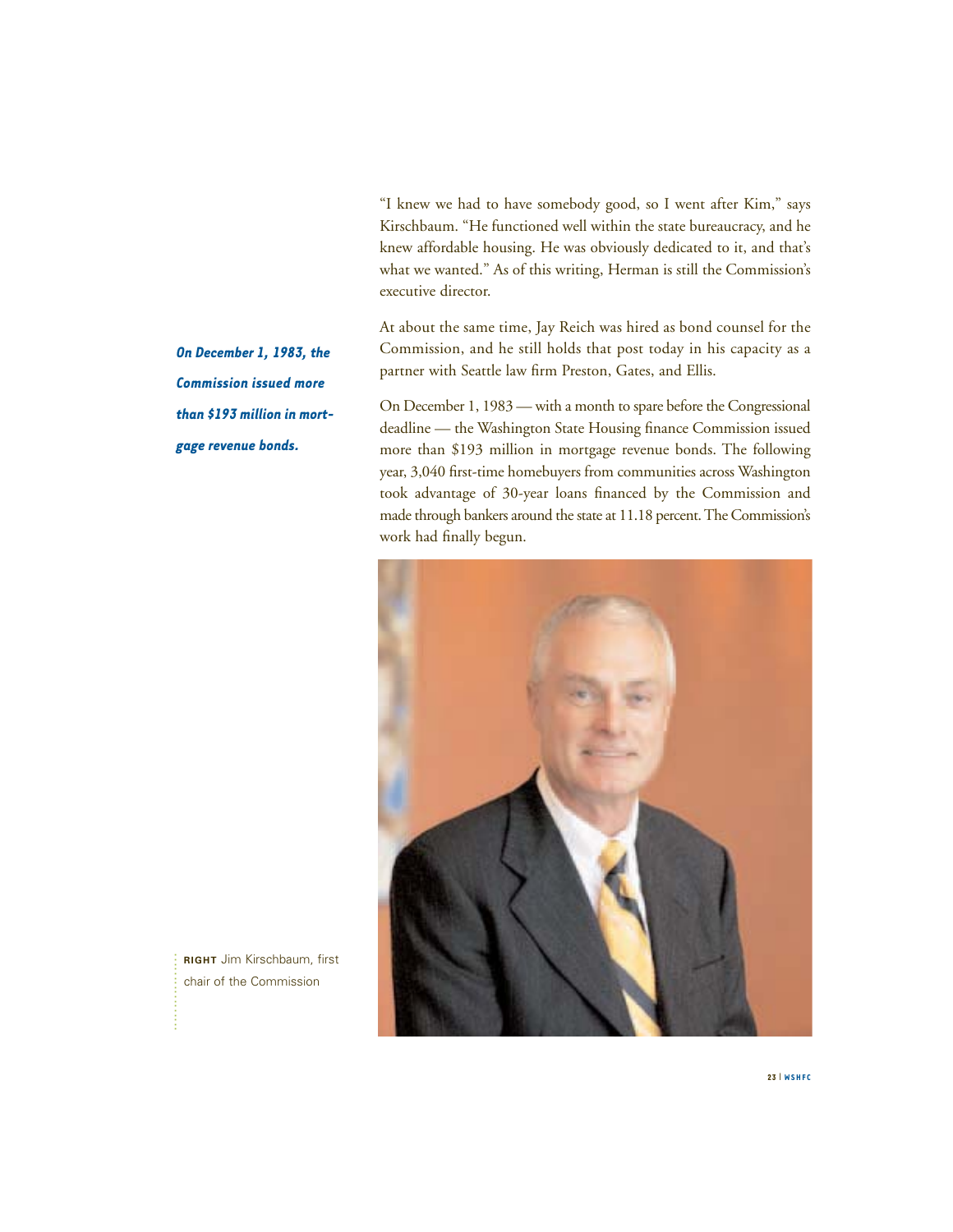- First Commission meeting, Olympia, July 6, 1983
- Commission confirms selection of bond counsel, financial advisor, and investment banking team, August 3, 1983
- State Treasurer Robert O'Brien refuses to sign first bond resolution, forcing "test case" before the state supreme court
- State supreme court rules five to four that the Commission is constitutional, October 28, 1983
- Commission issues first Homeownership bonds, \$193.5 million, December 29, 1983
- Commission "sets aside" \$775,000 for CAPDA 14th Street Town Homes, the first nonprofit set-aside
- Commission appoints Kim Herman as executive director
- Commission approves first multifamily bond program — 1984 Private Placement with Washington Mortgage for \$30 million
- Commission issues \$104.4 million in Fannie Mae Series 1984A, largest Muni Mae bond issue sold, to finance thirty-four projects
- Commission issues \$175 million at 11.18% for Homeownership loans

- Commission issues \$50.3 million for Fannie Mae 1985B to finance twelve projects
- Commission issues \$28 million for Fannie Mae 1985C to finance six projects
- Commission issues \$100 million for Fannie Mae 1985D to finance thirty projects
- Commission creates the FHA Insured Congregate Housing/Retirement Service Center program and issues \$13.4 million to finance two elderly congregate housing projects
- Commission issues \$41.6 million for Fannie Mae 1985E to finance twenty-two projects
- Commission's first audit completed by Deloitte & Touche

**1985**

### **1983**

# **1995**

- **Homebuyer Education program** approved by Fannie Mae, HUD, and Freddie Mac
- Commission creates the Homeownership Open Indenture to build asset base
- Commission initiates telephone lines  $\mathbf{u}$ for homeownership information
- **Tax-Credit compliance workshops** accredited for Real Estate Continuing Education Credit
- Commission co-sponsors management and compliance training with industry trade associations
- **Homeownership division begins** HouseKey Plus down payment assistance program
- Commission staff adopts new Vision and Values statements
- First Commission-wide computer system installed

- Tax Credit and Lender Certification Training certified for Continuing Education credit. Legislature increases Commission's maximum bond authority to \$2 billion
- State Investment Board purchases Homeownership taxable bonds in response to legislative mandate
- Commission completes development cost study for affordable housing projects
- Commission secures legislative authority to issue regulatory agreements as "binding covenants running with the land"
- **First Government Accounting Office** (GAO) audit of Tax-Credit program in the nation successfully completed by Commission
- Commission completes Needs Based Allocation Criteria Study for Tax-Credit program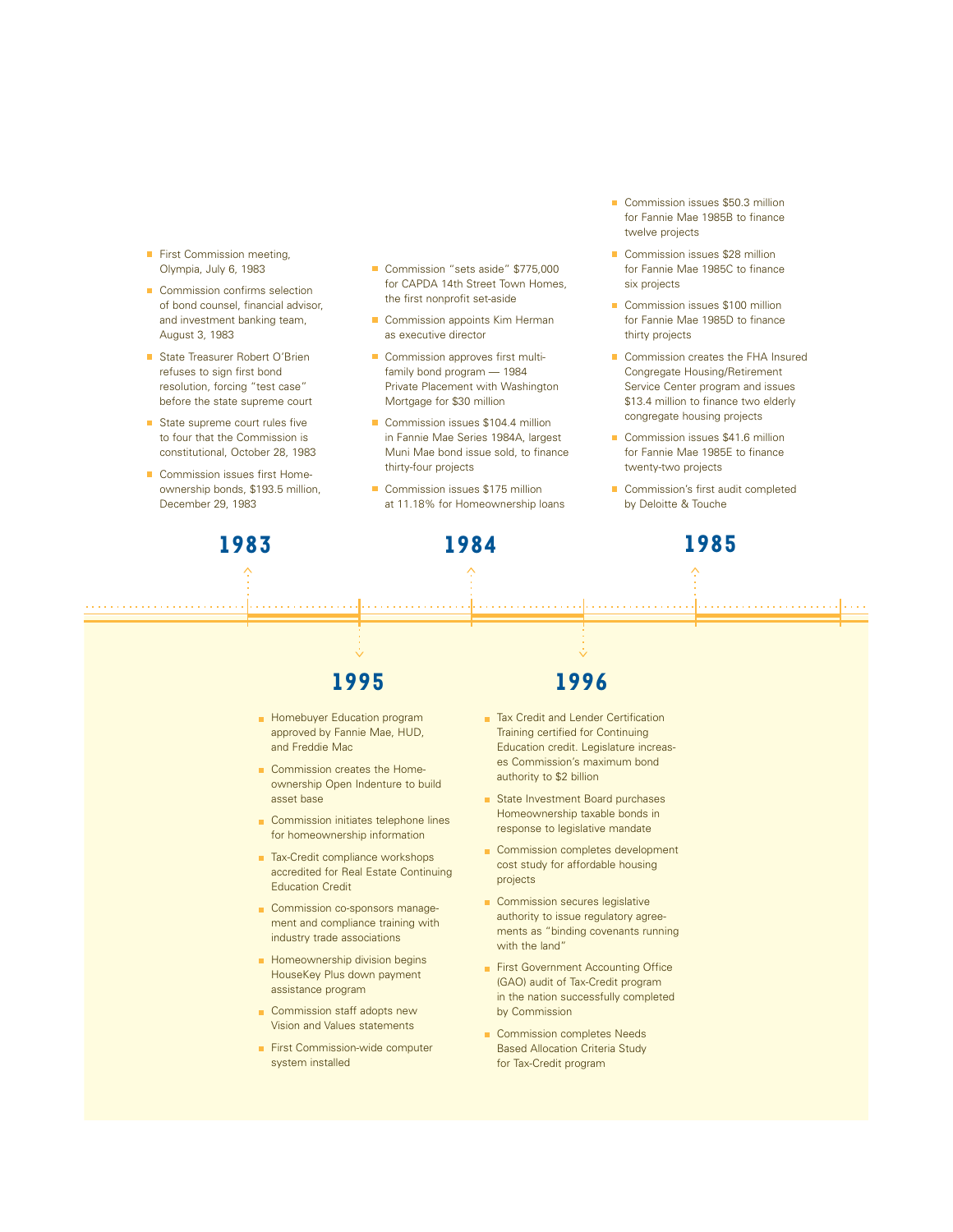- First Commission planning session, Port Ludlow
- Commission issues \$305,600 for Adams Apartments — the first nonprofit-owned multifamily project with \$4,000 subsidy from Commission
- **Mortgage Credit Certificate program** begins with \$40 million in 1984 bond authority, including \$1.8 million setaside for Klahanie inclusionary zoning housing project
- Commission approves participation in Seattle Bonus Credit program, first city partnership program
- Commission creates finance division

- Commission is one of the first six agencies in the nation to implement the Low Income Housing Tax Credit program
- Commission divides program operations into single-family and multifamily divisions
- State legislature creates State Housing Trust Fund
- Commission staff makes first presentation to House Housing Committee in Olympia
- Lenders voluntarily set aside \$4.1 million to purchase HUD repossessed homes; HUD pays origination fees and permits. Program used as national model by HUD

**1987**

- Commission approves Nonprofit Program guidelines
- Commission approves first Multifamily Policy Manual
- Commission begins 1988 Series Mortgage Credit Certificate program for \$144 million with \$8 million set aside for HUD's Joint Venture for Affordable Housing program
- Commission's first computer
- **IRS** begins review of Commission Multifamily Bond monitoring program, the first review in the nation
- Commission issues \$1.7 million to finance the John Winthrop Apartments for Seattle Housing Resource Group
- Commission recognizes 10,000th Homebuyers, Gary and Michelle Bowen

**1988**

### **1997**

- **Pacific Place parking garage financed**
- Commission's first taxable home-ownership bonds sold to Federal Home Loan Bank of Seattle to stretch bond cap
- **Mortgage insurance partnerships** in Homebuyer Education created
- **Homebuyer Education schedule** posted on HUD's Web page
- **Homeownership Rural Housing** program established
- **The HomeChoice home purchase** program for persons with disabilities is established with Fannie Mae
- Federal Home Loan Bank nonmember borrower status approved
- First comprehensive Information System completed

Commission provides Tax-Credit applications to clients on diskette

for first time

- Commission-wide strategic planning process completed for 1997-2003
- Commission is first state housing finance agency in nation to achieve the designation of "Certified Credit Compliance Professional" for all professional compliance personnel
- National Council of State Housing Agencies gives the Commission a Significant Achievement award for communications, annual report, and newsletter
- Commission receives first SuperNOFA funding from HUD for homebuyer education and housing counseling
- E-mail and Internet access installed for every employee
- King County "Open Door" program implemented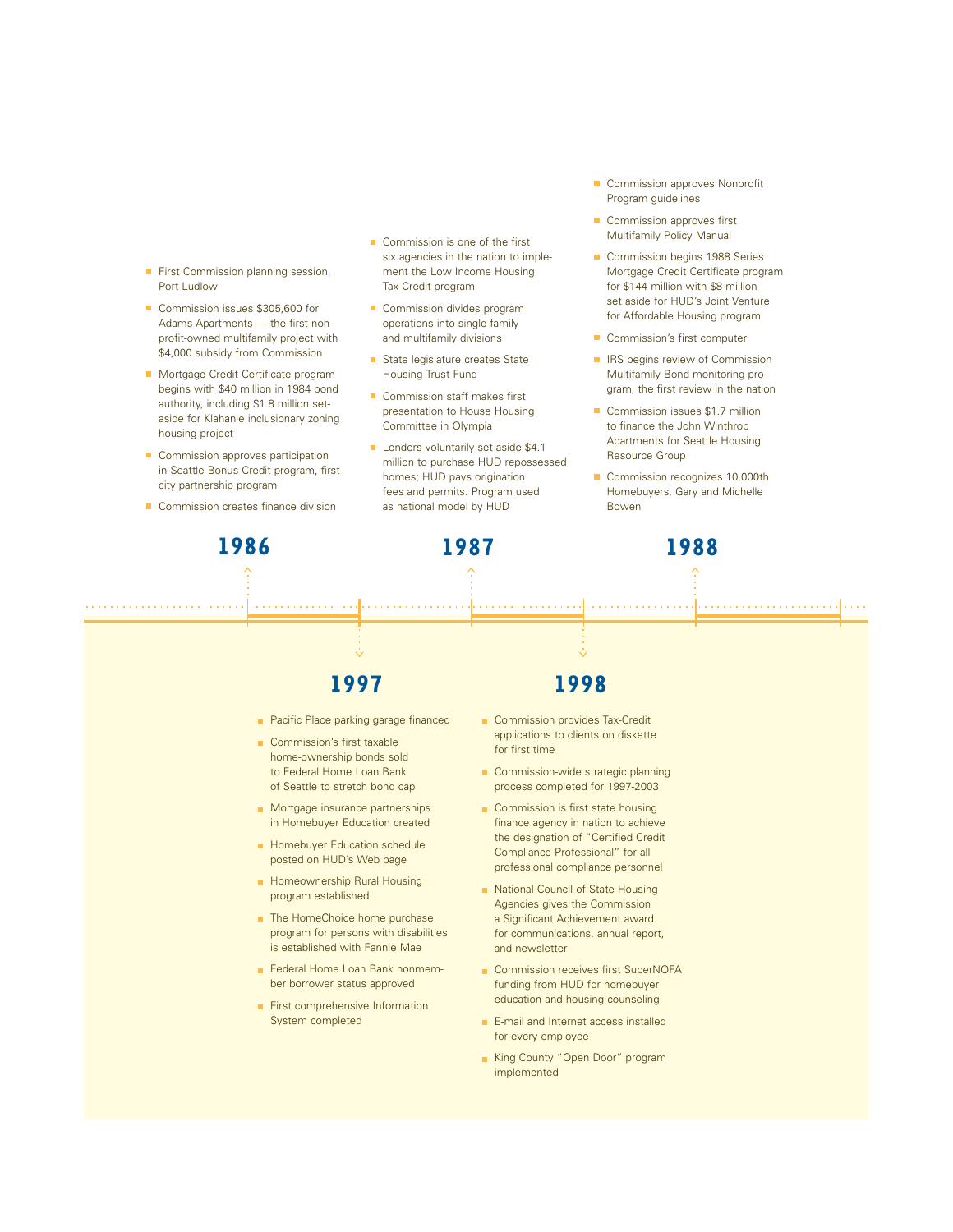- Tax-credit allocation plan adopted to mesh with state housing needs and priorities established by "McIntyre Study"; plan reflects new emphasis on the important role of nonprofit housing developers and assigns priority to projects serving the lowest-income tenants for the longest time
- Commission completes its first dedicated reserve analysis and adopts a Reserve Policy
- Commission "sets aside" \$1.8 million in MCC program for 28 unit Family Housing Opportunity program for Kitsap Consolidated Housing Authority
- State legislature approves financing for facilities owned by nonprofit 501(c)(3) corporations and nursing homes
- Commission creates the Program Investment Fund (PIF) programs for special-needs and low-income populations
- Commission issues the first WRAP bonds for \$1 million to refinance the Pacific Science Center's robotic whale
- Commission initiates "monthly rollout" program in cooperation with Security Pacific Bank to preserve bond cap
- Study of Tax Credit Program by DCD, recommends program stay with Commission
- (11b) refinancing completed; \$1.4 million savings shared with DCD/HTF

- Commission begins free Homebuyer Education seminars
- Commission issues \$7.7 million for YMCA of Greater Seattle for five nonprofit facilities
- Commission issues \$4.6 million to finance three housing projects and four nonprofit social service facilities for Pioneer Human Services of Seattle

**1991**

**1989**

### **1999**

- Commission creates preservation program to participate in HUD Mark-to-Market program
- **Low Income Housing Institute gives** the Commission an Appreciation Award for preserving the Frye Hotel for Section 8 seniors, families, and individuals
- Tax-Credit division conducts a training seminar for Native American tribal groups from Washington, Idaho, and Oregon
- Commission develops the Community Reinvestment Act (CRA) Rural Taxable Single-Family Bond Program in cooperation with statewide banks
- Federal Home Loan Bank funding received for HouseKey Extra Program

- Commission web site for client use
- New dialogue in the Tax-Credit division proves to be a solution provider; for the first time in ten years, not a single appeal is received from any applicant
- Commission submits a joint bid in cooperation with the Seattle Housing Authority to administer the Section 8 voucher program in the state
- **Tacoma "Open Door" program** established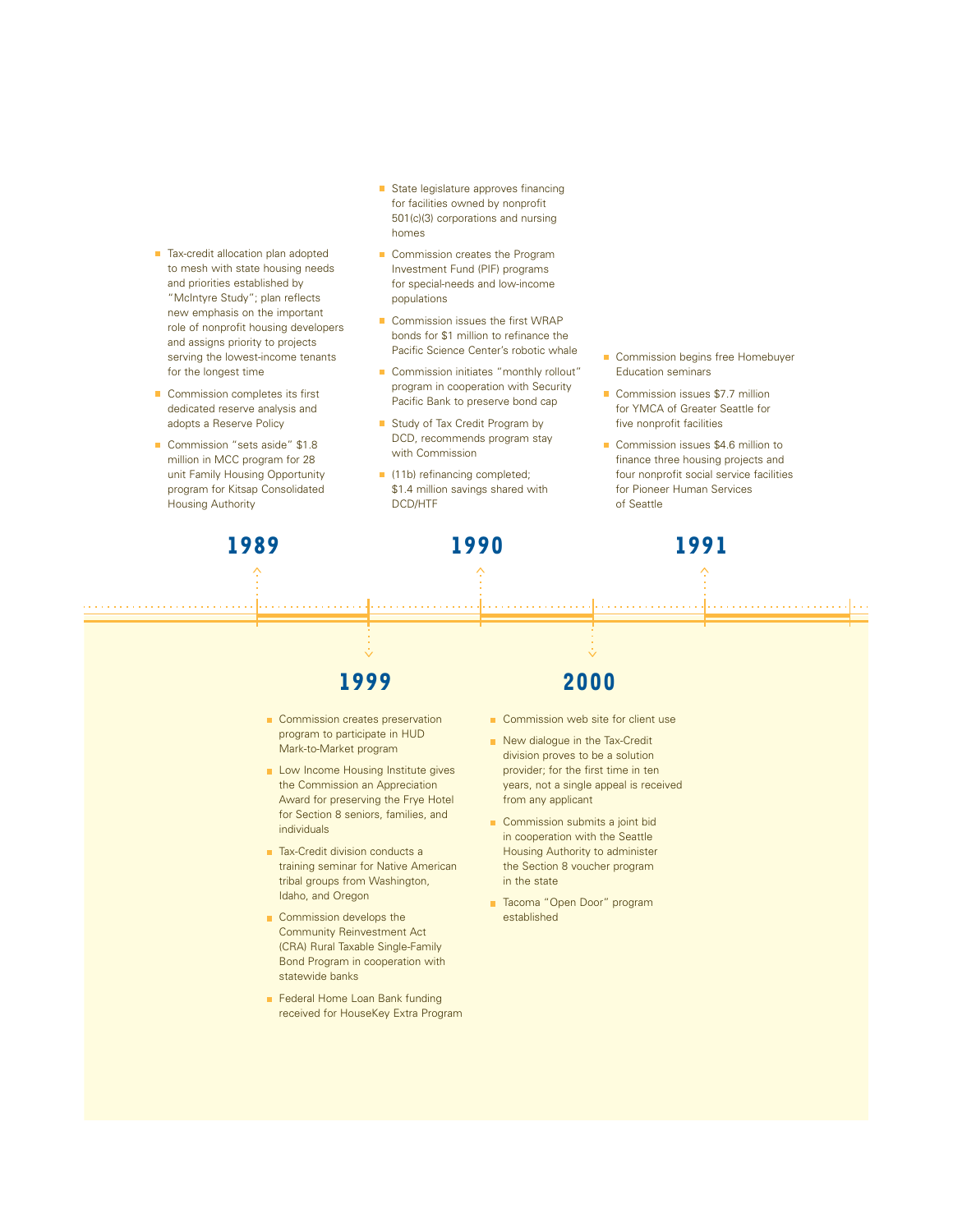- Commission receives 7,500 phone calls following a radio advertisement for HouseKey, crashing the agency's telephone system
- Commission teams Housing Trust Fund and PIF to initiate a down payment assistance program for first-time buyers
- Commission recognized by the National Council of State Housing Agencies for its newsletter, "Homefront News"
- Commission recognizes Jim and Diane Erdmann as the 20,000th homeowners in the HouseKey program
- Commission initiates "MRB Express" Homeownership program with Fannie Mae

- Commission receives Award of Merit from the National Council of State Housing Agencies for single-family and multifamily programs
- Governor Mike Lowry proclaims Affordable Housing Week
- Commission receives a Certificate of Special Recognition in honor of the agency's 10th anniversary from the Federal Housing Commissioner's **Office**
- Commission completes the first Streamlined Tax-Exempt Placement (STEP) deal
- Computers were installed on each employee's desk

### **1993**

- Commission contracts with Washington Higher Education Facilities for operations
- Commission plans and hosts first statewide housing conference in Olympia
- Commission reduces the regulatory burden for over 100 projects by eliminating a number of outside monitoring agreements and executing a Memorandum of Understanding with HUD and the U.S. Department of Agriculture
- Commission completes its Vision 2000 strategic plan; creates the Tax Credit, Compliance, and Capital Projects divisions, along with the deputy director position
- Commission establishes Certificate and Degree Education contribution for staff

**1994**

## **2001**

- Commission's recognizes 30,000th homebuyers
- Commission invests \$4.75 million in Impact Capital to assist in preservation of low-income housing
- Commission expands marketing efforts for its Nonprofit Facilities program
- Commission puts compliance manuals/forms and Tax-Credit application online for easier access
- Commission publishes Multifamily Affordable Housing Report on expiring Tax-Credit, Section 8, and Rural Development projects
- Commission signs first compliance Memorandums of Understanding with City of Seattle and OCD covering 150 projects
- Commission reaches \$2 billion in outstanding loans to support programs

### **2002**

- HomeChoice program recognized by Fannie Mae as "Number One" in the nation
- Tax-Credit program reaches \$1 billion in allocations
- **F** "Financing Nonprofit Facilities in Today's Economy" workshops held in Vancouver, Spokane, and Bellingham
- Commission purchases \$400,000 in Linda Mae bonds to support Habitat for Humanity projects
- Compliance annual report form placed online for client use
- **Brochures and telephone assistance** made available in Spanish by Homeownership division

- **10th Annual Statewide Housing** Conference, Housing Washington, held in Spokane
- Commission creates Proud Partner Awards to recognize partners
- Commission hosts National Council of State Housing Agencies Annual Conference
- Commission develops business resumption plan in response to the 9/11 terrorist attack
- Commission reaches milestone of 105,000 units financed statewide
- Commission publishes "Opening Doors to a Better Life" media communications packet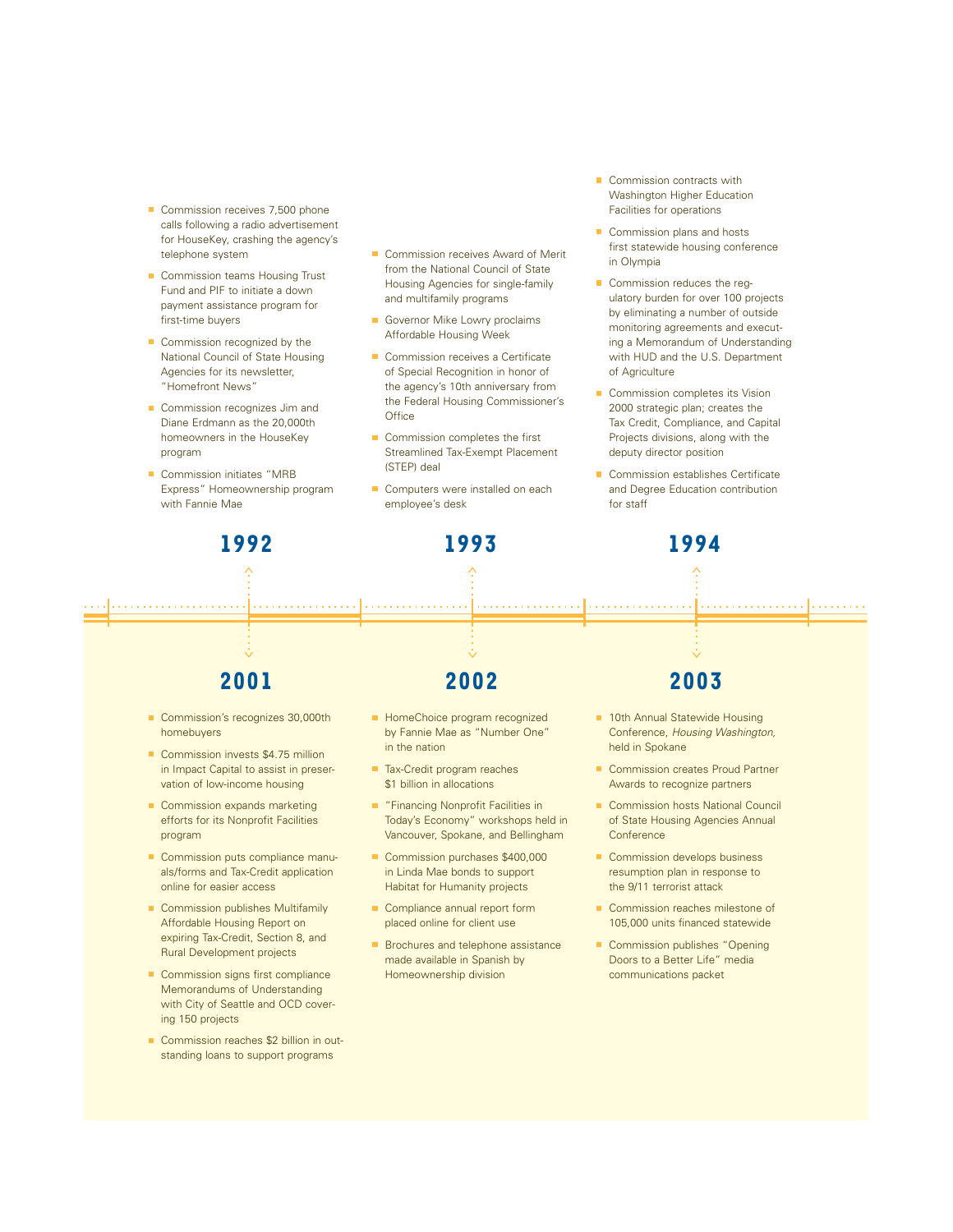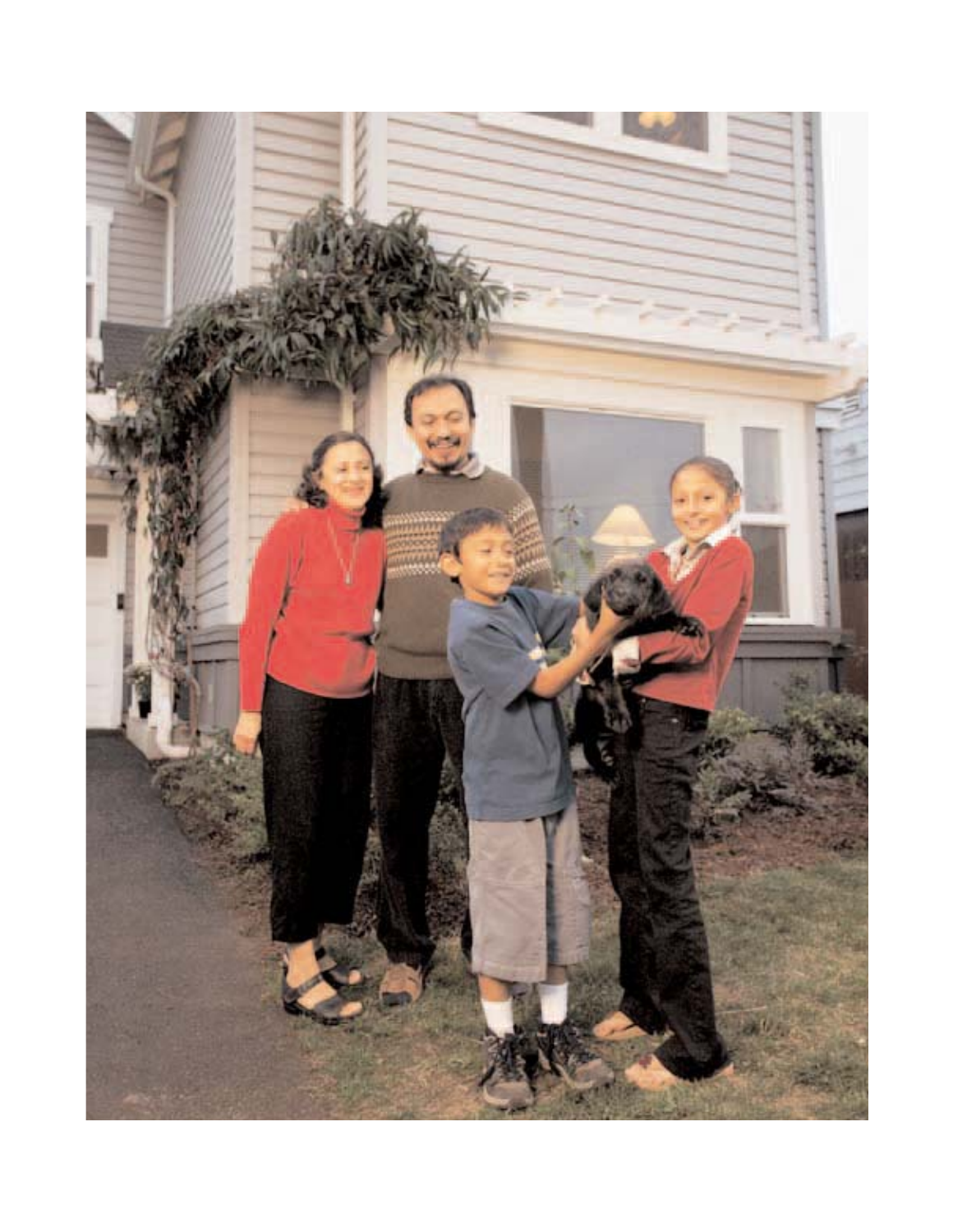**OPPOSITE** Javier Delgado-Rosas, the Commission's 30,000th

homebuyer, at home with his

wife Cristela Daniel and their

children, Cristela and Javier

### *OPENING DOORS: COMMISSION PROGRAMS 1983 – 2003*

#### **HOMEOWNERSHIP PROGRAMS**

Asked how the Commission's homeownership programs have evolved in the two decades since the agency issued its first bonds, director Dee Taylor reels off impressive examples of how her division has worked to keep its focus and improve administrative procedures to keep pace with the program's growth. Then she pauses, smiles, and says, "You know, what we do is not about files or paperwork or technology. It's about people." **A STAKE IN COMMUNITY**

> Since 1983, single-family home financing has been the Commission's flagship program. In both symbol and substance, homeownership sums up what the agency is about. The Commission's homeownership programs have grown broader in scope over the last 20 years, helping people of diverse circumstances achieve the American Dream. Here's a look at some of them.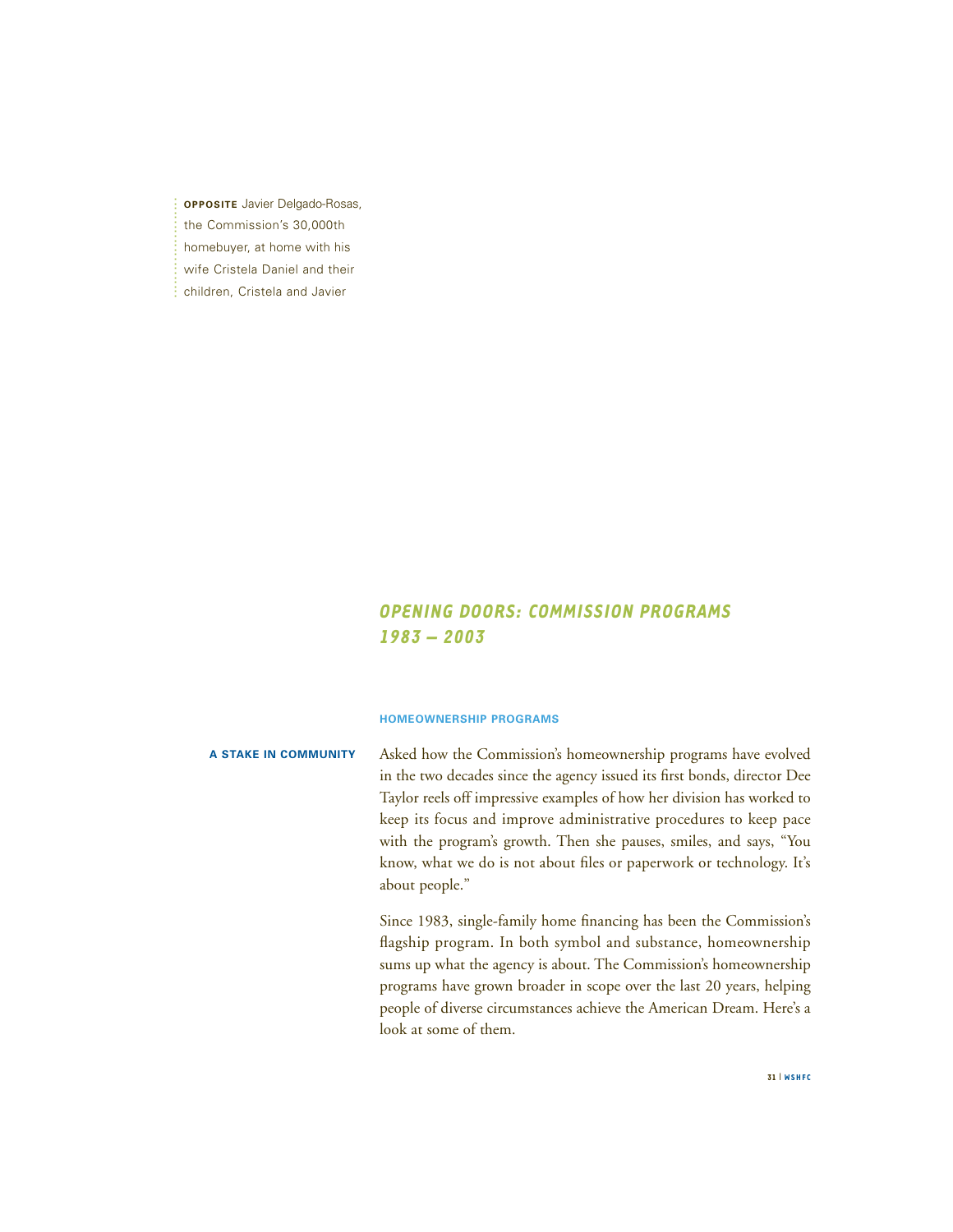#### **THE MORTGAGE CREDIT CERTIFICATE PROGRAM**

In 1986, the Commission implemented the Mortgage Credit Certificate Program, part of the 1984 federal tax reform act. It allowed first-time homebuyers to deduct 20 percent of their annual mortgage interest from their federal income taxes. The program was immediately oversubscribed, and, even with an increase in credit authority, demand surpassed what the Commission could supply. In its first year, the program included a \$1.8 million set-aside for developer Environmental Works to build 28 townhomes in the East Sammamish Plateau's Klahanie housing project, which was financed in partnership with Continental Bank and King County. **RELIEF AT TAX TIME**

> After three years as the largest mortgage credit certificate program in the nation, the program came to an abrupt end in 1989 after the tax reform bill of 1986 severely limited the Commission's bond authority. In place of the program, the Commission chose to issue more taxexempt bonds, which benefited more low-income borrowers.

#### **HOUSEKEY**

#### **MORE HELP FOR FIRST-TIME BUYERS**

**HOUSE KEY** 

In 1991, the Commission gave its original single-family program a boost by combining it with two federal programs to create the HouseKey program. In addition to the Commission's below-market-rate loans, the program now offers first-time homebuyers a five percent down payment and allows them to qualify for mortgages with higher loan ratios and less closing cash than under conventional loans.

Single mom Sara O'Neil of Spokane had few hopes of buying a home until she heard about HouseKey through a Commission-certified homebuyer education course. The program, along with a \$5,000 grant from the Federal Home Loan Bank of Seattle that she got with the help of the Spokane Homeownership Resource Center, enabled her to buy a three-bedroom, two-bath house, which she shares with her son, Tyler. She describes the simple-but-important pleasures — like having a dog — that homeowners take for granted. "We can now make our own snowmen and our own leaf piles to jump in, all in the privacy of our own yard."

To date, HouseKey and other homeownership programs have served more than 37,000 first-time homebuyers across the state.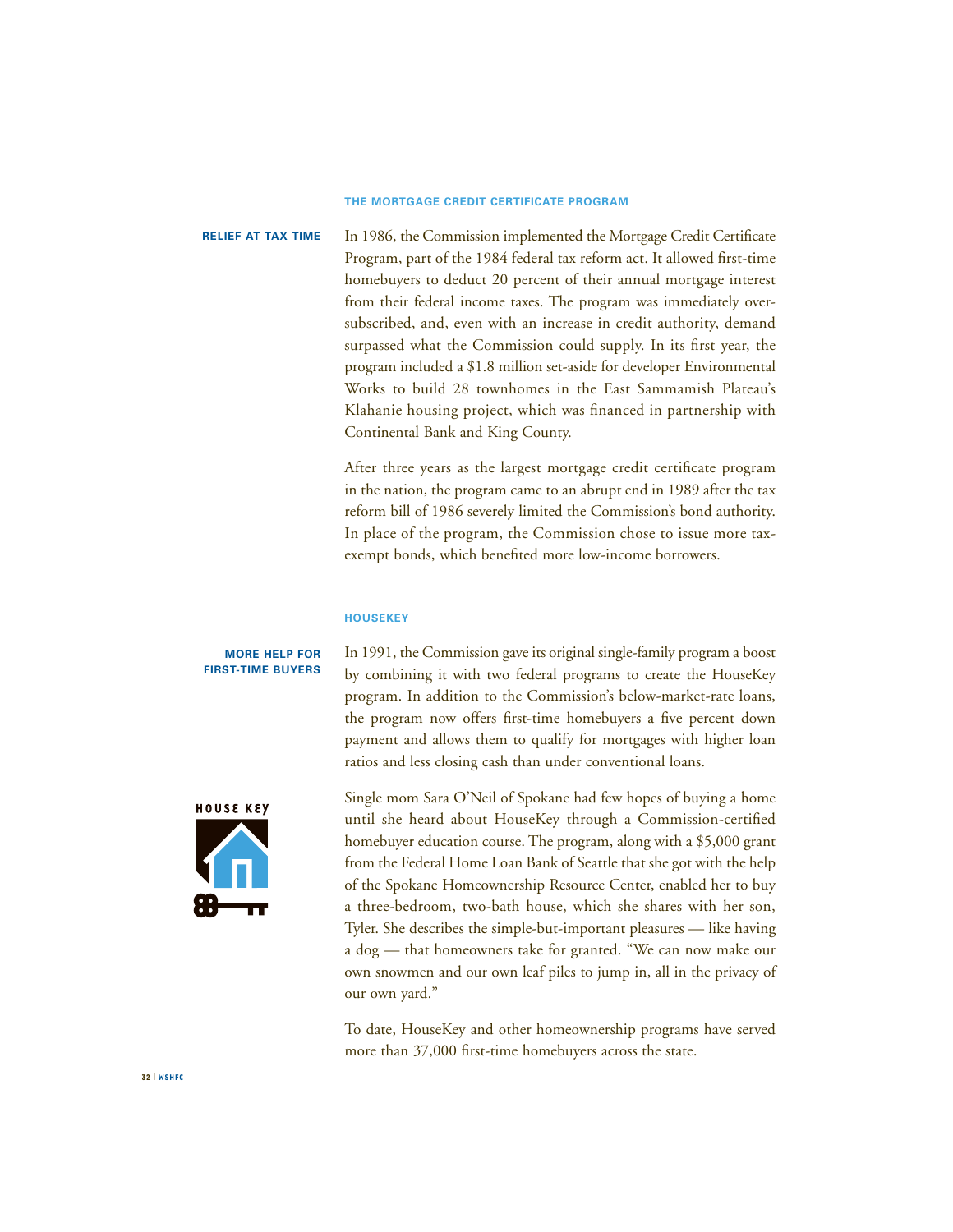#### **HOMEBUYER EDUCATION SEMINARS**

#### **SMARTER CONSUMERS**

The same year HouseKey got its start, Commissioner Nanci Primley, a real estate agent from Battleground, suggested that the Commission require some form of homebuyer's education for its borrowers. She'd seen too many of her own clients purchase their first homes without a full grasp of the process or the reality of paying a mortgage and owning a house.



Says Commission bond counsel Jay Reich, "It's often cultural. If your family owned a home, you have some idea what homeownership means. But if no one in your family has ever owned a home, the whole notion of long-term indebtedness and credit and equity can be a very foreign concept."

At the time, Fannie Mae had created the skeleton of a homebuyer's education course, going so far as to print textbooks and develop consumer guidelines. But the agency had no one to administer the program in Washington. The Commission agreed to take it on, and its Homebuyer Education Seminars were born.

"We said, 'Let's make this one of our programs and make it mandatory, so [buyers] know what they're getting into. If we educate them now, we won't get people losing their houses later,'" recalls Heyward Watson, then director of the Commission's single-family program and now the director of Fannie Mae's Washington Partnership office.

Once again, the Commission turned to the private sector for help: Lenders, real estate agents, and others in the housing industry agreed to conduct the seminars around the state in exchange for the business they might get from prospective homebuyers. To date, the six-hour seminars — presented statewide, often in languages other than English — have shown more than 90,000 persons how to locate and finance a home.

One study shows that 46 percent of the people attending the seminars buy houses within six months. "You can show a direct relationship between taking our class and the increased likelihood that somebody will buy a house within the next year," says Kim Herman. Adds Watson, "Think of that ripple effect. I think those classes are helping the economy more than we know."



**ABOVE** Former Commissioner Nanci Primley, one of the creators of the homebuyer education program

.........................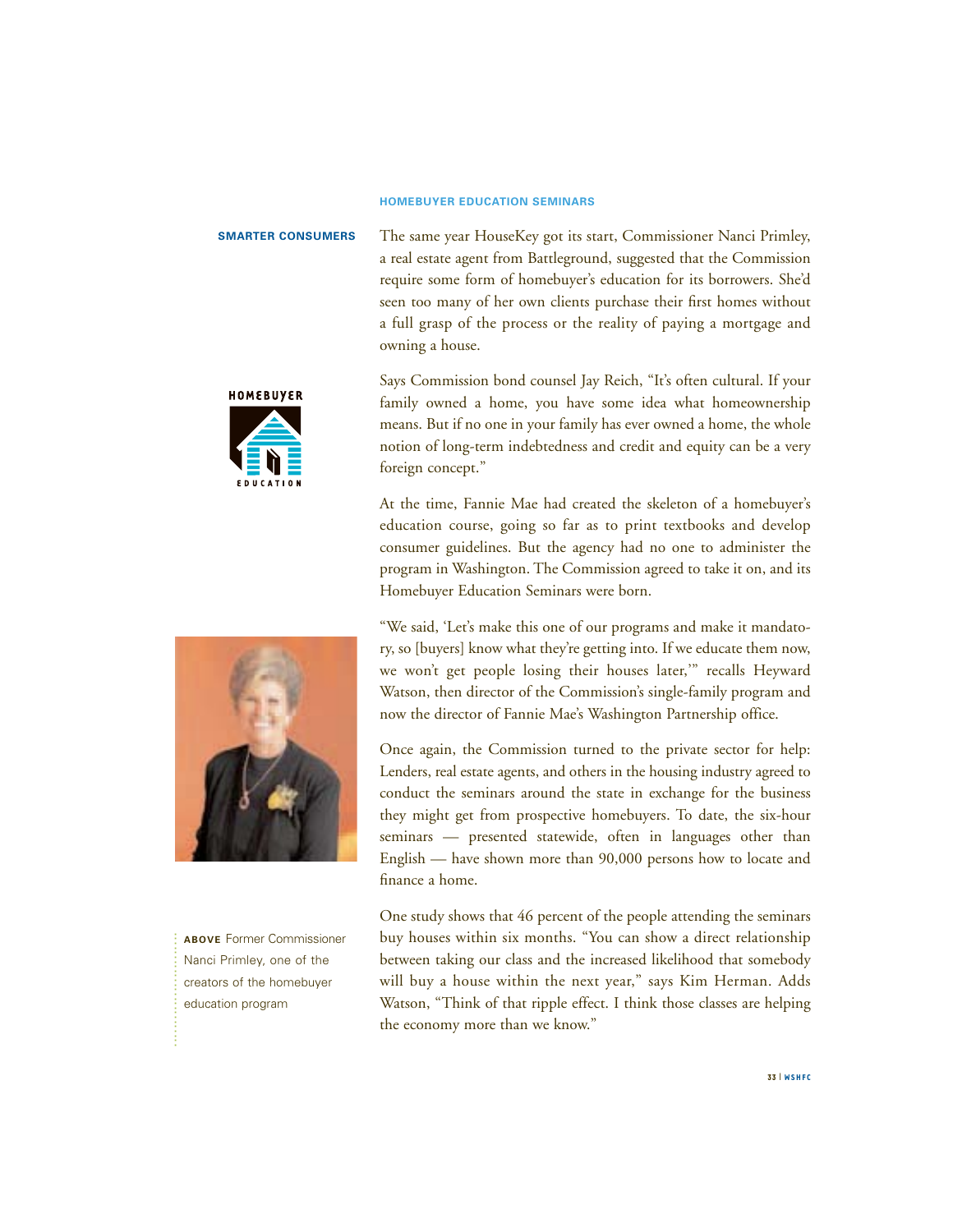#### **HOUSEKEY PLUS, HOUSEKEY RURAL, AND HOUSEKEY TEACHER**

For first-time homebuyers, scratching together a down payment and closing costs is often among the greatest barriers to ownership. The Commission's HouseKey Plus program provides down payment and closing cost assistance to buyers through a below-market-rate second mortgage. It was created in 1995 — the first major use of the Commission's Program Investment Fund. According to Herman, the program was one instance where Commissioners encouraged staff to think big: **A HAND UP**

*We went to the Commission and said we wanted to put \$100,000 of our Program Investment Fund into down payment assistance. We were going to ask banks if they wanted to match our money. That way, we'd have a \$200,000 program. Well, Skip Chilberg was chair of the Commission. And he said, "This is a wonderful idea. We really need to do this. The problem I have is that you're thinking too small. Why only \$200,000? Let's go for a million. Let's put up \$500,000 of our money and quit penny-anteing this stuff!" And that's how the program got rolling.* **KIM HERMAN**

> Seeded in cooperation with Bank of America and the state Housing Trust Fund, the program has to date provided more than \$8 million to first-time homebuyers and has served as a model for a national program administered by Fannie Mae.



HouseKey "kept our payments low enough that we could afford a home," says Ken Penner of Yakima. "I'm not sure we could have purchased a house without it."

"The real godsend is the help buyers can get with a down payment," notes Jean Spencer of Wells Fargo Bank in Yakima, who helped Penner and his family secure their loan. "A lot of agricultural workers in town struggle to buy houses. Some have to count their children's incomes just to be considered. HouseKey helps more people get into their first home, and that's good for Yakima."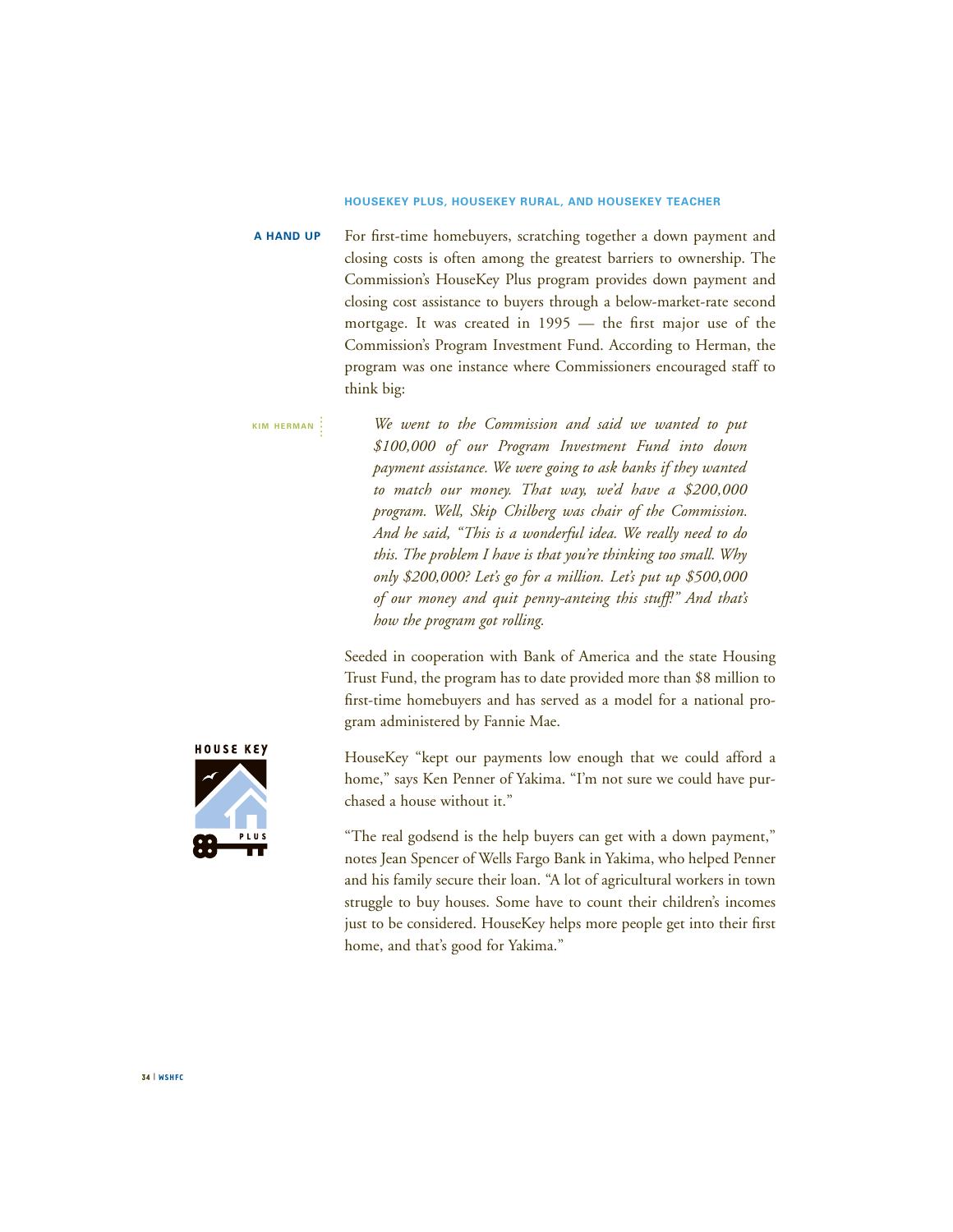

In 2000, the Commission created HouseKey Rural in cooperation with the state Department of Community, Trade, and Economic Development. Part of the Commission's rural housing initiative, the program provides down payment and closing cost assistance to rural residents who earn less than 80 percent of the median income in their area. HouseKey Teacher, a similar program for educators, was created a year earlier. It provides flexible qualifying features, low down payment requirements, and a low interest rate.

#### **HOMECHOICE**

#### **THE PROGRAM THAT ALMOST WASN'T**



Pasco's Loan Van Nguyen was born in Vietnam and contracted polio at age two. Ten years ago, he emigrated to the U.S. with his wife and children. He learned English, studied computer science, and landed a job as an accounting assistant. Living in crowded apartments and public housing, he found it hard to imagine owning a home until he learned about the Commission's HomeChoice program, which enabled him to move his family into a brand-new home with a view.

"This is wonderful," he says. "I am independent… I support the family and fulfill the mortgage responsibilities."

Since 1997, HomeChoice has provided assistance to more than 331 homebuyers statewide. It's a Fannie Mae program that makes down payment assistance available to buyers with either a disability or a dependent family member with a disability. When Kim Herman first heard about HomeChoice, he feared it was too labor-intensive for his small staff and that few people would take advantage of the little-known program. But a homeownership division staffer named Brigette Helsten convinced him otherwise.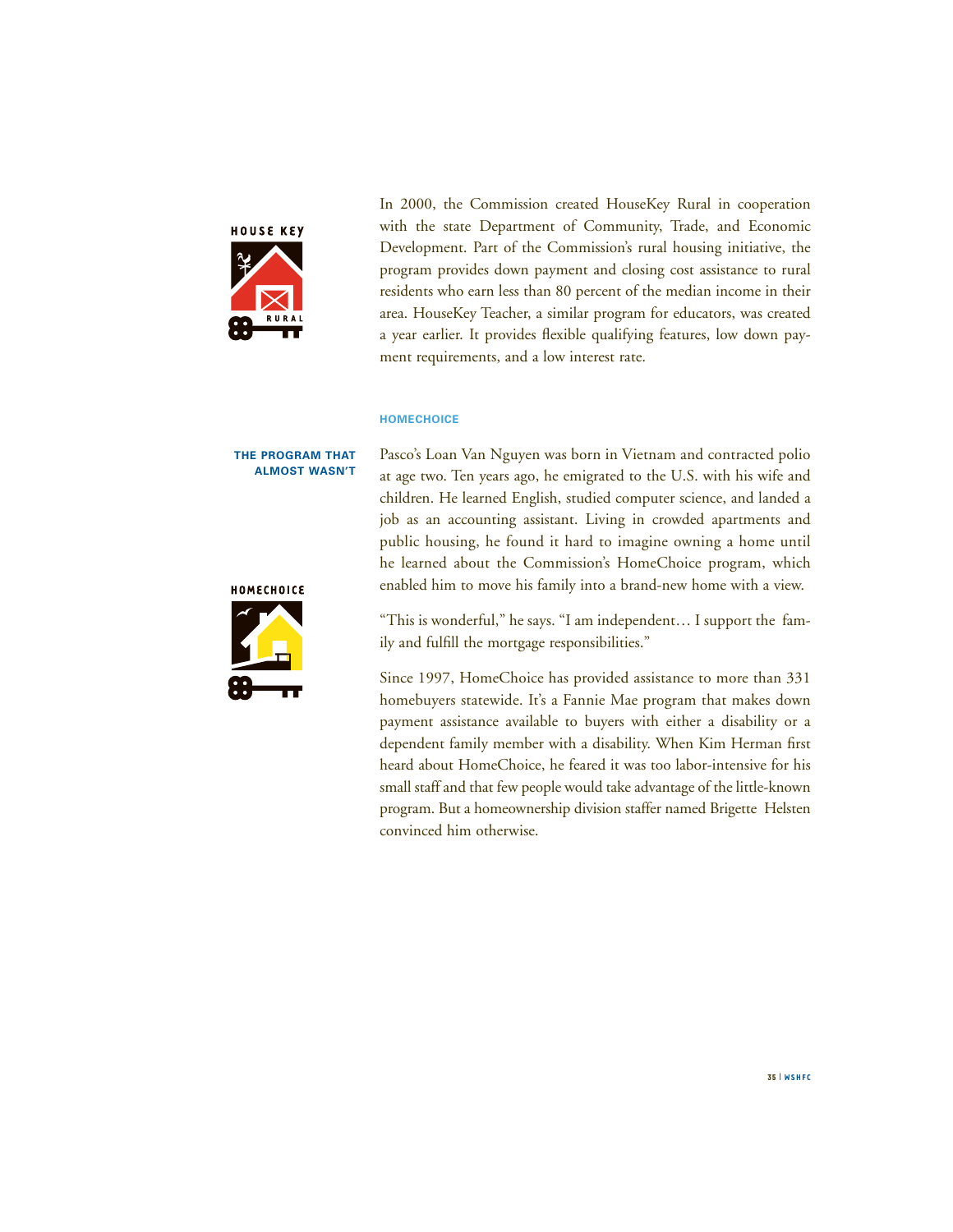#### **KIM HERMAN**

.....

*Brigette thought it was a great program. She gave me a big pitch about how important it was, how she had a vision of how it could work. So I said, "You seem to have a different take on it. Run with it, and we'll see where it goes." So Brigette goes out and starts working with community groups all over the state that work with the handicapped. And, lo and behold, six months later, we introduce the HomeChoice program. We commit \$100,000 of our reserves. And the thing just takes off.*

Today, the Commission has financed 40 percent of all HomeChoice loans in the nation, serving twice as many people as all other states combined. Fannie Mae has given the program two major awards, and the National Council of State Housing Agencies has also recognized it. According to Heyward Watson, "The Commission has the best HomeChoice program in the nation because they are willing to put their money where their mouth is."

"And if it was up to me," Kim Herman laughs, "it never would have happened at all. But Brigette had a different vision of it and made it happen."

#### **CREATIVE FINANCING AND OTHER INNOVATIONS**

Since the mid-1980s, federal caps on the Commission's bond authority — the total value of tax-exempt bonds that the Commission is allowed by law to issue — have frequently prevented the Commission from meeting demand for financing. Given the tumult of politics, the threat of reduced bond authority perpetually looms, underscoring the thin margin on which the Commission operates. Without its bond authority, the Commission could not administer many of its programs. "Every time the Fed sneezes," quips Jay Reich, "we catch a cold."

Throughout its history, the Commission has found innovative ways to do more within the limits of its Congressional authority. Such was the case in 1991, when the Commission initiated "monthly rollouts" of maturing single-family bonds in order to preserve more than \$248 million in bond authority. Seafirst Bank agreed to sell the bonds. Another solution has been to "blend" tax-exempt bonds with taxable bonds. And in 2000, the Commission was part of a successful national

**ABOVE** Former single-family director Heyward Watson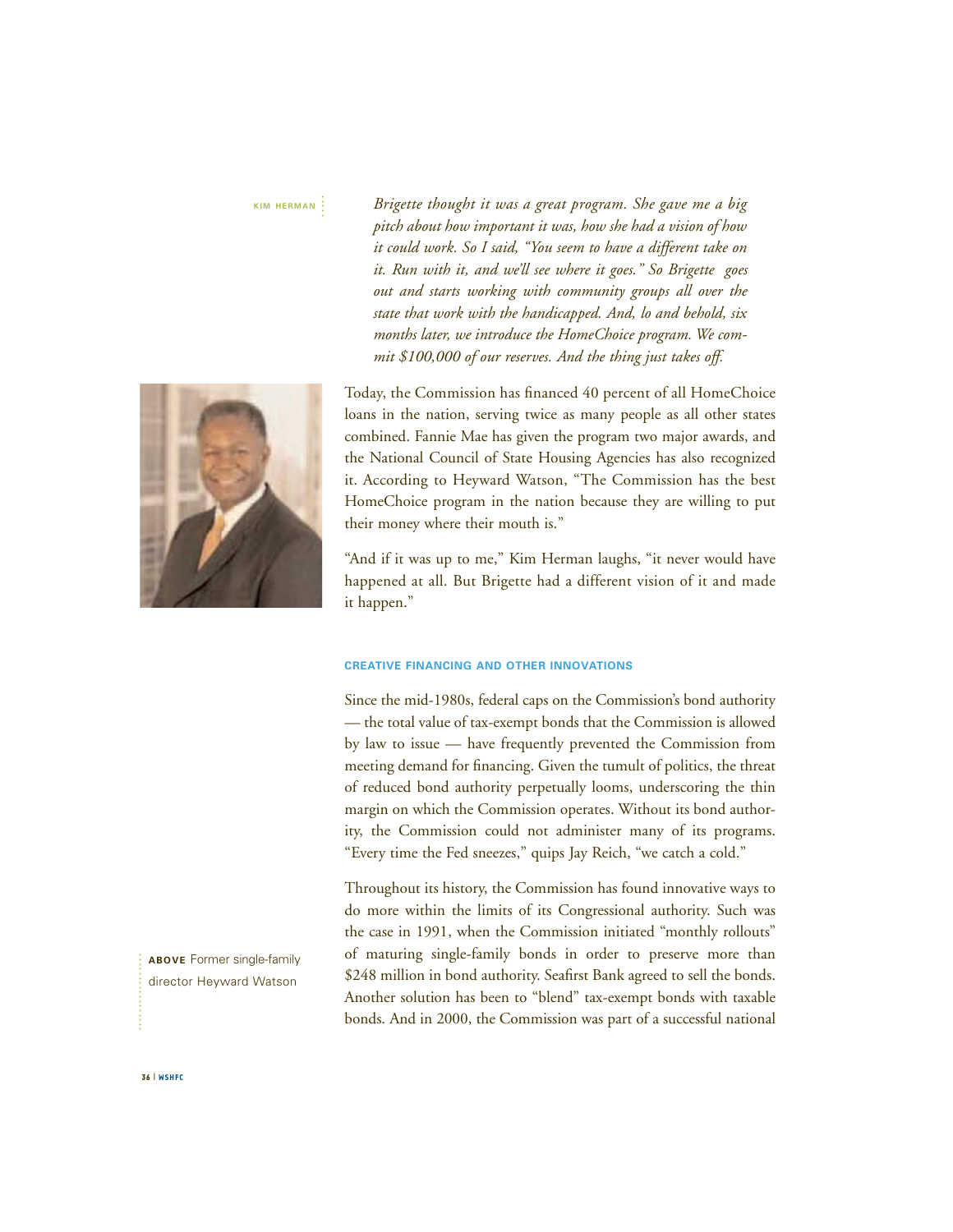advocacy effort that increased caps on both private-activity bonds, which fund Commission housing programs, as well as the low-income housing tax-credit program.

Innovations in the single-family programs have been technical in nature as well. In 2000, the agency that once tallied numbers on a blackboard brought its loan administration in-house and online, cutting application-processing time from six weeks to two, and enabling loan officers, underwriters, and loan administrators to collect data, process loans, and check the status of loans 24 hours a day.

But as division director Dee Taylor is quick to point out, how the Commission does its work is secondary to whom it serves. She remembers meeting the mother of a developmentally disabled man who bought a home using the HomeChoice program.

"You have no idea what a relief it is," the mother told Taylor, "to know that my son has shelter."

"That's what keeps us going and gives us the momentum to do the work we do," Taylor says with a smile. "We're changing people's lives. We really are."

#### **MULTIFAMILY PROGRAMS**

#### **MEETING NEED**



Financing affordable multifamily housing was also part of the Commission's original charge. The multifamily program was a roaring success from the beginning, and the results can be found in communities across the state. What's more, the program generated revenue that enabled the Commission to build solid financial reserves and its Program Investment Fund, which supports special programs for residents of low and moderate income.

*"That's what keeps us going and gives us the momentum to do the work we do," Taylor says with a smile. "We're changing people's lives. We really are."*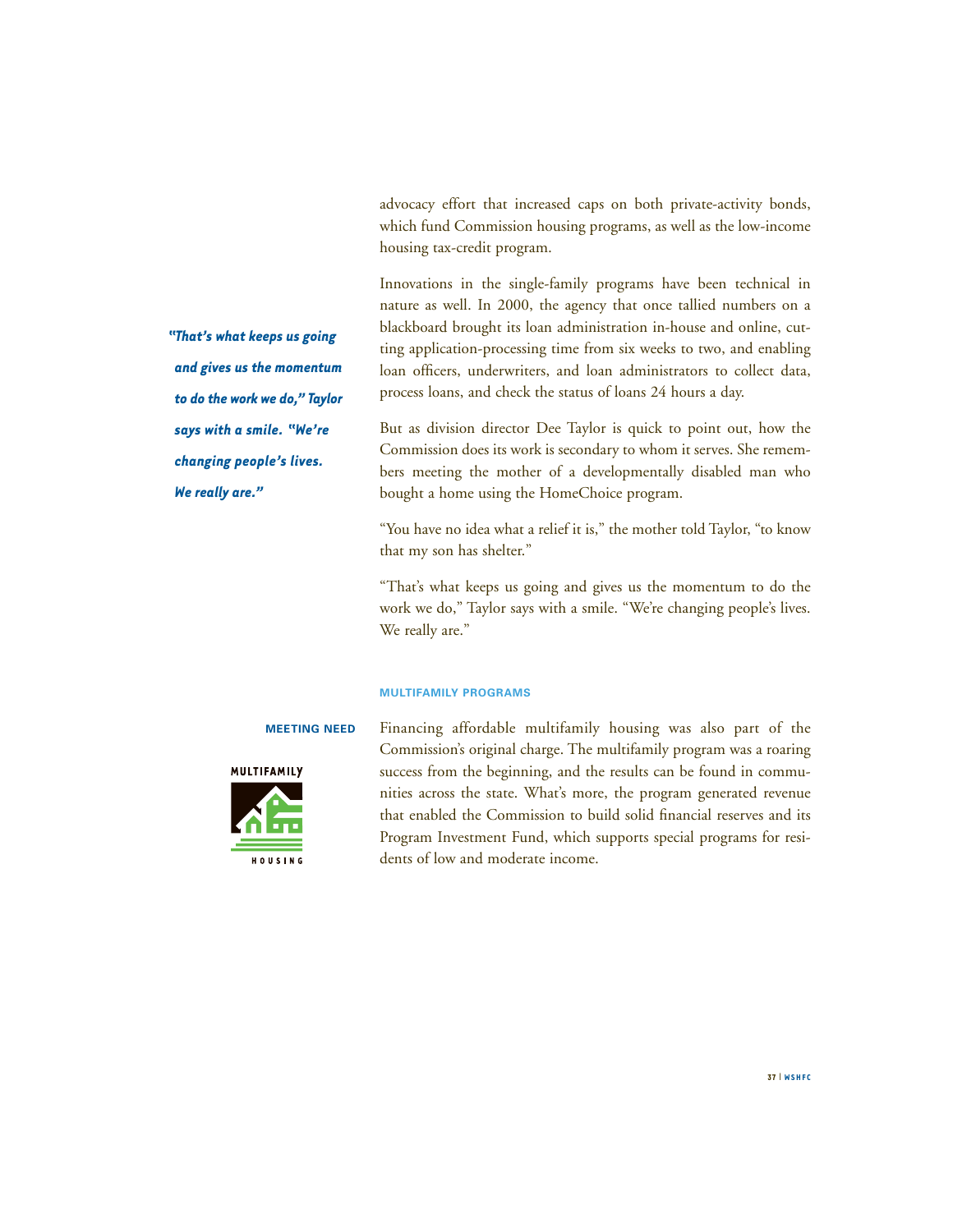In the early 1980s, demand in the state for affordable multifamily housing far outstripped supply. Bankers and builders were eager to capitalize on the opportunity, but stratospheric interest rates in excess of 20 percent and the poor economy discouraged development of new projects. **BOOM YEARS**

> The Commission made its first foray into multifamily financing in 1984, working with Washington Mortgage to finance \$40 million in projects located mainly in Seattle and Spokane. The following year, Fannie Mae — which also sensed a lucrative opportunity in a multifamily market that was backlogged nationwide — created its "Muni Mae" program, which enticed investors with credit-enhanced, tax-exempt bonds.

> "Our investment bankers brought this program to us and said, 'You guys ought to get into this program. It's huge,'" Kim Herman remembers. "And we said, 'We're only in our second year of existence. What do we know about this stuff?'"

> But with the help of a visit to Fannie Mae's Washington, D.C., headquarters by Governor John Spellman, the Commission convinced the agency that Washington was a ripe market for the Muni Mae program and that the Commission was ready to administer it. In a matter of months, the Commission became the program's biggest lender, ultimately issuing a staggering \$351 million in bonds in just two years still a high-water mark for the Commission. In return, Washingtonians got 110 new multifamily housing projects, with 12,000 units built in Vancouver, Spokane, and the Tri-Cities, as well as up and down the I-5 corridor. "Big projects," says Herman. "A hundred, a hundred-fifty units at a time, which was of a scale you just didn't see then." So much new housing was built in SeaTac and Federal Way that those cities voted to incorporate in order to get a better handle on development.

> The Muni Mae program put the Commission on the map, too, says Jim Kirschbaum, who then chaired the agency. "People said, 'These guys are innovators. They're willing to take risks,' not only in the state, but nationally." Kirschbaum notes that the program was the start of a prosperous relationship with Fannie Mae that remains strong today.

*The Muni Mae program put the Commission on the map, too, says Jim Kirschbaum, who then chaired the agency. "People said, 'These guys are innovators. They're willing to take risks,' not only in the state, but nationally."*

**OPPOSITE** Mariner's Glen, Port Orchard, a 1985 multifamily project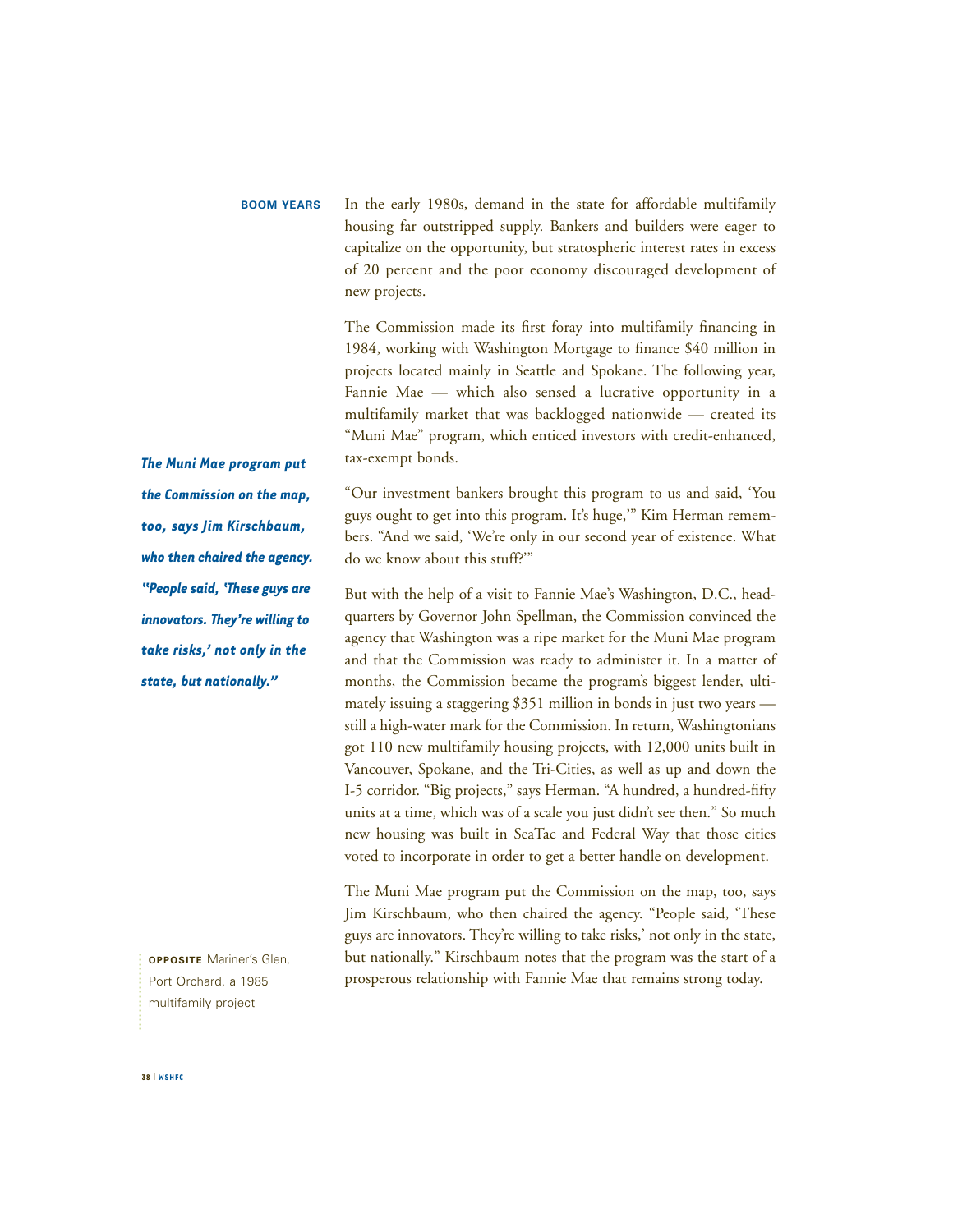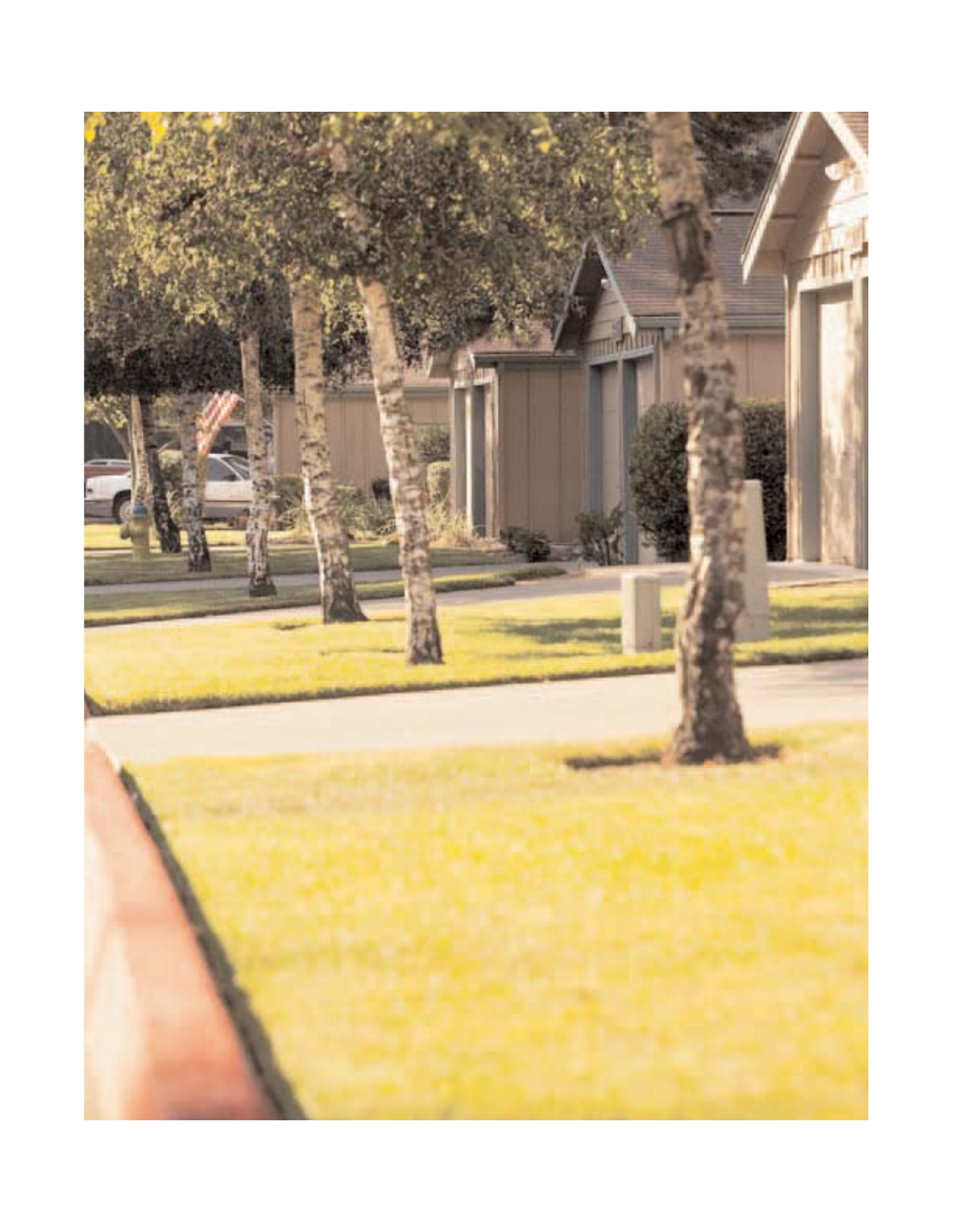It was also a turning point for another reason, Kim Herman recalls.

**KIM HERMAN**

*I remember [investment banker] Stuart Honse sitting around Jay Reich's office saying, "We're gonna build some pretty big fees for the Commission into these programs, and if everything goes well, in eight to ten years you guys might be able to take some big money out of these deals and plow it back into your programs." Well, that's exactly what we did. Ten years later, we took \$2 million and started our reserves, and it worked. It worked because the bond issues had gone very well and the economy of the state was hot. And now we've got \$18 million in our general reserves and \$32 million in our Program Investment Fund, neither of which would ever have been built up if we hadn't entered into that Fannie Mae program and had good people like Stuart doing the right thing in the early years. It was huge for a two-year-old agency to issue \$351 million in bonds, and we never would have done it if Fannie Mae hadn't stood behind them.*

*And there's a certain amount of luck involved: We had twenty years of economic growth in the state that coincided with the first twenty years of our history. We did a lot of things right, but take that twenty-year run of economic growth away from us and the Commission might have a totally different look today. We were in the right place at the right time with the right tools.*

Longtime Commission employee Mardi Roberts recalls that the Commission was also "in the right place at the right time" to be randomly selected as the first state agency to have its bond program audited by the IRS. "I shared my office for three months with the IRS agent — that's why I dye my hair," she quips. The Commission passed the audit with high marks. Former multifamily manager Sala Sweet points out that, since the federal auditors w unfamiliar with housing finance, "we taught as much as we learned" — just one occasion when the Commission has helped develop federal policies.



**ABOVE** Longtime Commission employee R. Mardelle (Mardi) Roberts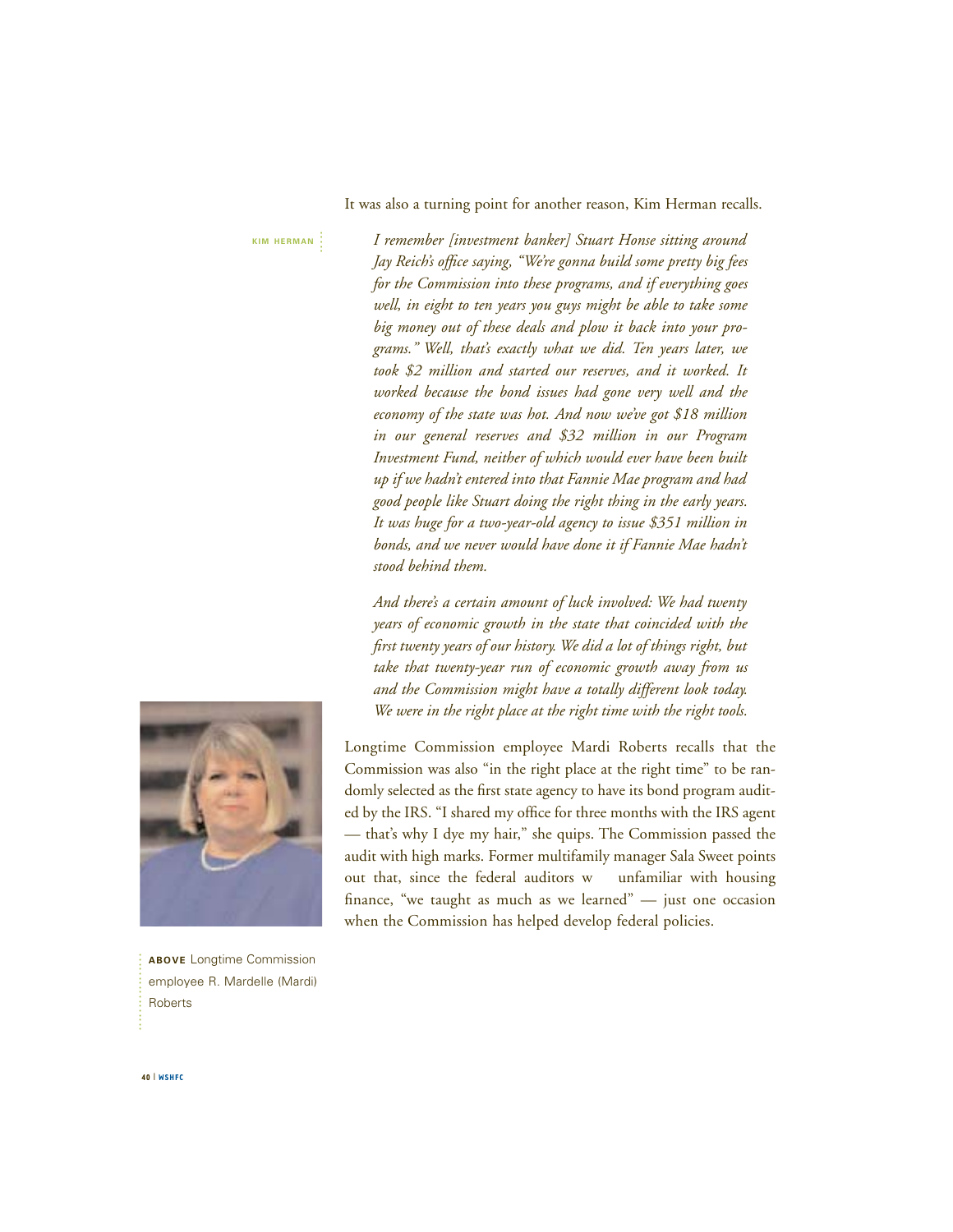Despite the multifamily program's wild success, the headiness of those early days didn't last. In 1986, as part of a sweeping budget-reduction measure, Congress reduced the Commission's bond authority, cut tax breaks for developers, and made bond issues more complex. Consequently, the Commission has since funded fewer multifamily projects, although its contribution to multifamily housing has been steady and significant, funding six to 12 projects a year through bond issues as high as \$53 million. **BROADENING SCOPE**

*Today, in addition to funding new construction, the Commission also finances the rehabilitation of affordable housing and the development of nonprofit social service facilities.*

As the furious pace of the first two years abated, the Commission built projects that served more diverse populations. In 1986, it launched its first program for housing the elderly, financing two projects under the FHA-insured Congregate Housing/Retirement Service Center Program. The same year, the Commission worked with the City of Seattle and various lenders to finance the Adams Apartments for the Seattle Housing Resources Group — the first Commission-financed project that would be owned by a nonprofit organization.

Three years later, the multifamily program became part of the Commission's capital projects division. Today, in addition to funding new construction, the Commission also finances the rehabilitation of affordable housing and the development of nonprofit social service facilities.

Since 1984, the Commission has issued more than \$1.58 billion in multifamily housing bonds to finance almost 22,500 multifamily housing units statewide.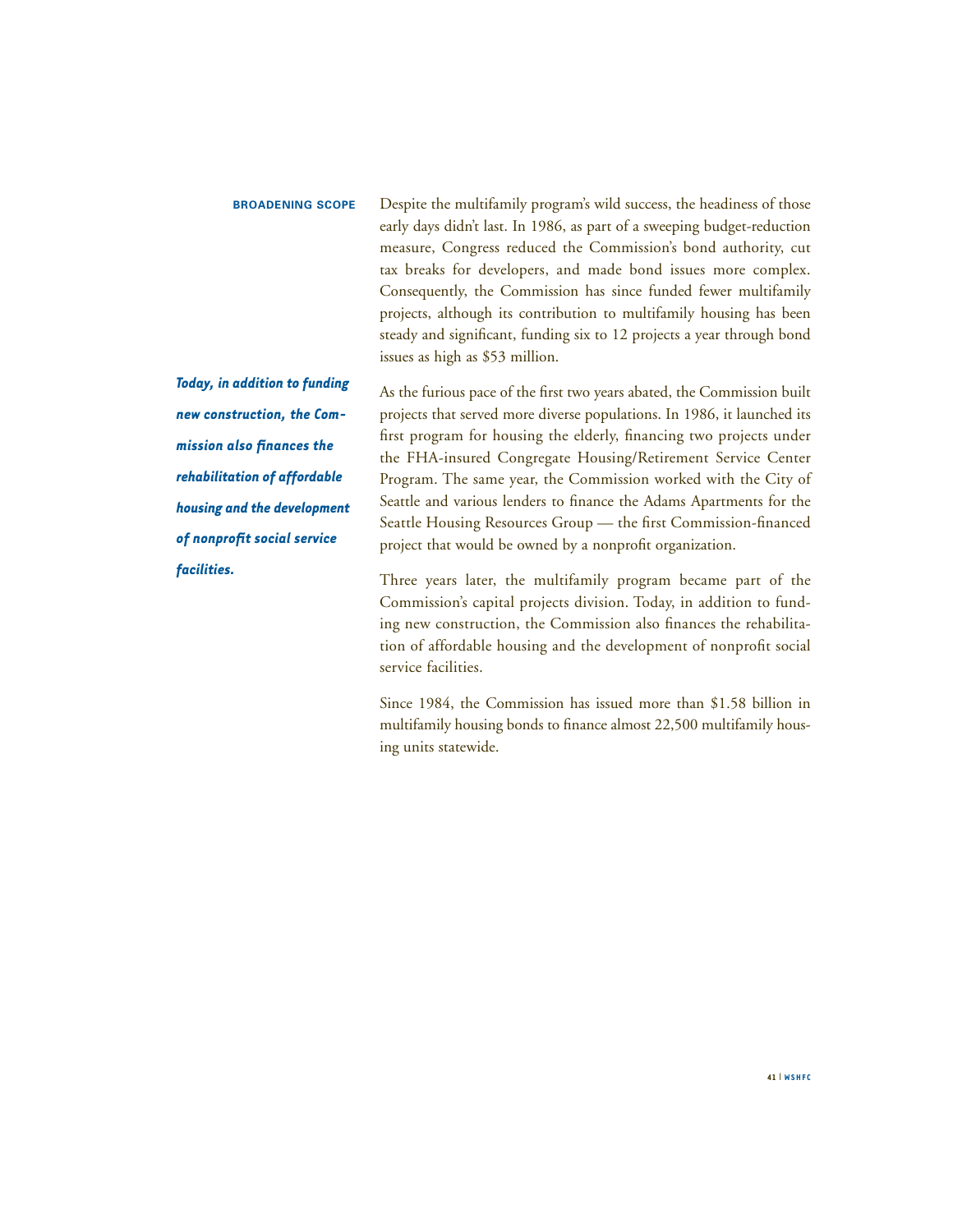#### **THE LOW-INCOME HOUSING TAX CREDIT PROGRAM**

Interestingly, the same Congressional tax reform that cut the Commission's bond authority for multifamily projects also created a new financing tool that would prove equally successful: the Low-Income Housing Tax Credit Program. **A MODEL FOR THE NATION**



Under the program, the Commission allocates dollar-for-dollar reductions in tax liability to developers building or rehabilitating affordable multifamily housing, provided they agree to provide low-income housing for 40 years. Developers use the program to finance their projects by selling credits to investors, who in turn use the credits to lower their taxes. Nationwide, this complex program has helped produce more than 800,000 units of low-income housing — more than two-thirds of all the affordable housing in the country. And Washington's program, as administered by the Commission, is one of the most successful, marking a total of \$1 billion in allocations as of 2002 and financing 16,587 affordable housing units in the course of its history.

Back in 1985, though, when the program was still only an idea being debated in Congressional hearing rooms, many dismissed the plan outright; only a small number of people had a sense of its potential. And one of them just happened to work at the Commission.

Sala Sweet, the manager of the Commission's multifamily program, had gotten word of the tax-credit proposal and thought it fit perfectly with the Commission's mission. Drafting a manual that outlined how the Commission could administer such a program, she determined the Commission could have it up and running within 90 days of Congressional approval. There was only one obstacle: Some thought the program should be the bailiwick of the state Planning and Community Affairs Agency (PCAA) rather than of the fledgling Commission. **FORESIGHT**

> When Congress finally approved the program, Sweet and Kim Herman approached Chuck Clarke, then director of the PCAA, and shared their vision for the program. After receiving word that his staff — busy getting the Washington Housing Trust Fund off the ground — would need two years to get the tax-credit program up and running, Clarke agreed to let the Commission administer the program.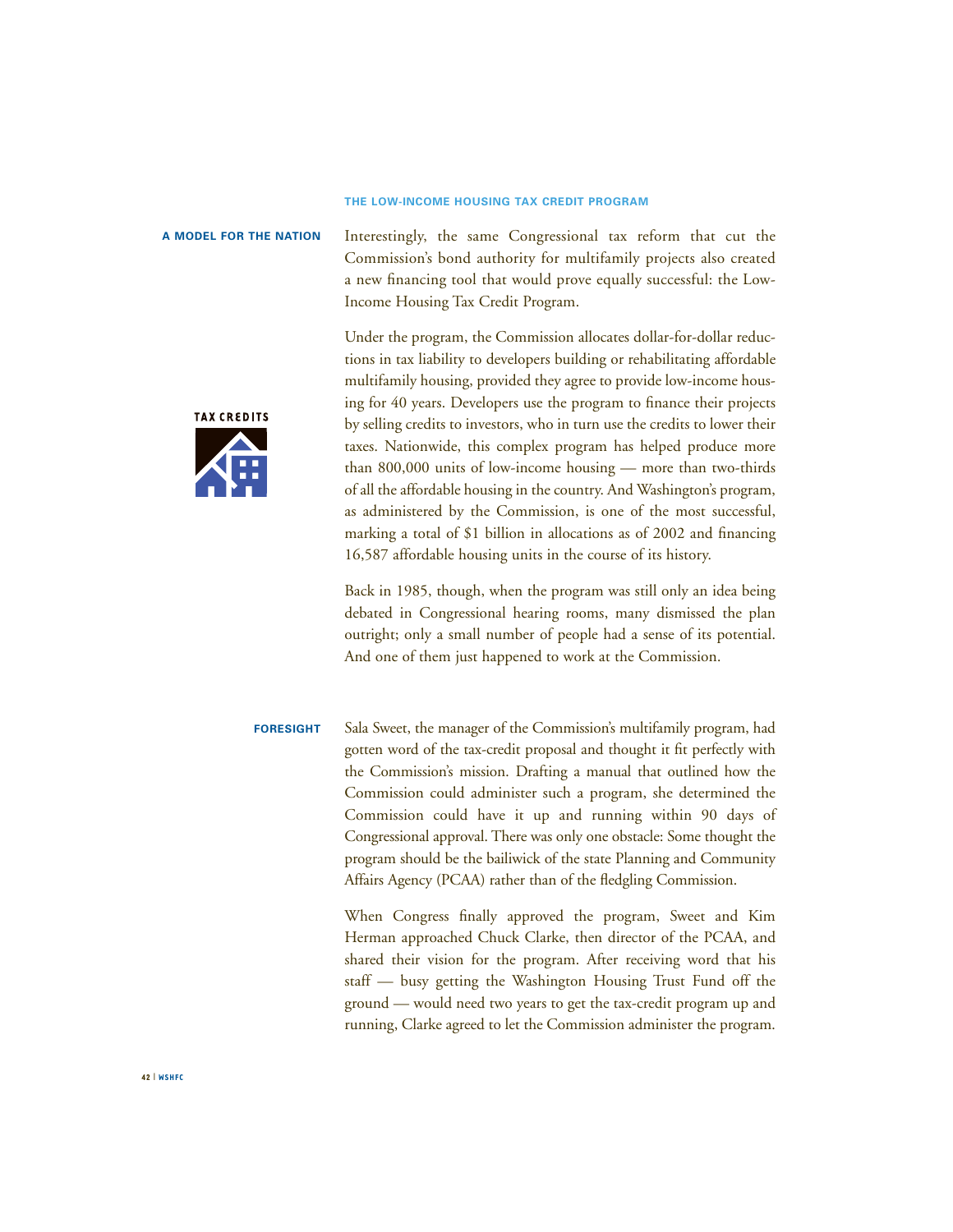Governor Booth Gardner blessed the agreement with an executive order, and, as promised, Sweet had the program operating within 90 days.

"The program really is a function of the financial market, and so it really did make sense for us to have it," she says now. "It's an investment tool, the same as bonds are." She continues:

**SALA SWEET**

*We were one of the first states in the country to take the program and run with it. I spent a fair amount of time during the first three or four years going to a lot of national meetings to talk about the program. I was even on a legislative task force of the Congress to look at some of the aspects of the program and make some recommendations.*

The Commission's compliance procedures for the program originally developed for multifamily projects — also served as a national model. "Even the IRS couldn't answer some of the questions we were getting," says longtime staff member Mardi Roberts. Later, in the early 1990s, the National Council of State Housing Agencies adopted best practices for tax-credit programs, and Paul fitzgerald, who by then managed the Commission's program, was deeply involved in that work.

The early days of the program, says Sweet, were "pretty freewheeling," without much in the way of guidelines or regulations, allowing for easier and more innovative allocation of credits. Eventually, though, the inevitable red tape appeared.

"Some developers, mostly on the East Coast, really didn't use the program responsibly," Sweet explains. "So Congress overreacted by making up five times as many laws as they needed to prevent this one thing from happening."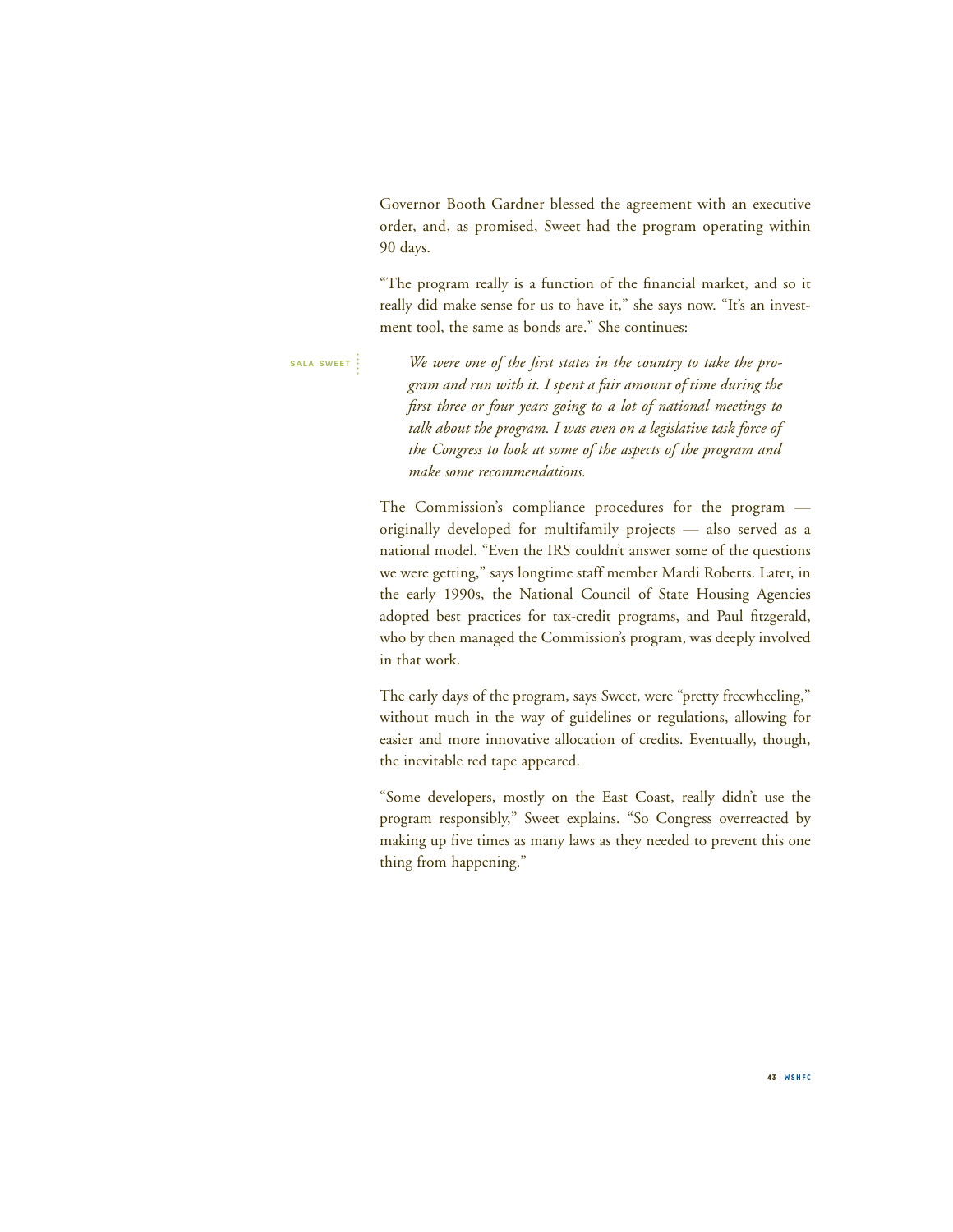

**"WORKING BETWEEN TWO WORLDS": SALA SWEET**

Sala Sweet is typical of Commission staff: smart and talented, with a passionate commitment to the Commission's work. She joined the Commission in 1985, as the agency was finding its footing. By the time she left in 1998, the Commission had grown into a more sophisticated, far-reaching organization. In the intervening years, Sala started or ran every one of the Commission's major programs.

After leaving the Commission, Sala spent two years in Ghana as a Peace Corps volunteer. Today, she is a property manager with Seattle-based Plymouth Housing Group, which provides affordable, permanent housing and support services to formerly homeless Seattle residents. In recalling her work at the Commission, Sala provides a snapshot of the agency's challenges, successes, and evolution.

I came to the Commission to work on the single-family program and put together the compliance program, and to do whatever else needed to be done. When I first arrived, there were only two other employees: Kim Herman and Barbara Wooten, Kim's secretary. [The state] didn't give us any money to start the program with. We didn't even have an accountant. I can remember when Kim and I would go back in this room with this huge blackboard and try to figure out what the heck was going on with these complex bond issues where the money flows were going, and then whether or not we had enough money to pay our bills. We got an accounting person pretty quickly.

**ABOVE** Sala Sweet in front of Seattle's Oregon Apartments, financed in part with tax credits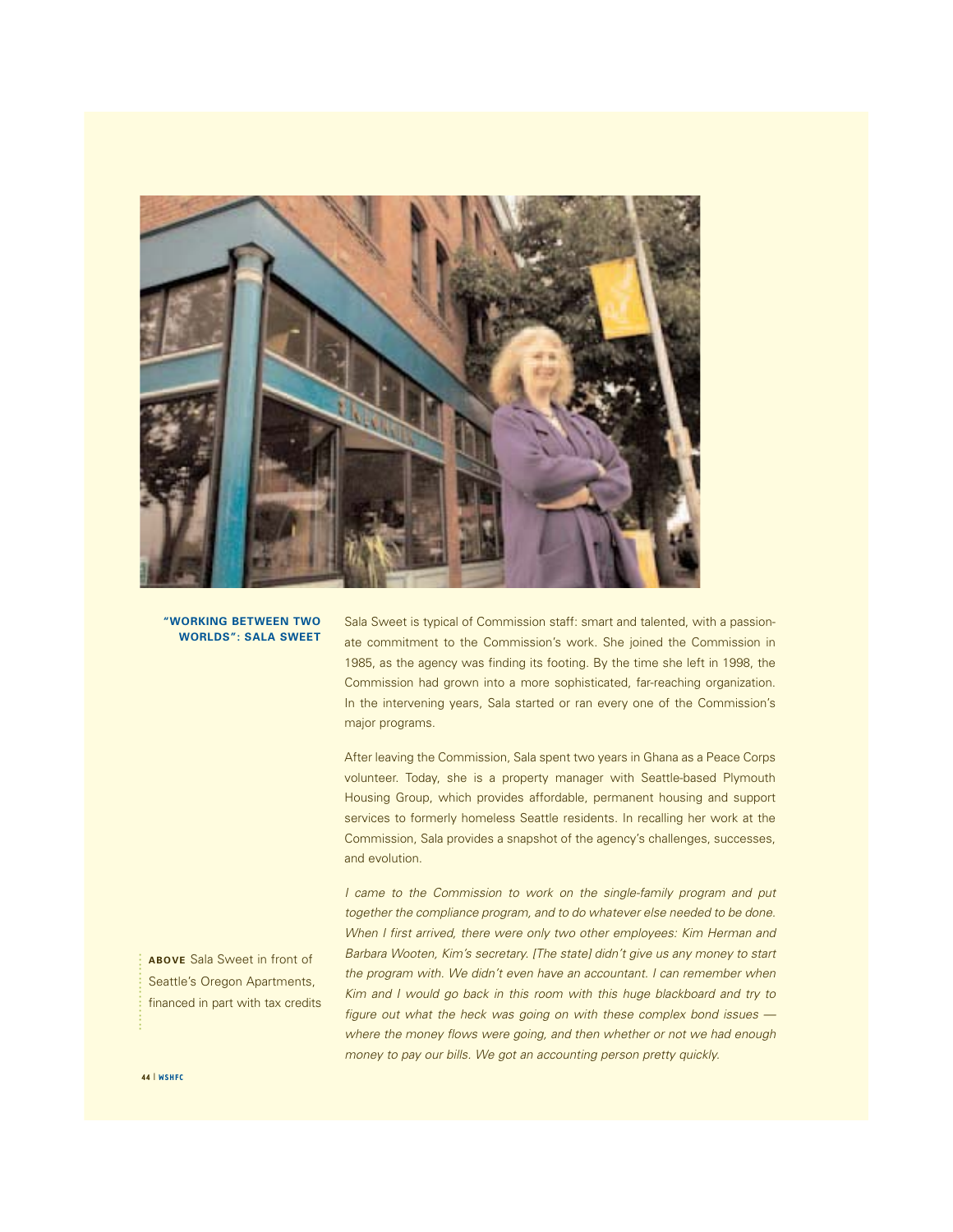I came from a state housing agency in Minnesota, and I was very surprised at how much the Commission was run with the involvement of lenders. But I also saw that it couldn't have started without them. Having them on the board throughout my time there was extremely valuable, because they kept us in touch with the real world. We were, in fact, a business. So we had to generate money. And we had to be aware of what was happening in the lending and housing markets. I enjoyed going to the Commission meetings because I always learned from them.

I did single-family programs for a couple of years. And then I got into the tax-credit program. And then the multifamily bond program. And then I started inventing things, like the elderly program and the nonprofit program. It's a lot easier to do a program at the very beginning, before anybody makes up ten thousand rules about what you can't do.

There weren't any federal income guidelines when we started the elderly program, and a lot of those projects were built for people with higher incomes than the other housing we'd built. So we put a lot of effort into getting them to set aside units for low-income people. And that was a real change for the owners of those projects, because many of them were church-based and weren't used to answering to the government. I did one bond issue where an investment banker for the borrower said he couldn't agree to a set-aside without having it approved by the Pope. And I said, "Well, here's my phone number — have him give me a call." They decided they didn't need to go quite that far.

I think people often imagine state employees as bureaucrats who come in at eight o'clock and leave at four fifty-five and just sit at their desks all day. It was never like that at the Commission. It was very intense sometimes, especially when we were doing a lot of bond issues at the same time. You just had to work however many hours were necessary to get it done. There would be deadlines, and all of us, including the investment bankers, the attorneys, and everyone, would practically be working around the clock.

Working at the Commission is a strange position to be in, in a lot of ways. You're kind of between two worlds, and for that reason it's sometimes hard for people to understand what you do. You're trying to make programs attractive to investors but also advantageous to the people who are going to use them. You have to expect that you're not going to be loved by anyone, because in order to put together compromises that make something work financially but that also support social goals, you have to do something that's going to make each side unhappy. But you also get to do something that's going to make them happy. And I think that the Commission has made a lot of effort to listen to and incorporate input from all the people they serve.

When I look back, I'm most proud of the times when we could help small organizations or communities that wouldn't have had housing or a certain facility in any other way. I like being able to drive through Belltown and a lot of other areas and say, "There's a project that helped turn this neighborhood around, because we invested in those neighborhoods before other people did."

I'm also proud of the political power that housing advocates have now. When I first came to the Commission, housing didn't have a big place in the state's agenda. Now it does. The Commission certainly isn't alone in accomplishing that, because there are lots of nonprofits that are very innovative, and the Department of Community, Trade and Economic Development certainly has had its role to play, too. But I think the Commission, especially early on, played a role in making housing a priority.

And, of course, we've created an enormous amount of housing for people in this state. It's just unbelievable.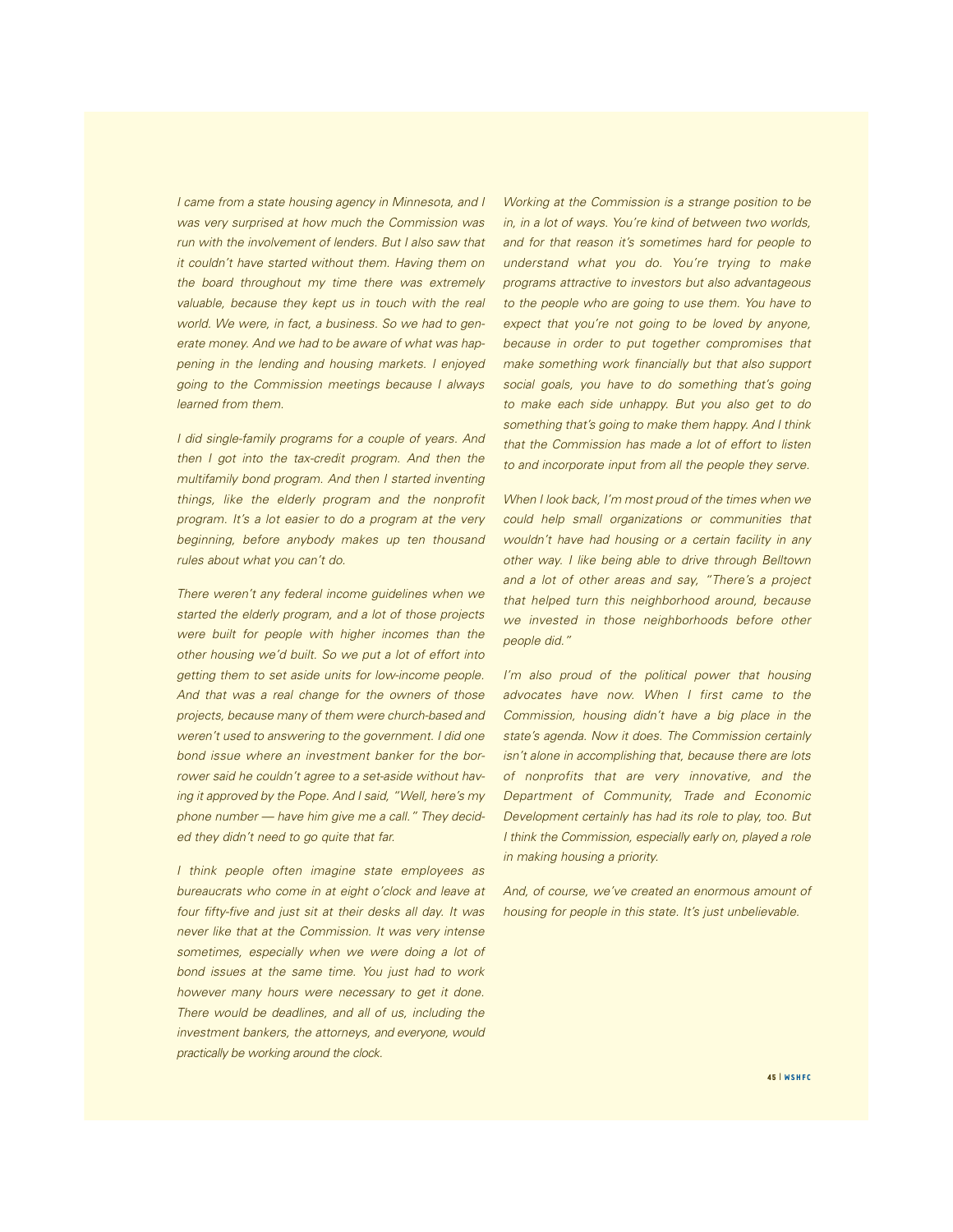In subsequent years, the Commission heard increasing complaints from developers frustrated by the paperwork and process tied to taxcredit allocation. In response, the Commission has worked with its government, nonprofit, and for-profit partners to streamline the process and make it more customer-friendly. Busse Nutley, who chaired the Commission from 1995 to 2000, recalls "explosive" allocation meetings each August. "Commissioners used to find a reason to avoid those meetings," she jokes, "but now they go off without a hitch."

In 2003, the Commission will complete a four-year campaign to make policies governing the program more flexible. Among the results of that effort are tax credits targeted at projects for specific populations, including rural residents and farmworkers. Other changes include more flexible rules for developments that will house formerly homeless people and a revised application schedule that will give developers more time to meet federal deadlines.

Changing to meet the needs of the market only makes sense for the Commission, says Valeri Pate, who manages the tax-credit program today: "The point is to get the housing out there."

Growing pains and bureaucratic headaches aside, the tax-credit program has been extraordinarily successful at financing affordable housing for the state's low-income residents and remains an example for the rest of the country. "I myself detested the federal bureaucracy around that program," says Sala Sweet, the woman who brought it to Washington. "But then I remember that it has also created hundreds of projects."

One of those is Seattle's Dorothy Day House, which provides permanent single-room occupancy housing to formerly homeless women. Located downtown, in a neighborhood where once-plentiful affordable housing has been replaced by high-end condominiums, the building is near bus lines and social services. Paul Purcell of the Beacon Development Group, which oversaw the project, says plainly, "This couldn't have happened without the tax-credit program."

"This is one of the few jobs where you really get to see that you made a difference," says Valeri Pate. "I can be driving through almost any city in the state and say, 'I know that project — that's a tax-credit project.' And that's pretty cool."

*Paul Purcell of the Beacon Development Group says plainly, "This couldn't have happened without the taxcredit program."*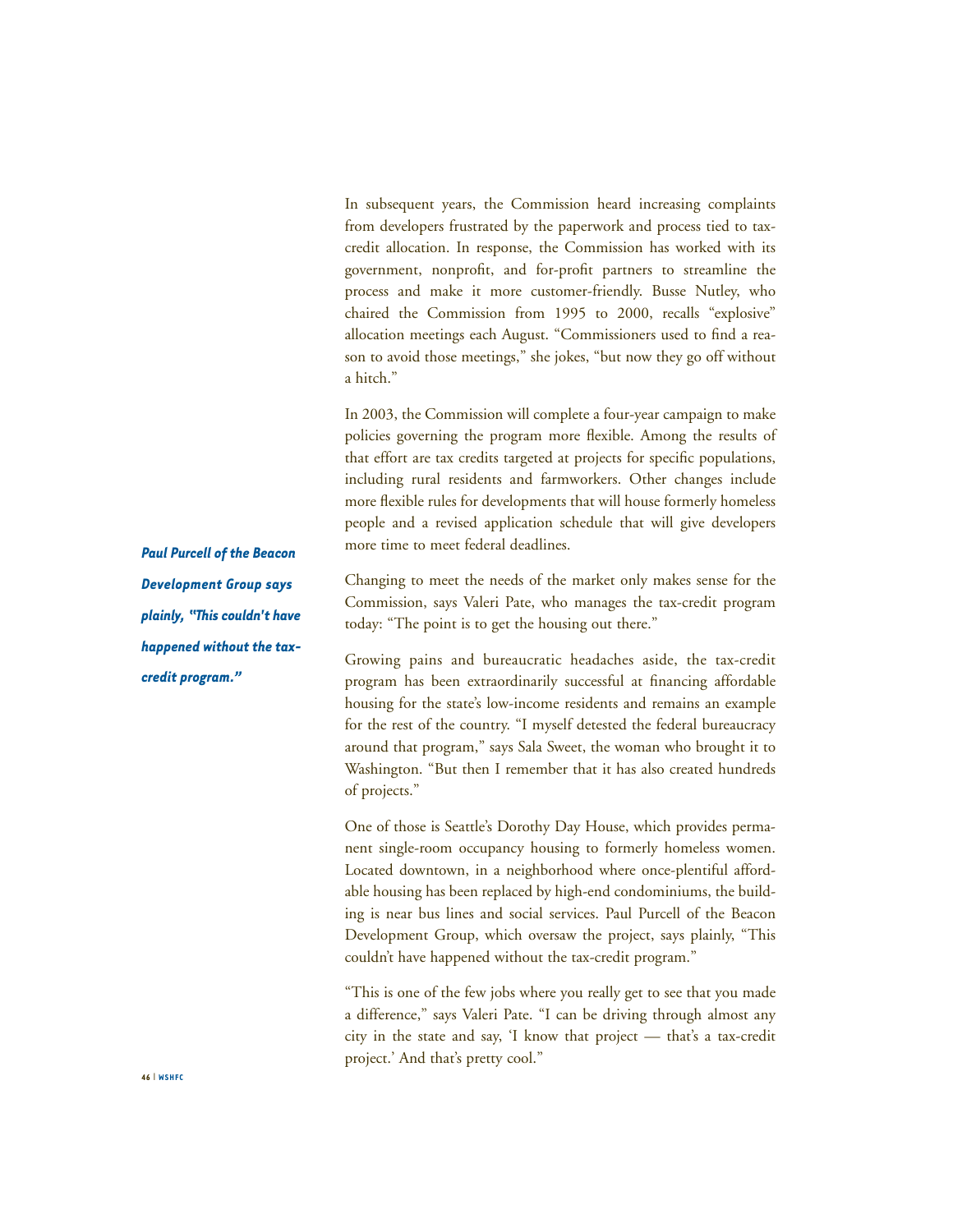

**ABOVE** Annabella E. Yambao at home at the Dorothy Day House, a project financed in part with tax credits

÷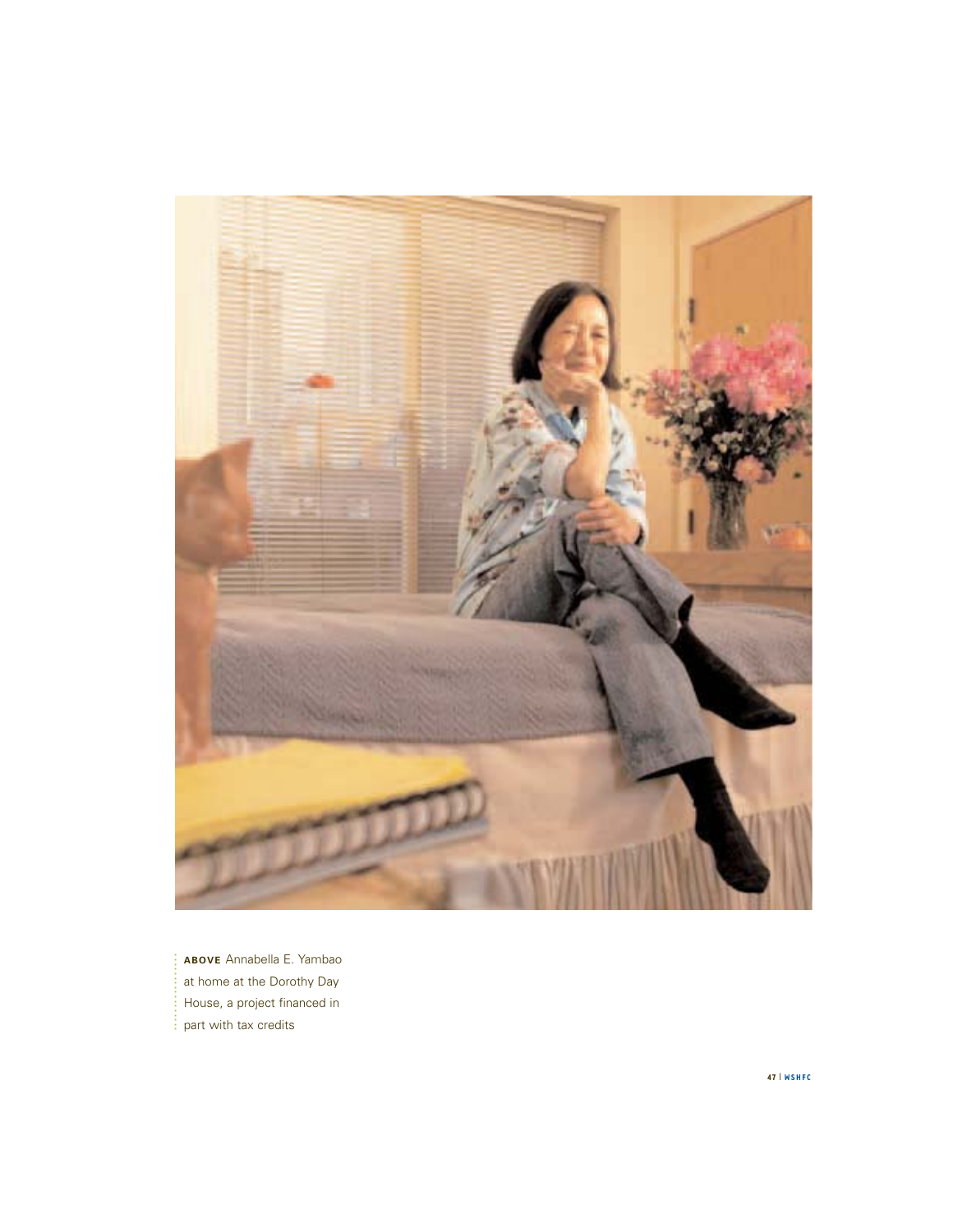#### **THE NONPROFIT FACILITIES PROGRAM**

**A NEW WAY TO BUILD COMMUNITY**



Perhaps the most dramatic evolution in the Commission's work came in 1990, when the legislature gave the agency authority to issue tax-exempt bonds for financing capital facilities owned by  $501(c)(3)$ nonprofit organizations. The legislature also charged the Commission with financing nursing homes, an expansion of the elderly housing initiative begun under the multifamily program.

The Commission had financed nonprofit-owned housing projects since 1986 through multifamily bond issues, tax credits, and links to other state and national programs. But for the first time, the Commission was expressly authorized to issue tax-exempt bonds to finance projects for nonprofit arts and social service organizations. While the move was a departure from the vision that legislators might have had for the Commission in 1983, the Commission was the obvious agency for doing such work in the state.

"As I understand it," Busse Nutley remembers, "[the legislature] said, 'The Commission is already doing this. Why do we want to go to the expense of setting up a whole other authority?'"

According to Kim Herman,

**KIM HERMAN**

*There was legislation introduced to allow nonprofit financing by every city and town across the state. State Treasurer Dan Grimm got worried that, with all that uncontrolled activity going on, some of it was going to be badly administered. He said, "Let's think about putting this under an organization that has some representation from state government. And since I sit on the Housing Finance Commission, I think that would be a great place for it to go."*

It was a vote of confidence for an agency that was only seven years old. Sala Sweet was put in charge of the program, and she acknowledges the help she got from the private sector: "I appreciate the people we worked with at the time, because they helped us whether they were involved or not."

"We've overcome tremendous odds," says Tia Peycheff, who oversees the division today. "We started as a housing agency, so we had to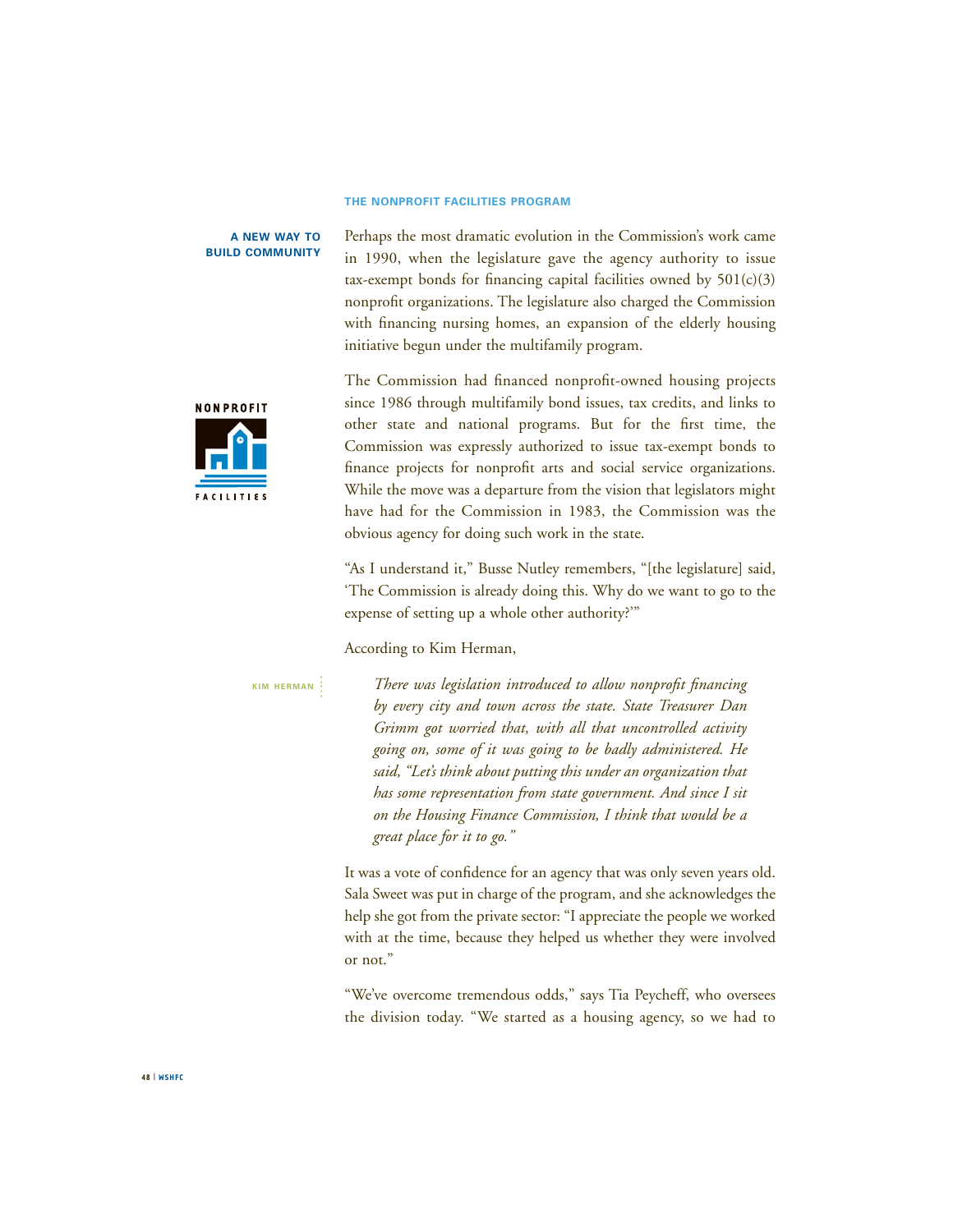extend our contact base and our outreach into areas we'd never dealt with before. We had to work to get costs down so small projects could use the program. We had to learn a whole new kind of financing."

#### **ALL THE THINGS THAT MAKE A COMMUNITY**

*…the Commission has financed a colorful range of projects — "all the things that make a community what it is"…*



**ABOVE** The Tacoma Art Museum's new building was financed with bonds issued through the Commission's nonprofit facilities program The nonprofit financing program's first project was a robotic whale, developed by the Pacific Science Center, that would become part of a traveling exhibit and was funded through a \$1 million refinancing with Security Pacific Bank of Washington. Since then the Commission has financed a colorful range of projects — "all the things that make a community what it is," according to Claire Petersky, senior finance manager for the division. Projects include the Tacoma Art Museum, daycare centers, YMCA and YWCA facilities, private schools, student housing, a PAWS pet shelter, athletic facilities, theaters, adult daycare shelters, research facilities, and exhibit space for the Puyallup Fair which featured "the only bond issue that ever had pigs printed on the offering statement," laughs Sala Sweet.

"We see the nonprofit program as integrating the Commission into the whole community," says David Clifton, the division's manager. "We're not just building housing. We're building neighborhoods."

Lynnwood's Little Red School House annually provides special education and therapy to about 500 children age three and under. "The Commission was critical" to its development says executive director Barbara George. "By having the Commission fund our mortgage, it allowed us to get a lower rate and sustain our services — to make use of funds instead of paying them out in interest. The money we would spend on interest can be put into programming, and once the mortgage is paid off, we can put money back into services."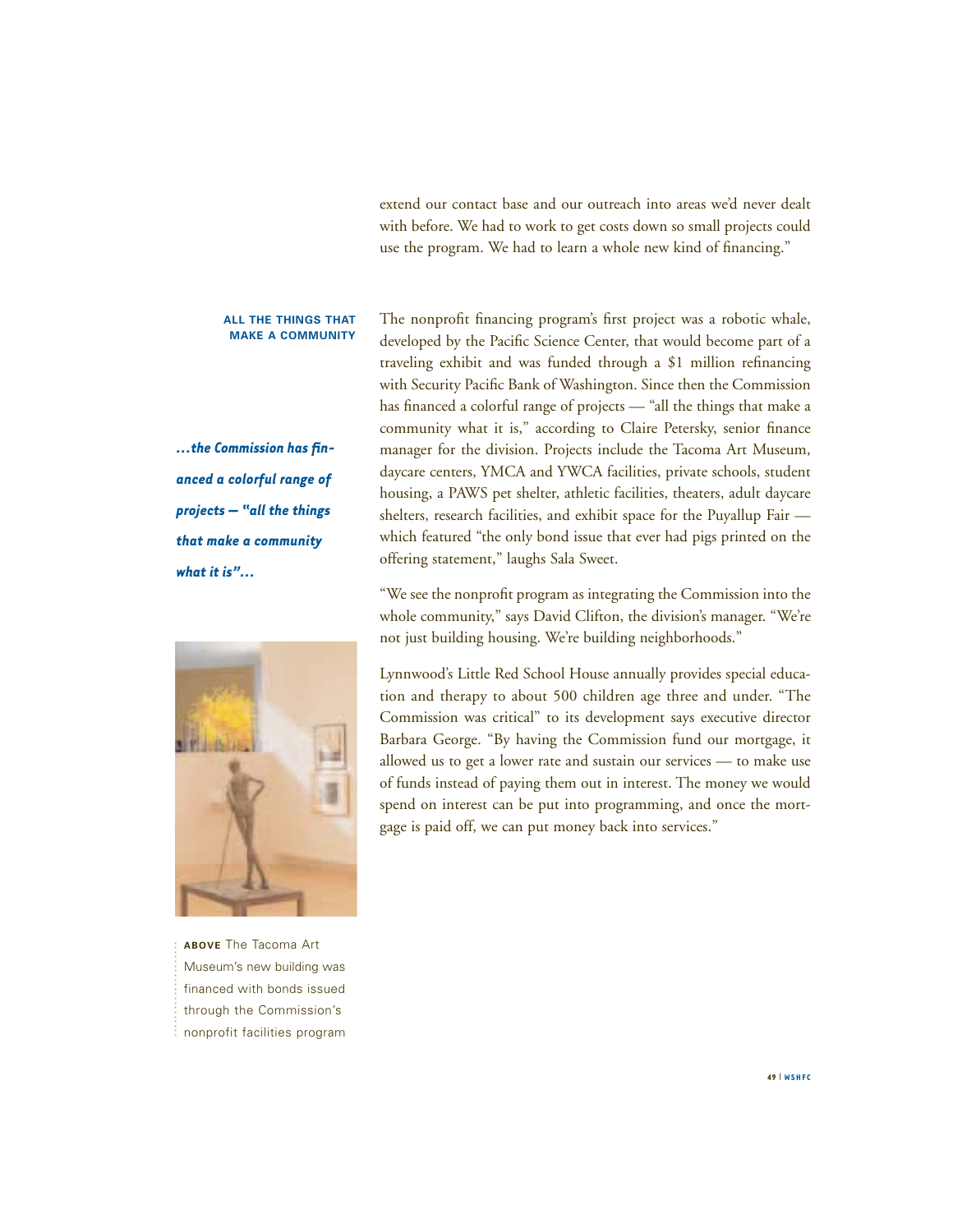#### **SPECIAL PROGRAMS FOR SMALLER NONPROFITS**

*"We go out and listen to clients. We've modified our programs time and time again in response to their needs."*

Recognizing that many nonprofits didn't need — and couldn't afford — huge amounts of financing, the Commission created two special programs for small- to medium-sized projects. The Washington Refinancing Assistance Partnership, or WRAP, enables nonprofits to refinance taxable loans for capital projects using tax-exempt bonds. Bond issues are limited to \$2 million, and the program requires less paperwork, minimizing costs. Similarly, the Streamlined Tax-Exempt Placement program, or STEP, cuts costs and allows borrowers to finance projects at a flat rate.

Says Jay Reich, "There was no marketplace out there for small nonprofits to borrow because they couldn't handle the transaction costs of big public deals. So we just tried to cut through the excess — the underwriters, the official statements, and a lot of fees — so we could do this really simply and cheaply."

"We do small deals and we lose money," says Kim Herman. "And we make it up by doing a larger deal where we make money."

While such innovations have been the hallmark of the Commission's work for 20 years, Kim Herman considers them the kind of basic customer service necessary for the Commission to stay in business. "We go out and listen to clients. We've modified our programs time and time again in response to their needs," he says.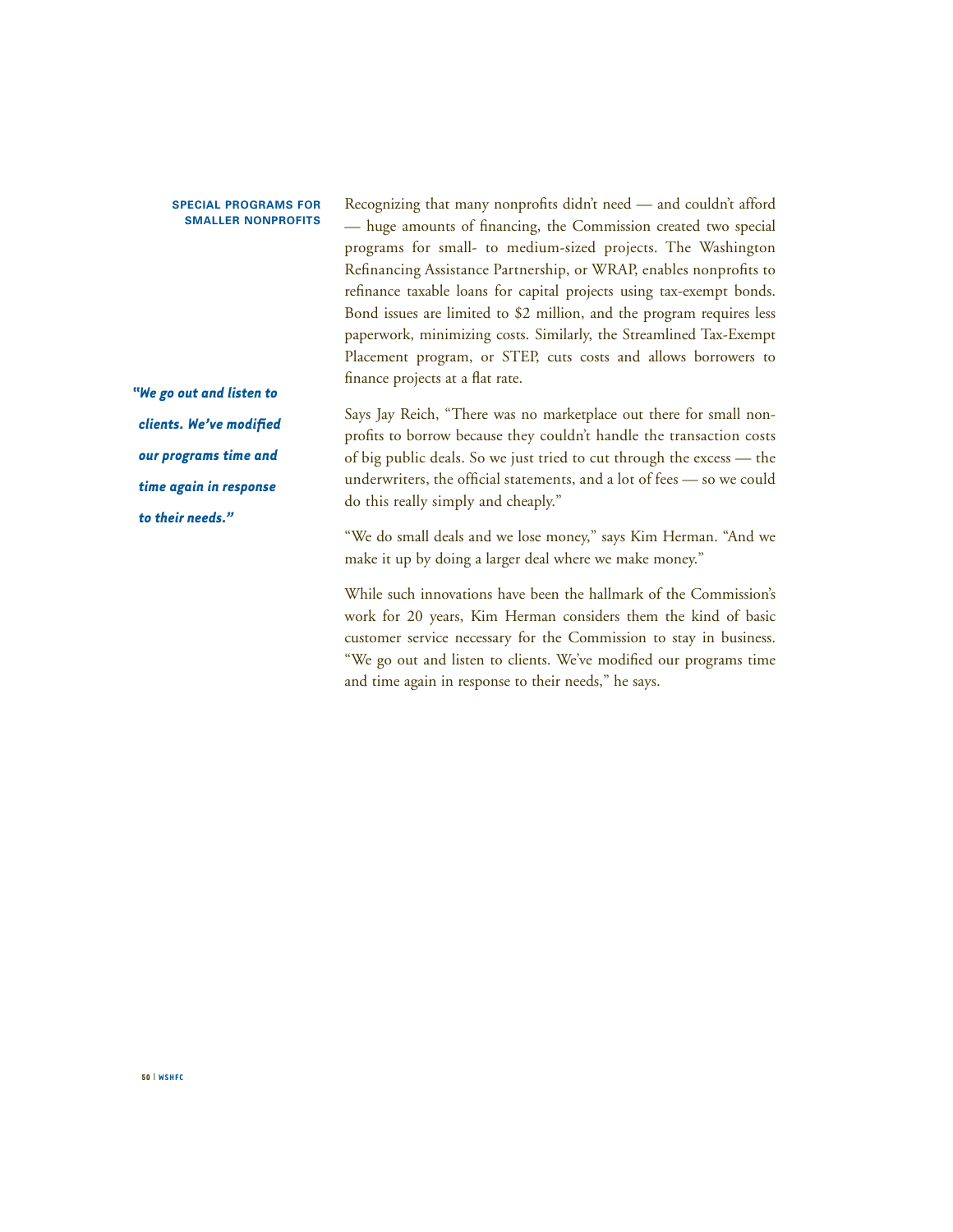#### Since the nonprofit facilities program began, it has not been uncommon for a legislator or Commissioner to occasionally raise an eyebrow at a project that might challenge his or her personal definition of a facility that serves the public good. But the most notorious project ever financed by the Commission lies beneath the pavement at Sixth and Pine in downtown Seattle: the Pacific Place garage. **"GARAGEGATE"**

In 1997, the Commission worked with the City of Seattle to issue \$47 million in bonds for a 1,200-space, nonprofit-owned parking garage serving an upscale shopping center intended to revitalize a blighted section of downtown. While the project clearly met IRS regulations that define what nonprofit projects the Commission may finance, it was part of a complicated city development scheme that eventually raised questions of unconstitutionality and improper corporate subsidy. The Commission, as then-chair Busse Nutley said in a Seattle newspaper at the time, "became enmeshed in controversy not of our making."

Lawmakers and media scrutinized the Commission's nonprofit program. State Representative Tim Sheldon of Potlatch charged in the *Seattle Times*, "The goals and visions of the Commission have obviously changed since 1983, but that doesn't justify what sure looks like corporate welfare." Bond counsel Jay Reich even came under fire for conflict of interest, although a subsequent review proved those allegations were unfounded. Addressing the flap cost the Commission time and resources equivalent to one full-time, mid-level staff person.

"We got into it very innocently. It looked straightforward on the surface, and then we walked into a brick wall," Busse Nutley says of the project now. "Hindsight being twenty/twenty, we might have asked a few questions that didn't occur to us at the time."

In the end, the Commission created a better policy for financing parking garages in commercial developments that requires further public involvement by the local jurisdiction before the Commission will get involved. Today, both Nutley and Sala Sweet note that no state monies were used in funding the Pacific Place facility, and that the nonprofit owners sold the facility to the City and paid off their debt two years early. "The bottom line is that it's one heck of a garage, and they paid us back," says Nutley. "It ended well."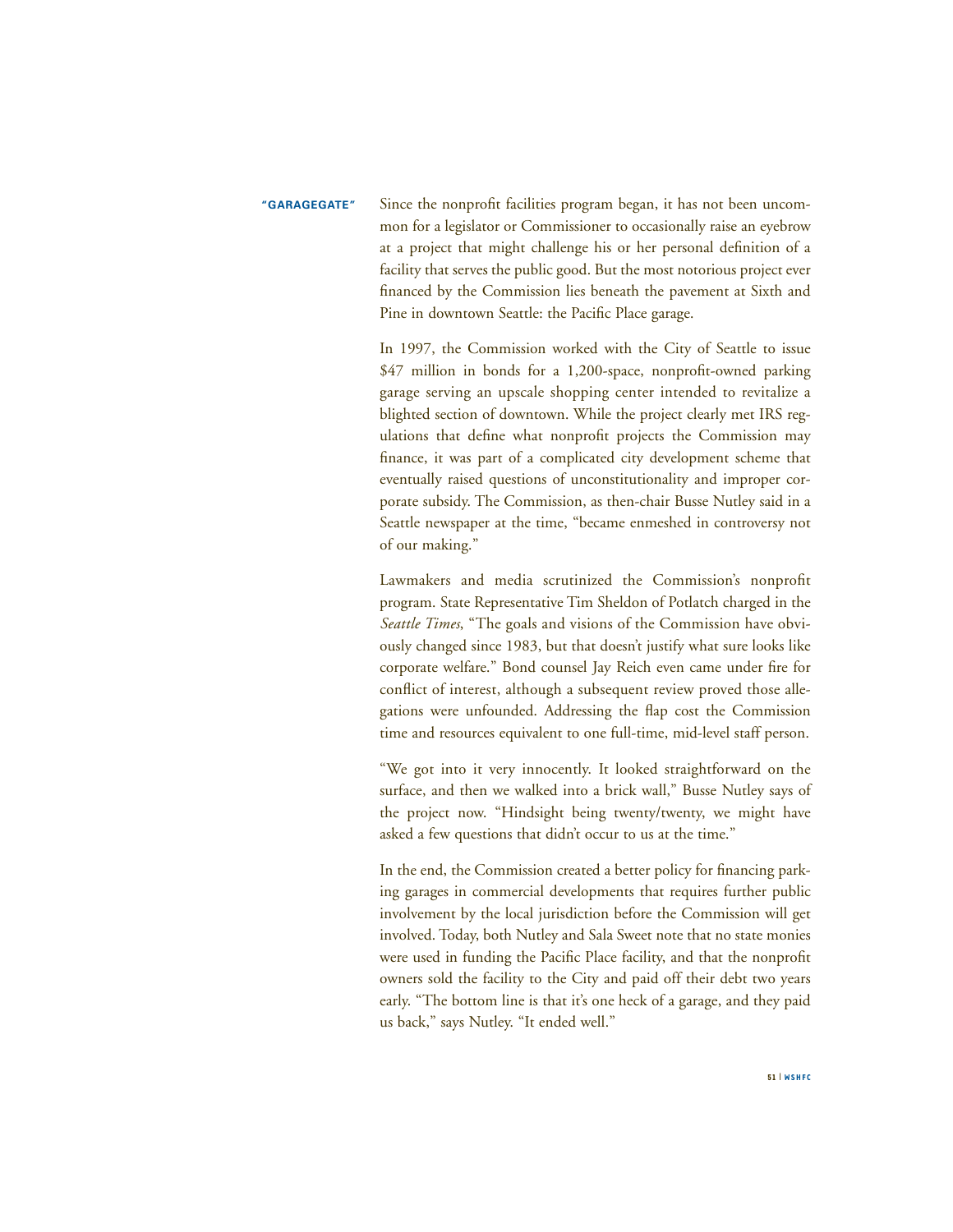#### Since 1990, the nonprofit program has provided more than \$313.5 million in financing for 86 nonprofit facilities around the state. The program eventually became part of the Commission's Capital Projects division, which also administers the multifamily bond program and bond issues for nonprofit housing facilities. **A GROWING SUCCESS**

In 2002, the Commission initiated a series of workshops to help nonprofit organizations plan capital projects and make the most of financing in a difficult economy. Commission staff advise organizations on how to develop financing plans, show them where to look for grants, and generally lend them expertise so organizations can focus on their missions while maximizing the value of scarce dollars.

At about the same time the legislature charged the Commission with the funding of nursing homes, the agency completed \$6 million in financing for CRISTA Senior Ministries, signaling an increasing commitment to elderly populations. It took a quantum leap with its next major project. Emerald Heights, a retirement community in Redmond founded by members of Eastside Presbyterian Church, was one of the first in the area to offer a "continuum of care" that included independent living, assisted living, and nursing care. Then-chair David Ballaine remembers that although the concept of continuing care was unfamiliar to Commissioners, an early hearing on the project assuaged any skepticism: **A PLACE TO AGE WITH GRACE**

**DAVID BALLAINE**

*They brought a couple of busloads of retired people to testify. I remember one couple, both of them retired University of Washington professors, who testified that they didn't want to be a burden on their children or on the community. And they believed so totally in this project that they were anxious to sell their home in North Seattle to buy into it. And that's what convinced me. We authorized the project, and it was a \$53 million bond issue, one of the largest ever at the time.*

The project was a success by all measures. So impressed was Ballaine that he later encouraged his own mother to move from her home in Sequim to Emerald Heights, where she resided the remainder of her life.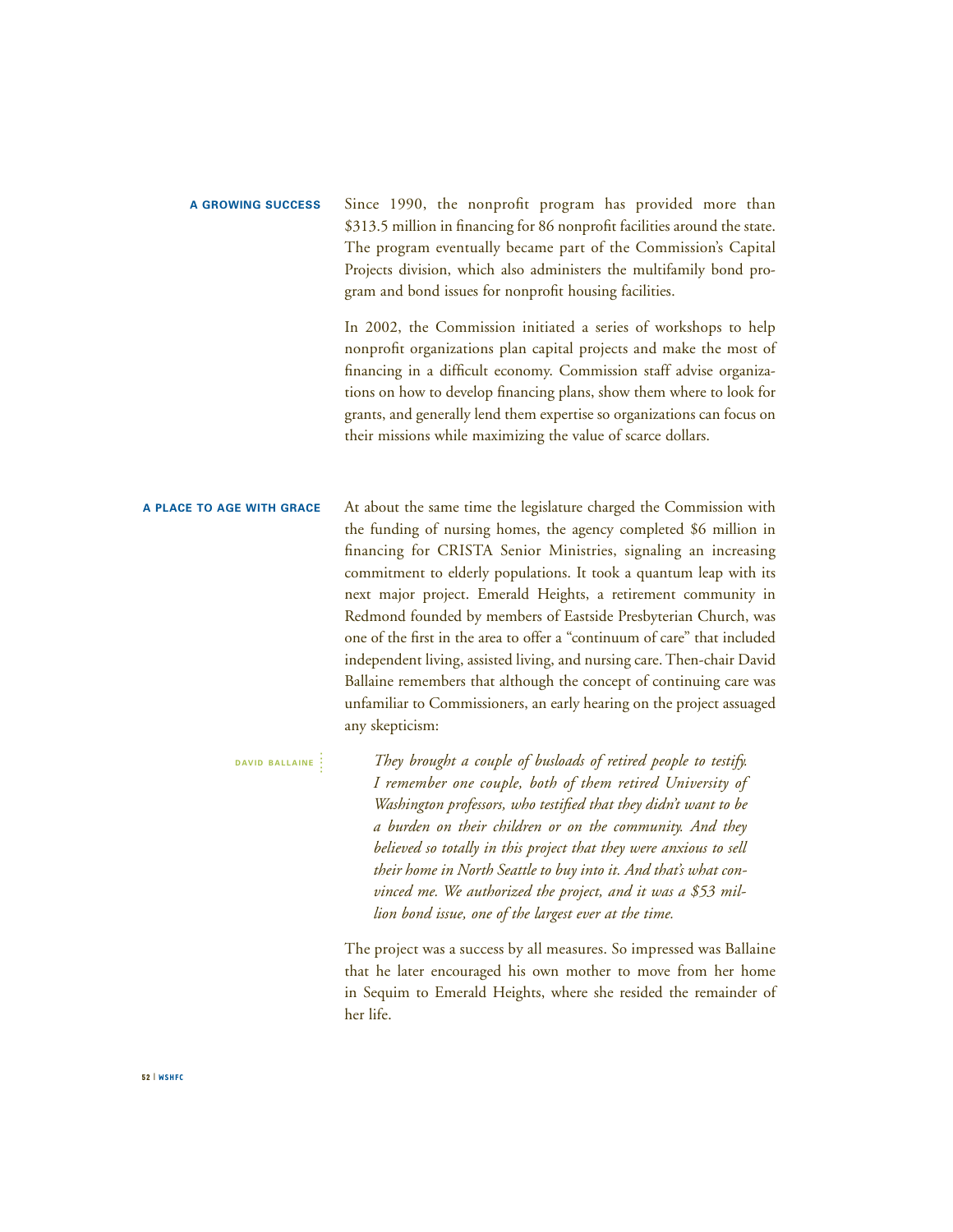

**ABOVE** David Ballaine, Commission chair, 1988 – 1993

.................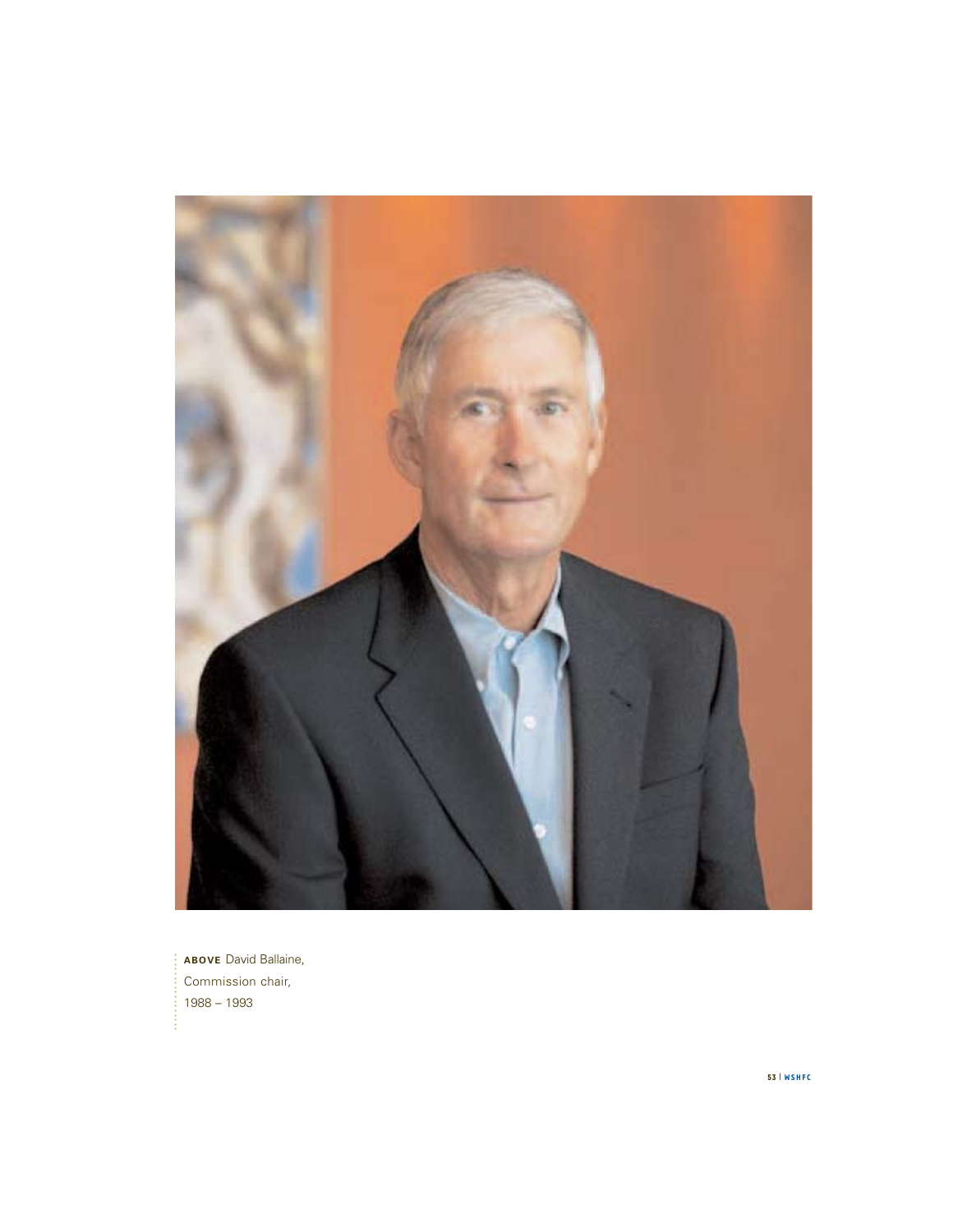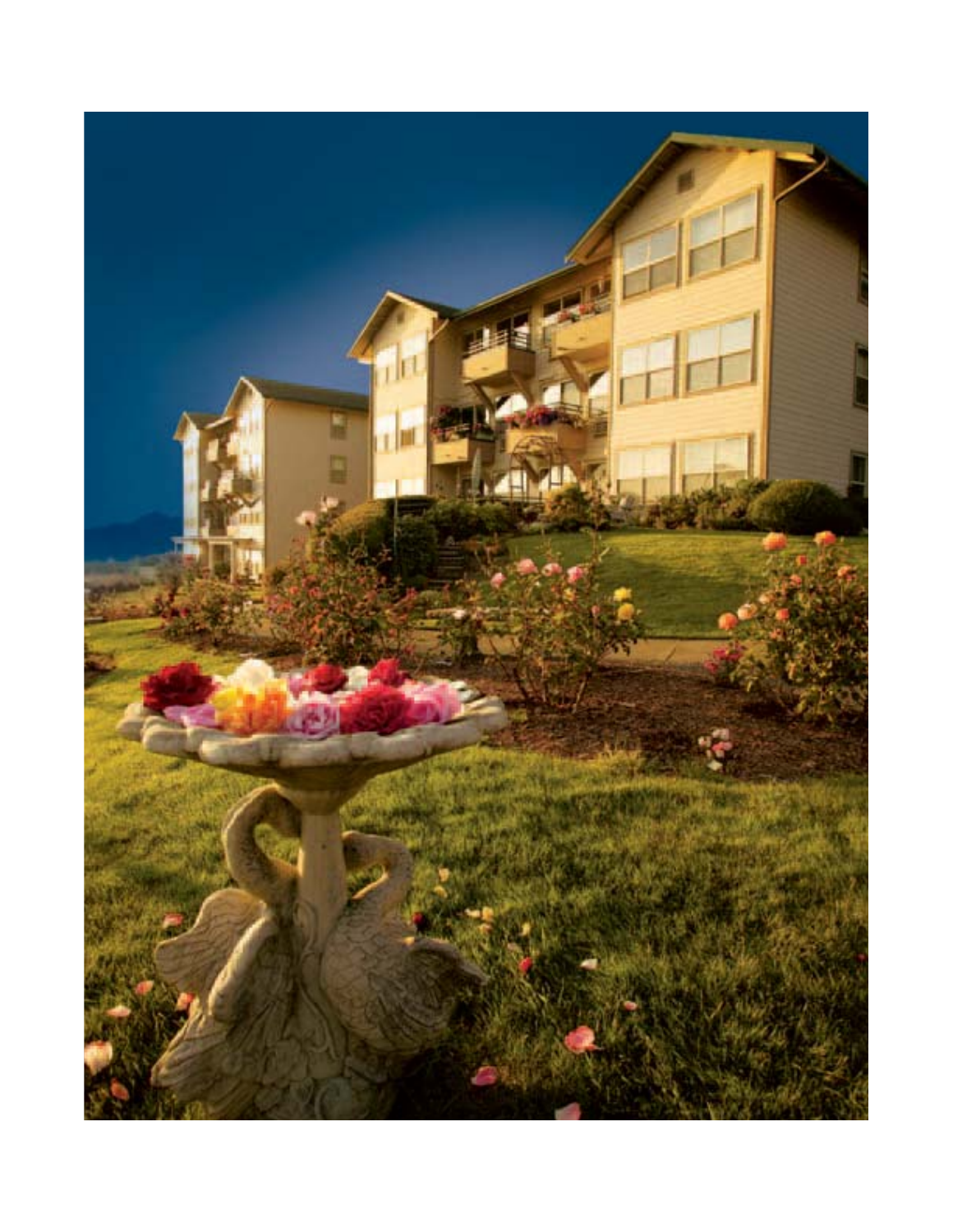*To date, the Commission has funded approximately 15,000 units/beds for Washington's increasing number of elders.*

Division manager David Clifton cites Lynden Christian Health Care Center, a nursing home that Commission financing helped transform from a "hodgepodge" of buildings to a modern, comprehensive facility, as a project that illustrates the agency's impact. "This work is having a good influence all over Washington," he says.

Says David Steele, president of St. Andrews Retirement Community in Port Angeles, "We like working with the Commission. I found them easy to work with… We also encouraged them to change their rate structure for projects that help Medicaid recipients, and they were very responsive to our suggestions. They lightened our load and reduced our fees."

To date, the Commission has funded approximately 15,000 units/beds for Washington's increasing number of elders.

#### **COMPLIANCE AND PRESERVATION**

#### **KEEPING AFFORDABLE HOUSING AFFORDABLE**

The Commission's tax-credit and tax-exempt bond programs are governed by strict federal regulation of resident income, building conditions, and more. So in 1994, the agency created the Compliance and Preservation Division to help project owners who receive Commission financing meet a sometimes dizzying array of requirements. Compliance staff monitor some 600 multifamily projects to ensure they meet regulations. They visit about a third of those sites each year, and all properties receive a thorough desk review. (Keeping track of project names can be the most daunting part of the task, jokes senior compliance officer Mardi Roberts: "I can't tell you how many Cedar-Somethings or Pine-Somethings we have.")

Over the last eight years, experience has shown that it's more effective for the Commission to be a technical consultant to housing providers and managers rather than an enforcement agency. The division conducts more than 20 workshops a year for project owners and managers, so that they have a clear understanding of federal requirements and how to avoid violations. "We're teaching them how to fish instead of giving them a fish," says division director Mark Flynn. "As we've done more workshops, we've seen the intensity of violations decrease dramatically."

**OPPOSITE** CRISTA Shores Retirement Community, **Silverdale** 

.................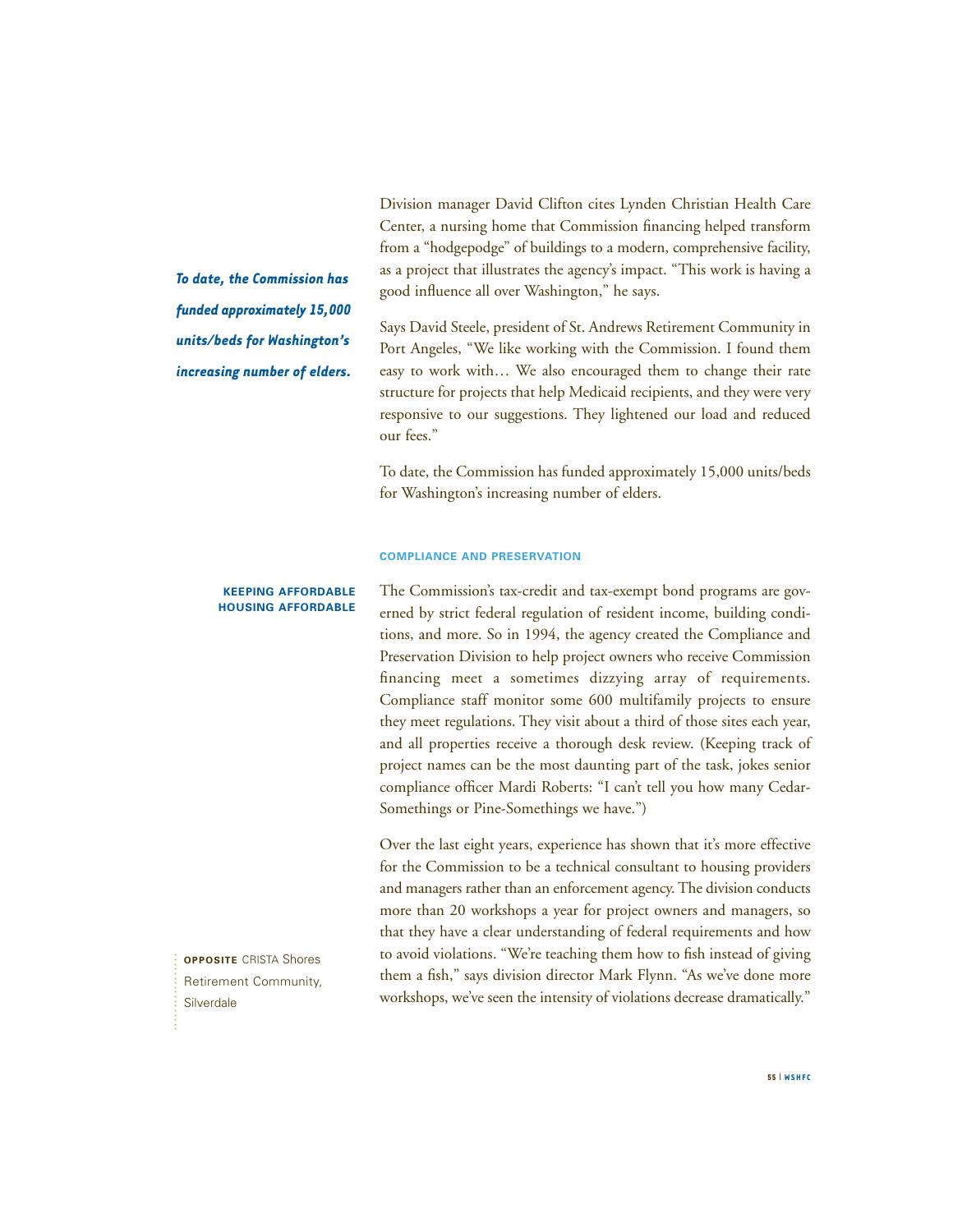

*Under the Mark-to-Market Preservation Program, inflated rents are brought down to local market rates; in exchange, owners get their loans restructured and improvements are made to their buildings. As a result, residents — many of them elderly or disabled — get to stay where they are.*

It wasn't always that way. Mardi Roberts, who has worked at the Commission since 1985, remembers one on-site visit where a car had been driven through the wall of a unit and fleas from the carpet swarmed her legs. But today such occurrences are rare.

"A little knowledge goes a long way," says Flynn, "especially once they know we're not out to play gotcha. Training is the most fundamental thing we do, and it's where we spend our money."

Perhaps the division's biggest innovation was inviting the City of Seattle, the U.S. Department of Agriculture's Rural Housing Service, the state Department of Community, Trade, and Economic Development, and other agencies to streamline monitoring and documentation. Since projects often receive financing from multiple funders, owners can be overwhelmed with paperwork and inspections. The Commission has led the charge to boil multiple report forms down to one used by all agencies, as well as to divide file reviews and on-site visits to reduce duplication of labor among agencies and hassle for project owners.

Flynn also notes that, like the rest of the Commission, his division has increasingly leveraged technology to make information and paperwork accessible online and to make workshops more engaging. "Teaching the tax code can be a pretty dry subject," says Mardi Roberts, who has led project owners in games of mock "Jeopardy" to drill them in federal regulations, "but we get really good reviews." The division recently opened an office in Spokane, and its Web site received a national award in 2002.

Preserving affordable housing stock is the other half of the division's job. As agreements under federal programs like Section 8 and the taxcredit program expire, the Commission finds ways to make it financially feasible for owners to continue serving low-income residents. Under the Mark-to-Market Preservation Program, inflated rents are brought down to local market rates; in exchange, owners get their loans restructured and improvements are made to their buildings. As a result, residents — many of them elderly or disabled — get to stay where they are.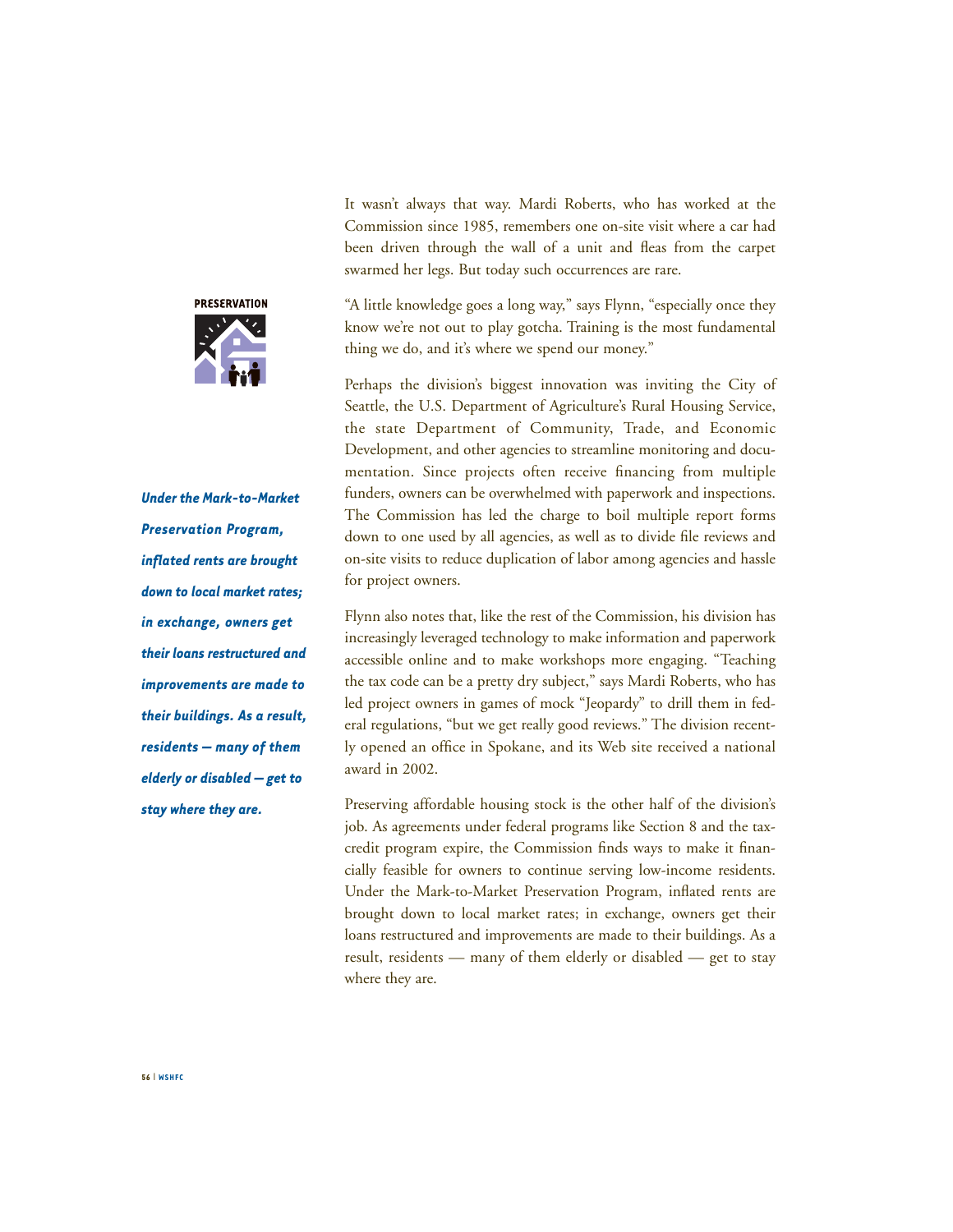Such was the case for senior citizens living in Davenport's Cottonwood Springs apartments and earning 15 percent or less of the area's median income. "The good thing is that the people who live here will still be able to live here," said owner Betty Medley. "That's why we built the place."

#### **THE PROGRAM INVESTMENT FUND**

#### **REACHING THE UNDERSERVED**

The Commission's legislative charter defines its role fairly conservatively. Yet in the course of its history, the Commission has increasingly found ways to work creatively within the parameters of its authority in order to do more for people of low and moderate income. As Kim Herman puts it:

**KIM HERMAN**

*Over the years, as our resources have grown, we have moved closer to the middle in terms of supporting social services. We started conservatively but have moved to the middle, and that's where we've stayed. We're part of the community, and we have a social conscience. We need to use our resources where we can to create more programs that benefit low-income people. We're not the Department of Social and Health Services. We're not the Housing Trust Fund. But we can play a role.*

Over the last 20 years, the Commission's programs have expanded and diversified to reach more vulnerable populations. Many of those programs have been created through the Program Investment Fund, or PIF.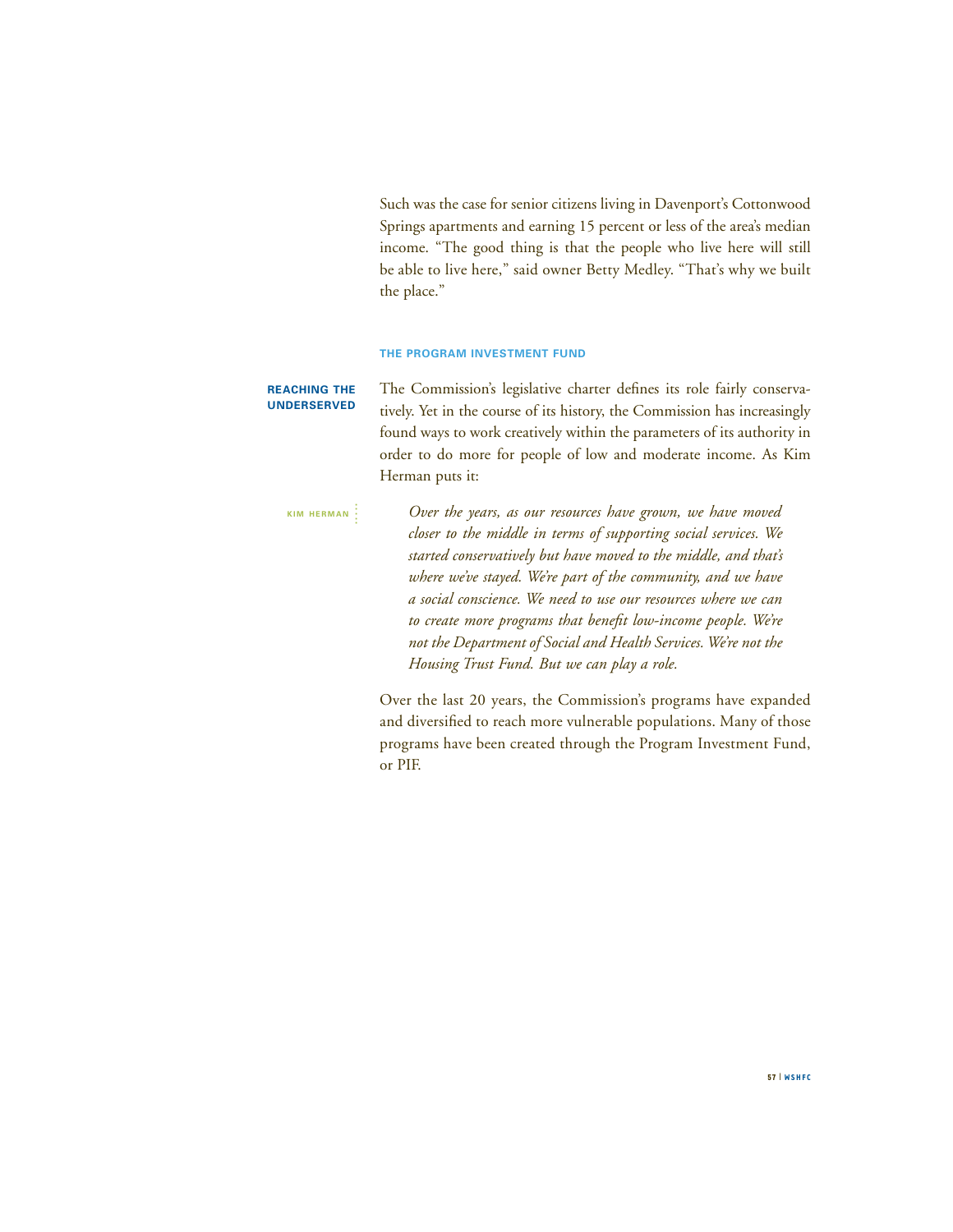### With the fees earned on the Commission's programs — particularly the Muni Mae multifamily projects — the Commission had, by 1989, begun to build substantial reserves. Though the agency had historically been conservative in choosing projects to finance, some Commissioners urged the body to use its new wealth to extend its reach to state residents of lower income. That meant investing in programs that risked just breaking even or even losing money. Commissioner D.E. "Skip" Chilberg, the Spokane County treasurer who would go on to chair the Commission from 1993 to 1995, led the push: **SHARING THE WEALTH**

*The whole idea of taking on risk was a huge step for the Commission… but there were a whole lot of families out there that weren't being served. We recognized that in terms of our public purpose, we were supposed to be serving those families that the conventional market was not able to serve well. We talked a lot about the stratification of the housing market, and we recognized as a body that we were just skimming the top. It was a conscious effort to dip a bit lower into that strata.*

To meet that goal, Kim Herman developed the Program Investment Fund. Knowing it would be a tough sell to some of the more riskaverse Commissioners, he enlisted the support of Chuck Clarke, who served on the Commission in his role as director of the state Planning and Community Affairs Agency.

"I knew they would listen to Chuck. He was a member of the Governor's cabinet, and they respected him," says Herman. He recounts the meeting:

**KIM HERMAN**

**SKIP CHILBERG**

*I make my pitch, and all the Commissioners are kind of bobbing and weaving, and I'm answering questions and everything kind of gets quiet. And Chuck raises his hand and the chair calls on him, and Chuck says, "We really need this fund. The Commission needs to do this. We've got to show that we're publicly accountable, that we're going to take some social action to really try to reach lower-income people. We can do it conservatively, but we've got to do this. It's the right thing to do."*

The Commission approved the PIF unanimously.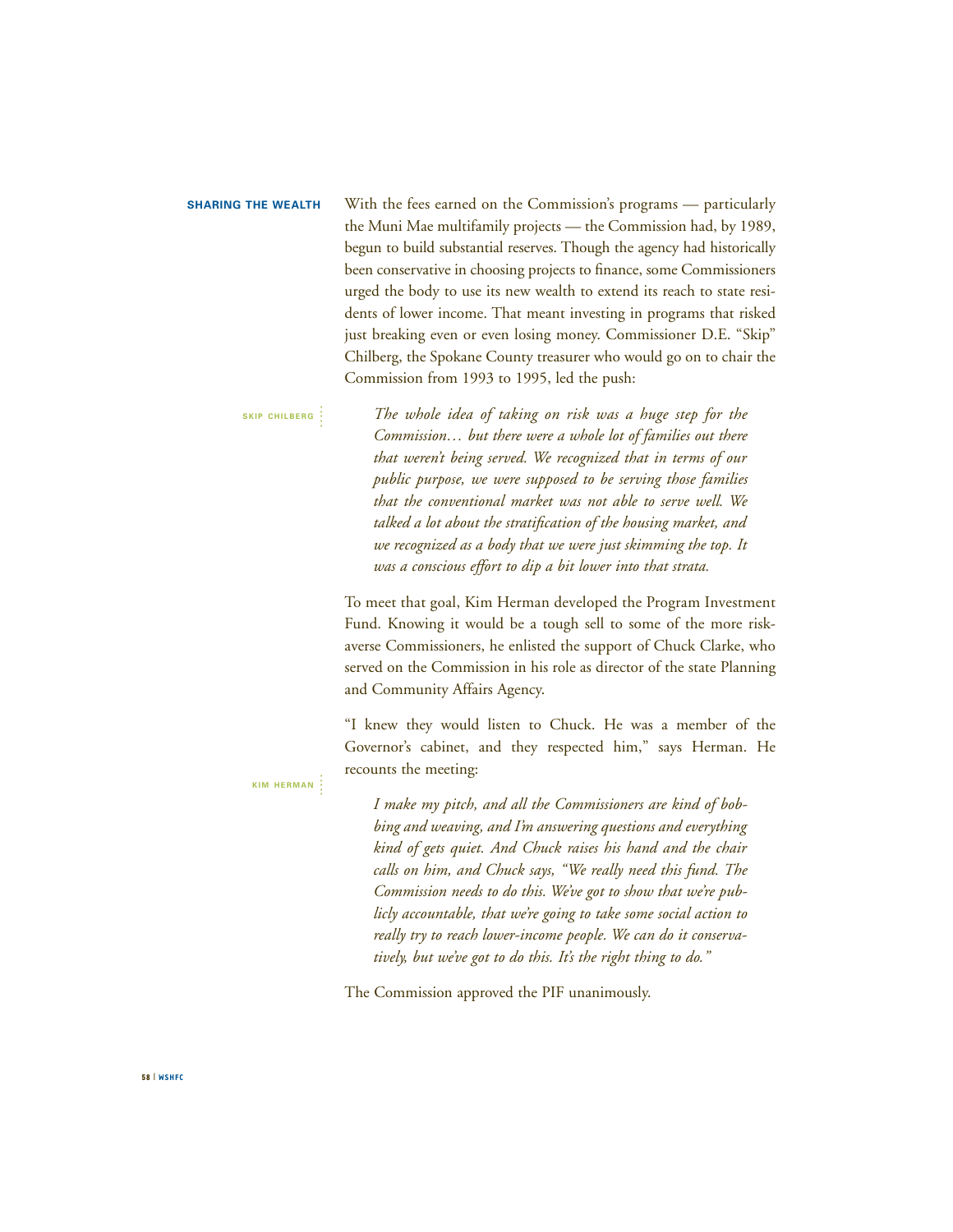

**ABOVE** D.E. "Skip" Chilberg, Commission chair, 1993 – 1995

.................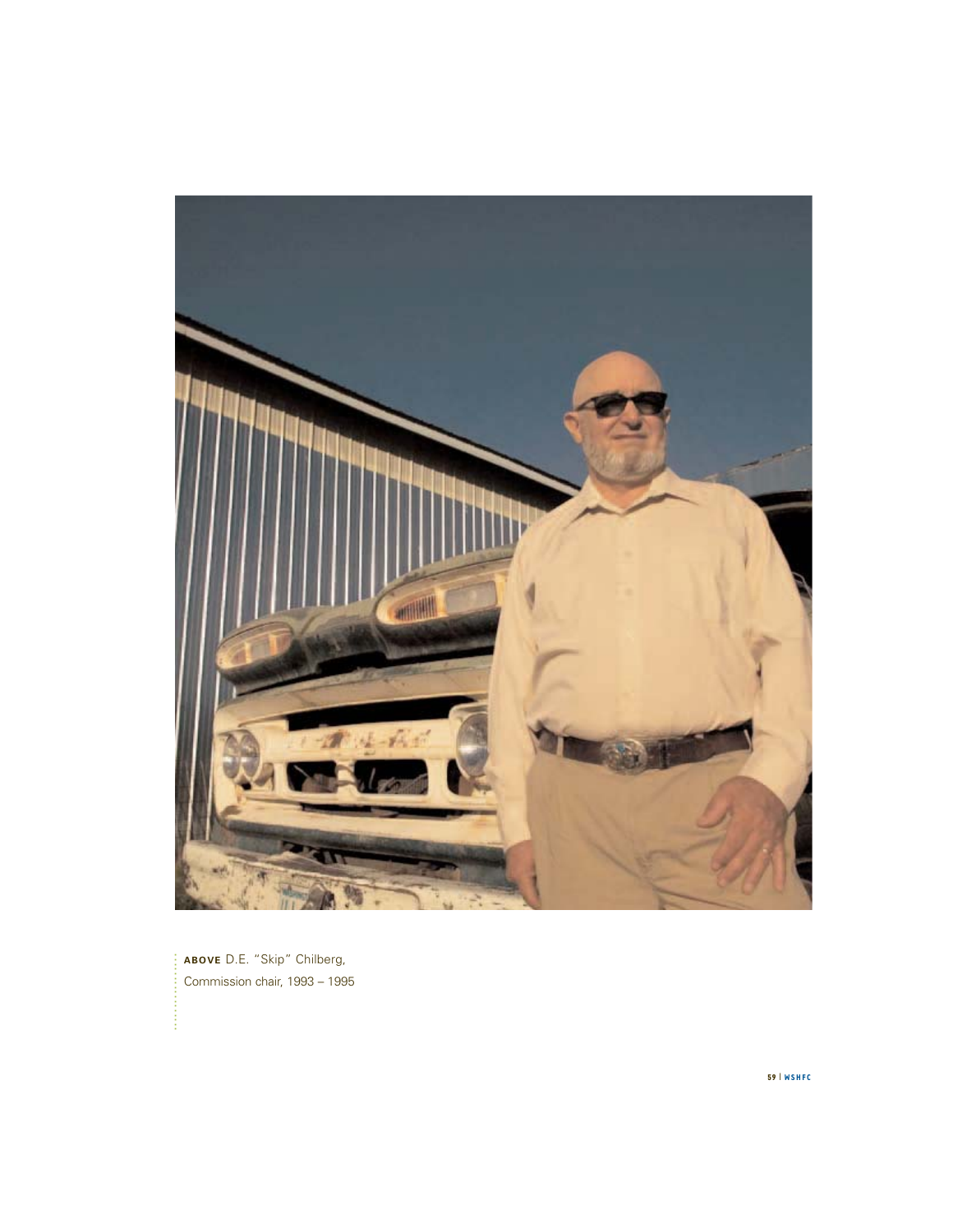program, HouseKey Plus, HouseKey Rural, HouseKey Teacher, and other initiatives. "Some people thought we were the greatest Socialists to come along since the Communist party," jokes Chilberg, who considers the PIF the Commission work he's most proud of, "but [the PIF] allowed us to do some of the public interest work we should have been doing." **AN AGENCY MATURES** Thanks in part to the success of the Muni Mae multifamily projects of the mid-1980s, the Commission grew rapidly. While keeping staffing to a minimum (even today, the Commission employs just 65 people), it was suddenly dealing with multiple partners, large sums of money, and the fast-paced world of investment banking. Those at the Commission's helm knew it was crucial to make a priority of what Jay Reich calls "self-conscious institution-building." **GROWING UP FAST** *"Some people thought we were the greatest Socialists to come along since the Communist party."*

> "We established a corporate culture early on," says David Ballaine. "We recognized a very real potential for missteps in an area dealing with billions of dollars… I saw it as my goal to help Kim bring some stability and some structure and build a durable organization."

> In the 14 years since its creation, the PIF has funded the HomeChoice

Throughout its history, the Commission has cultivated a clear professional sensibility with regard to ethics, planning, staff development, and more. It's one more example of how the agency behaves more like a business than a stereotypical bureaucracy.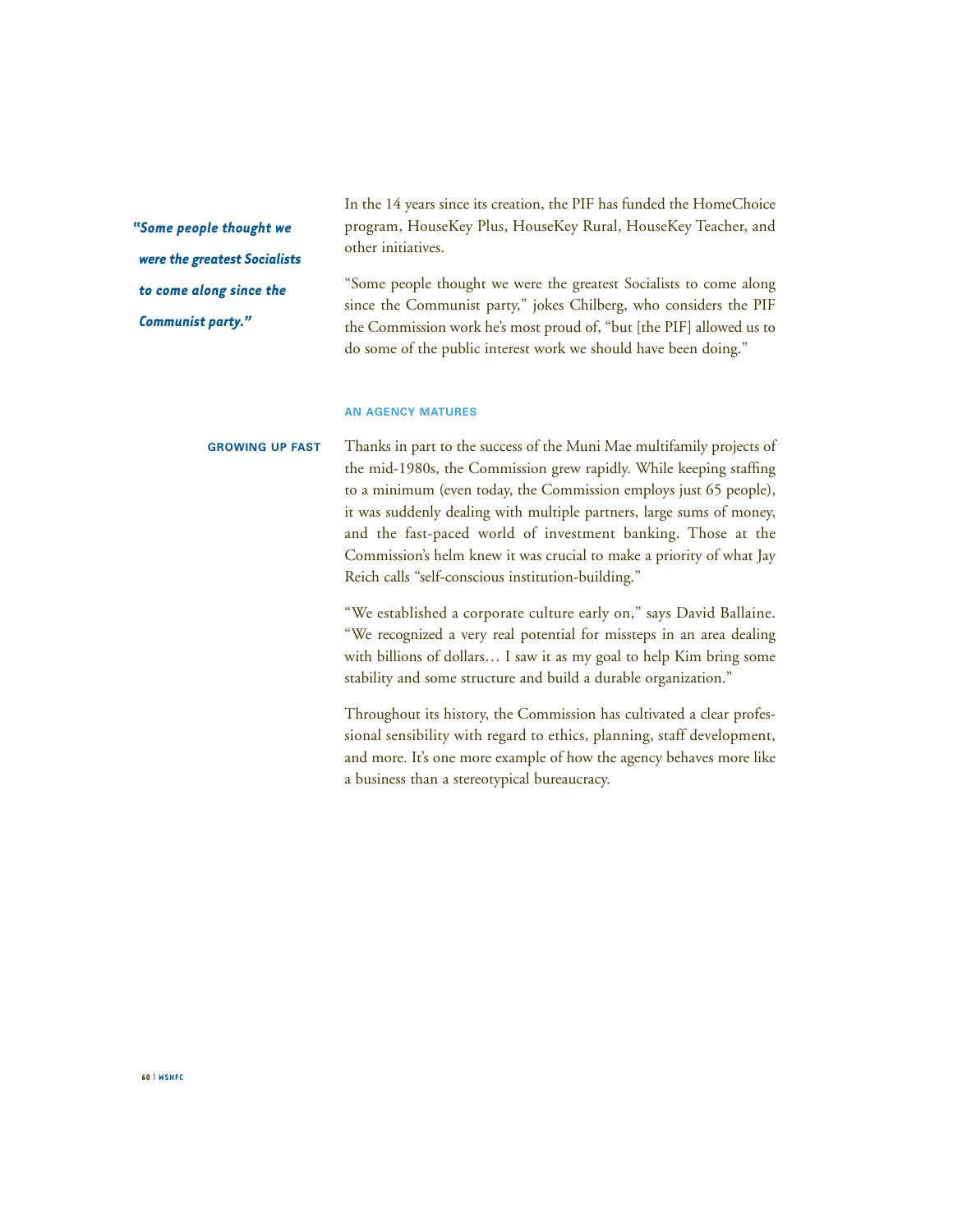#### **DOING THE RIGHT THING**

Given the amount of capital the Commission oversees, the need for clear ethical guidelines is obvious, and the Commission early on established rules governing everything from bond issues to when a staff person may dine with an investment banker. Jay Reich describes the need:

**JAY REICH**

*When you have private people on the board who are in the banking industry and the mortgage lending industry, and you come out with these millions of dollars worth of programs, and there's lots of money floating around, you have to be pure. And we couldn't wait for twenty years for Enron to unwind. You had to be up front and decide what could be problematic and draw some pretty tough lines. And we have consistently had a culture, I think, of the highest ethical standards. And we did that within like six months of our creation. And it's kept us out of trouble.*

"We all felt we had an incredible vehicle that we should treat with respect and integrity," agrees David Ballaine. "We didn't want to spoil the golden goose."

Amidst the Commission's rapid growth, orchestrating internal processes to match external realities has often been a challenge for Commissioners and staff. David Ballaine sums up his main focus while chairing the Commission as "process, policy, and staff — and how to do those things without becoming a bureaucracy." From management training to technology implementation to streamlined administrative processes, the Commission's internal history is one of an agency constantly striving to be more efficient and effective in its work. **PLANNING, PROCESS, AND PASSION**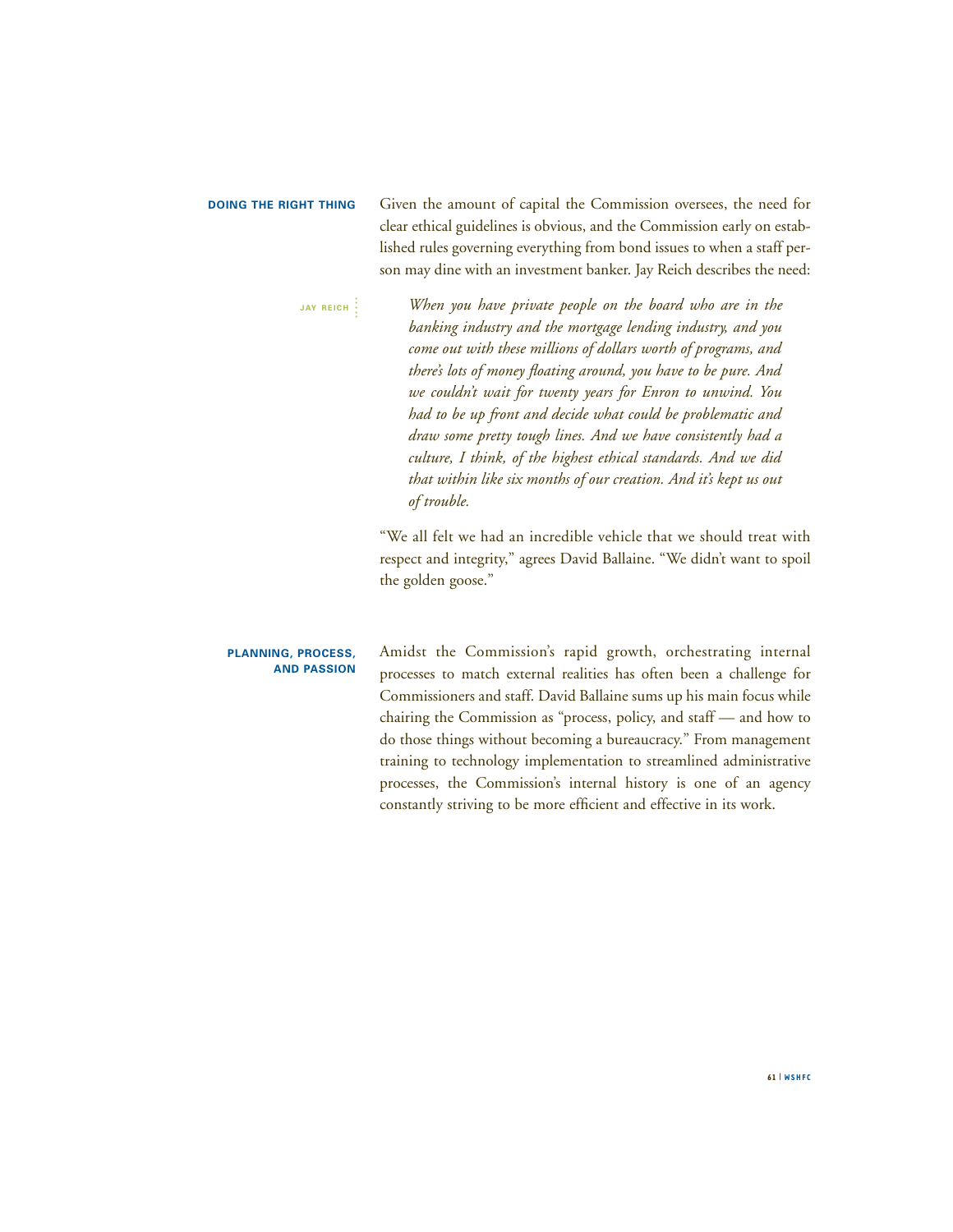

**ABOVE** Busse Nutley, Commission chair, 1995 – 1999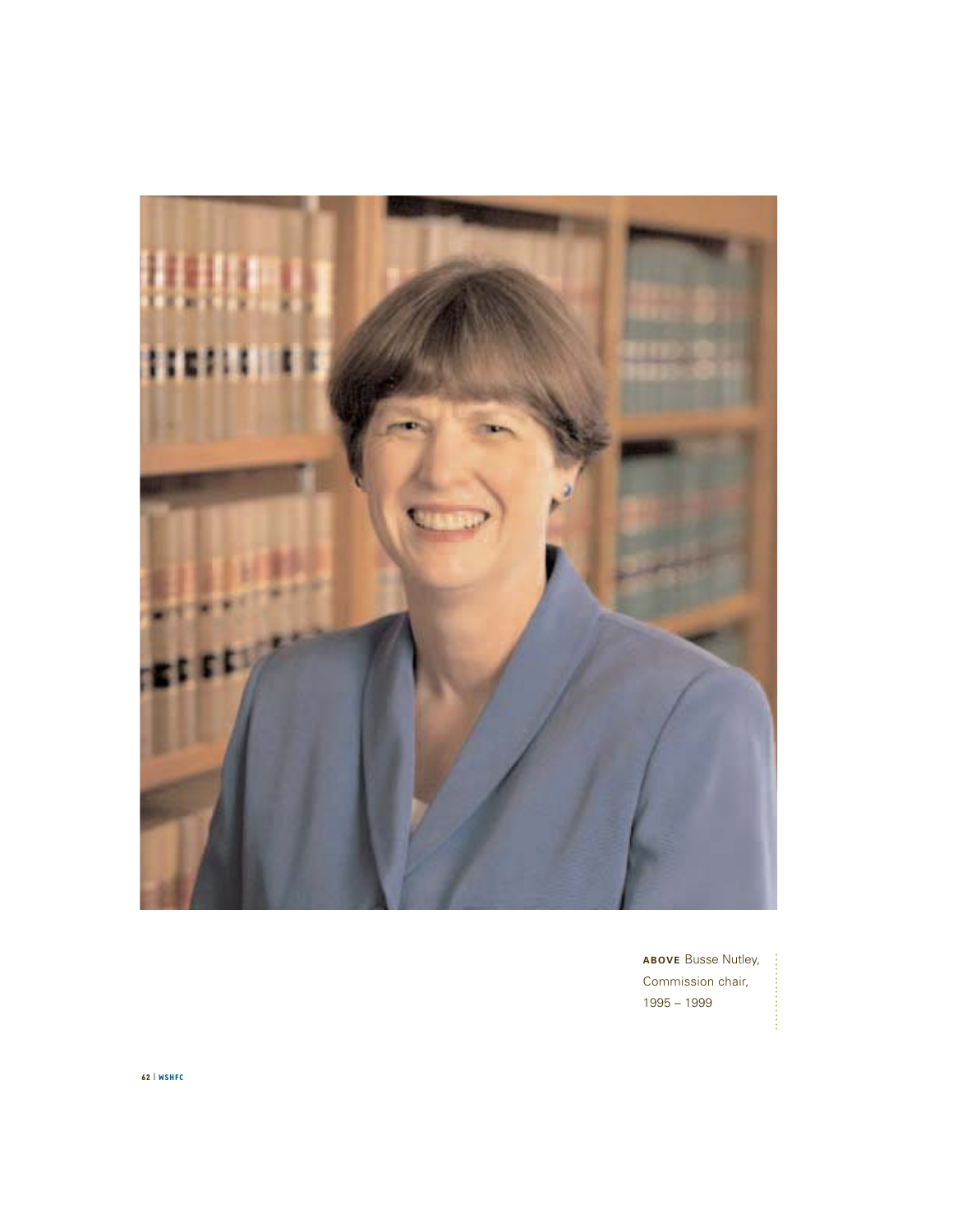Busse Nutley oversaw the first several years of a strategic planning and reorganization process that would last through 2003. She describes the process as "almost a catharsis" that marked a new, more mature agency:

**BUSSE NUTLEY**

*It took a growing and expanding entity and gave it a sense of purpose, direction, and resources. It was a moment people talk about, because it was happening when all these issues and growth and change were really swirling around. It was really a make-or-break kind of time. And it came together beautifully. It was a really positive process.*

In 1995, the Commission's staff articulated its vision and values and had them printed on an oversized sheet of paper. Every staff member signed the document, which now hangs in the lobby of the Commission's offices in downtown Seattle. It's as good an indicator as any that the Commission hews closely to a clear and deeply held sense of itself and its mission, the culmination of two decades of work and evolution, of trial, error, and refinement.

"That was a very conscious effort to say, 'What do we want to be about? What do we stand for?'" Kim Herman says. "And if you've come to work at this agency, what do you stand for? Because if these values aren't yours, then maybe you ought to look for a place with the vision and the values you share. Not that ours are 'right' or 'wrong' — they're just different."

#### **PUBLIC-PRIVATE PARTNERSHIPS**

As part of the strategic planning process, Kim Herman adopted a motto: "Tomorrow's successes are in the partnerships we make today." It helped him remember that the Commission needs partners to succeed.

From the first gathering around a table to hammer out the legislation that created it, the Commission has been a product of government, nonprofit, and business interests working together. Today, virtually every project the Commission finances represents a collaboration of various entities: bankers, underwriters, community-based organizations, and others.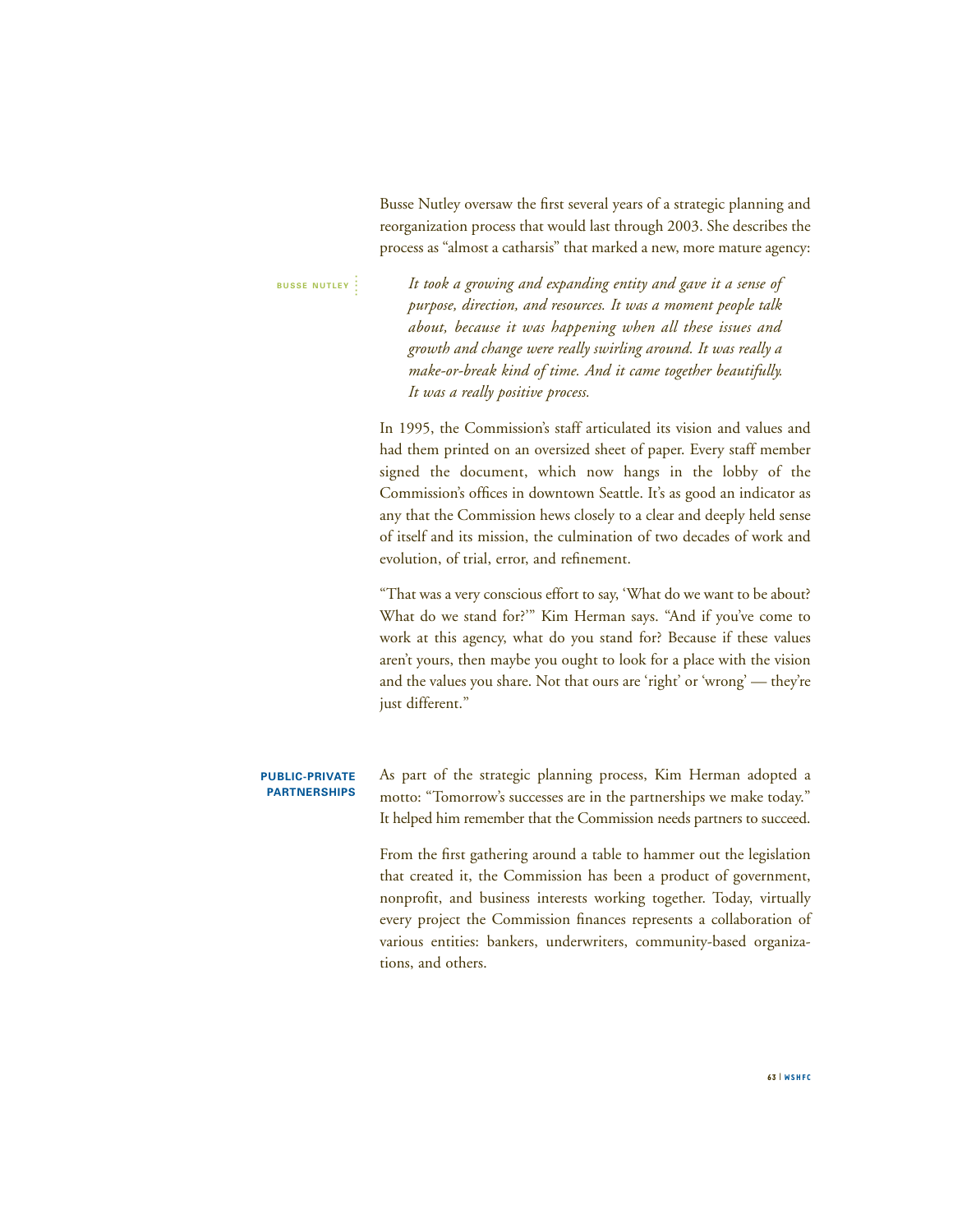As a self-sustaining agency committed to remaining lean and agile, the Commission depends on its partnerships to meet its objectives and, indeed, has sometimes relied on them to stay in business. Partnerships have proven an especially valuable bulwark against the current of politics, as the Commission's bond authority has ebbed and flowed over time. And occasionally, especially in the Commission's early days, before it had built up sufficient reserves, the flexibility and creativity of the Commission's partners have kept programs available to the people of Washington State.

"No one agency can do this work alone," points out Karen Miller, who has chaired the Commission since 1999. "In today's economy, you need to have more sources of funding than what the Commission can offer."

David Ballaine considers the Commission a pioneer in public-private cooperation:

**DAVID BALLAINE**

*We were one of the earliest, when the term "public-private" was just beginning to gain some substance and people really didn't know what it meant. It made sense: Government resources are limited. Private resources are limited. But when you bring them together, you have the best opportunity of marshaling the strengths of both sides. People don't want government to do everything. And it's not appropriate for the private marketplace to do everything… Handled correctly, with passion and energy, these partnerships can be very successful.*

Many of the Commission's partnerships are long-standing, including its relationships with Fannie Mae, the state Department of Community, Trade, and Economic Development, the U.S. Department of Housing and Urban Development, and various private mortgage lenders. In a fitting turnabout, after years of benefiting from partnerships, the Commission is now able to "return the favor" by partnering with nonprofit organizations to offer them low-cost financing and general expertise.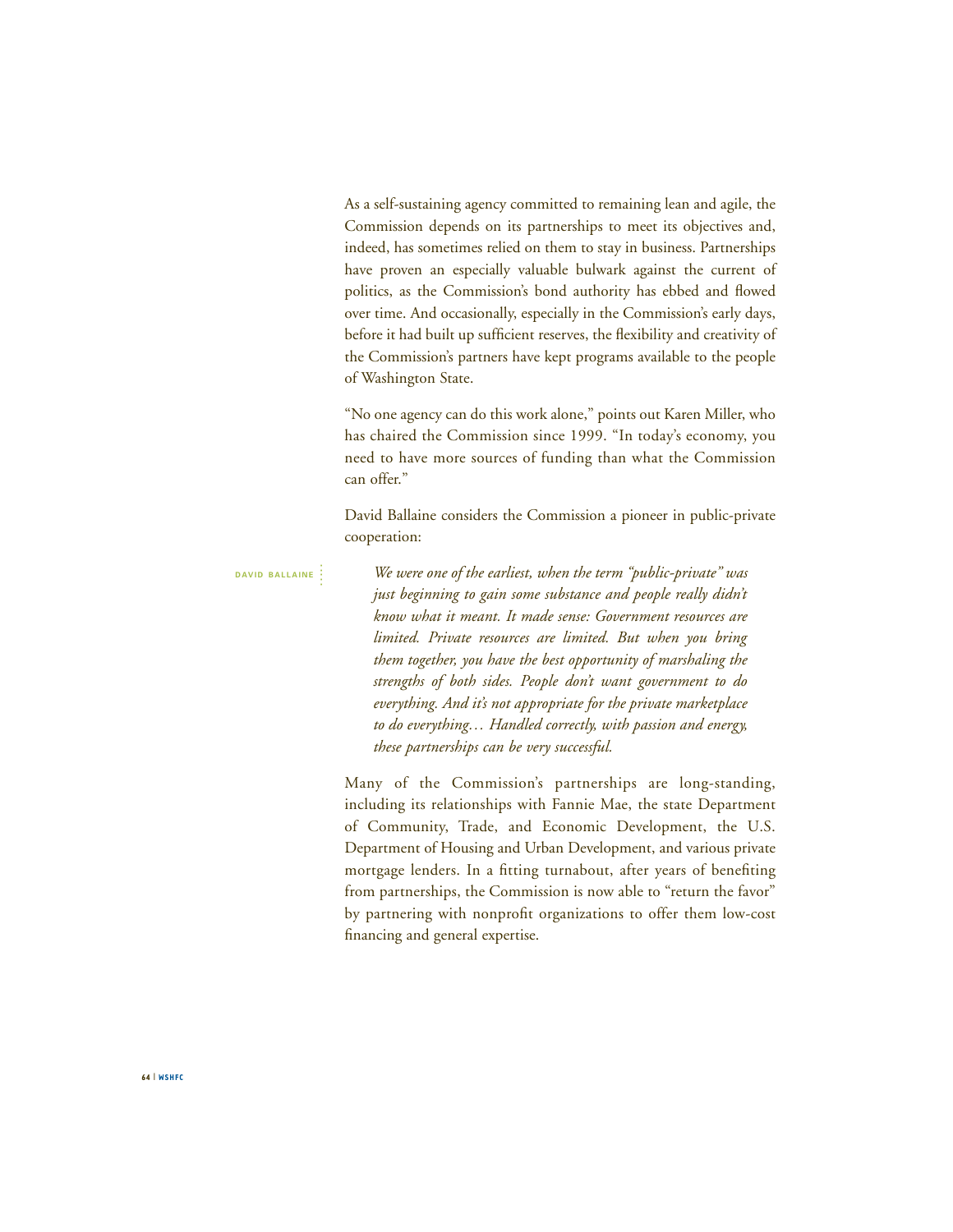#### **THE COMMISSIONERS**

| <b>ELEVEN VOTES</b>        | Commission staff members are familiar with one of Kim Herman's                                                                          |
|----------------------------|-----------------------------------------------------------------------------------------------------------------------------------------|
|                            | favorite maxims: "There are eleven votes on the Commission, and you                                                                     |
|                            | and I don't get one."                                                                                                                   |
|                            | From the beginning, the Commission has indeed been an indepen-                                                                          |
| "There are eleven votes on | dent-minded body, open to the recommendations and assistance it                                                                         |
| the Commission, and you    | gets from Herman and his talented team, but ultimately possessing<br>a perspective and agenda all its own. Former single-family program |
| and I don't get one."      | director Heyward Watson likens the relationship between the                                                                             |
|                            | Commission and staff to that of a pilot and co-pilot.                                                                                   |
|                            | Over two decades, the Commission has represented an increasingly                                                                        |
|                            | diverse group of interests. What began as a panel steeped in the finan-                                                                 |
|                            | cial and housing industries has evolved to include more representation                                                                  |
|                            | from government and community-based organizations.                                                                                      |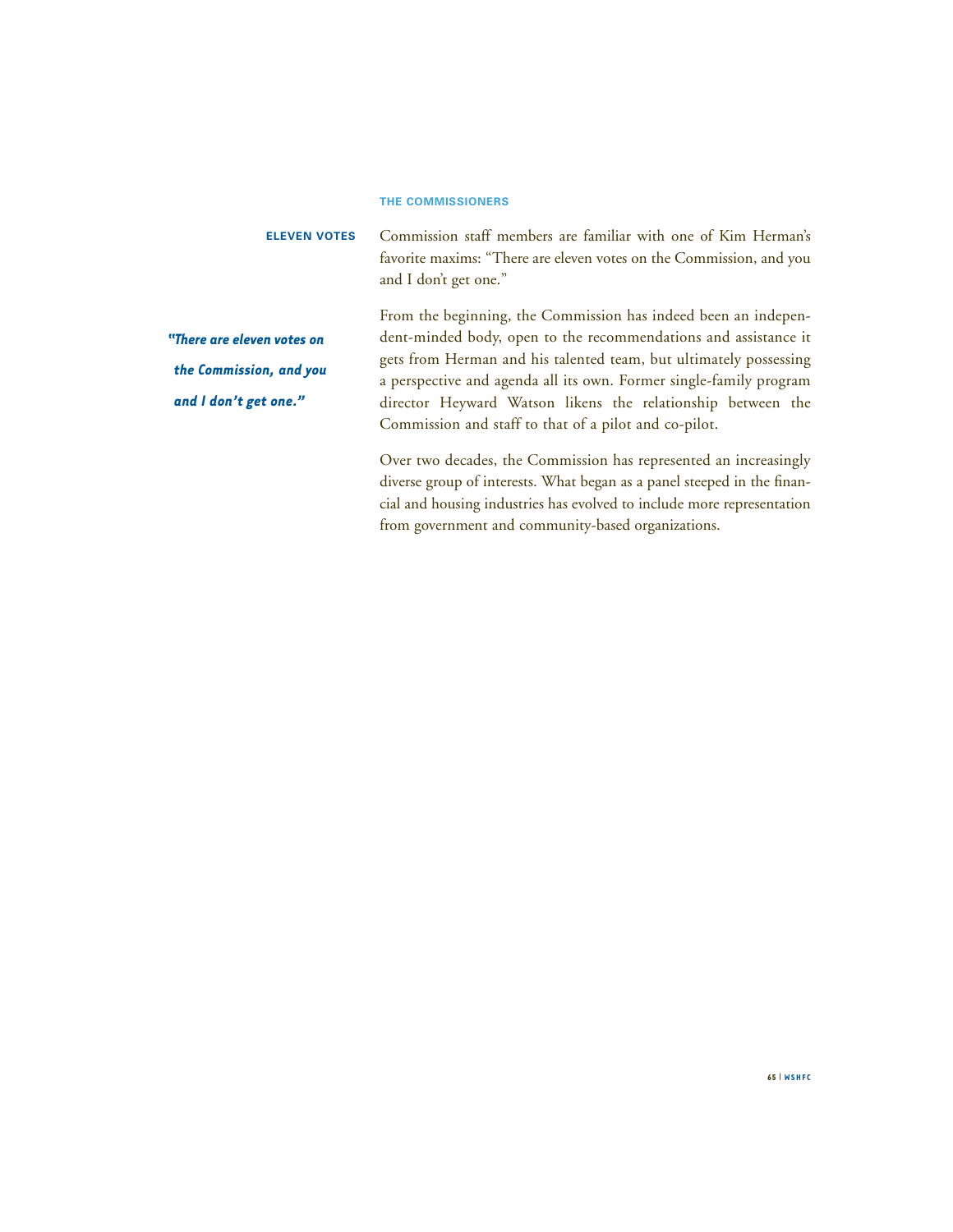Following is a list of Commissioners from 1983 to the present.

- Wayne Cubbage 1983 Executive Secretary, Washington State Council of Carpenters
- Patrick W. Dunn 1983 1985 Washington Planning and Community Affairs Agency
- Kim Herman 1983 1984 Yakima Housing Authority
- Jim Kirschbaum\* 1983 1987 Washington Mortgage Bankers **Association**
- Carol C. Little 1983 1985 President, Seattle Pacific Development
- **Rev. Marilyn Littlejohn** 1983 – 1984 Community Methodist Church, Ridgefield
- Robert S. O'Brien\*\* 1983 – 1989 Washington State Treasurer
- Nanci Primley-Stenshoel 1983 – 1992 Realtor, Battleground, WA
- Donald R. Wick 1983 1985 Housing Developer, The Wick Companies
- Karen Rahm\*\* 1983 Director, Washington Planning and Community Affairs Agency
- Charles Richmond 1983 1988 Executive Vice President, Washington Federal Savings & Loan, Seattle
- Anne Rose 1983 1992 Bellingham City Council
- Betty Sherman 1984 1985 Richland City Council
- David A. Ballaine\* 1985 1993 Executive Vice President and Manager, Commercial Mortgage Division, Continental, Inc., Seattle
- Rev. Leo C. Brown, Jr. 1985 – 1995 Executive Director, Progress House Association, Tacoma
- Ester B. Huey 1985 Deputy Director, Yakima Valley OIC
- Del Long 1985 1987 Carpenters Union Local 1849, Pasco
- Richard Thompson\*\* 1985 – 1987 Director, Department of Community Development
- Harlan Douglass 1986 1994 Builder, Spokane
- Chuck Clarke\*\* 1987 1992 Director, Washington Department of Planning and Community Affairs
- **John Steffens 1987 1993** Carpenters Union Local 1597, Bremerton
- D.E. "Skip" Chilberg\* 1988 – 1995 Spokane County Treasurer
- Larrry Kowbel 1988 1996 Regional Vice President, Colonial Mortgage Company, **Seattle**
- Daniel Grimm\*\* 1989 – 1996 Washington State Treasurer
- Mark McLaughlin 1989 1996, 1992 – 1993; Designee for Washington State Treasurer Daniel Grimm
- Michael Piper 1990 1993 Designee for Director of the Washington Department of Community Development
- Kevin Hughes 1991 1997 Director of Public Affairs, Pacific Science Center, Seattle
- Donna Dilger 1992 2000 Representative At Large
- **Barbara Gooding\*\*** 1992 – 1993 Director, Department of Community Development
- **Josephine V. Tamayo Murray** 1992 – 2002 Executive Director, Catholic Community Services of King **County**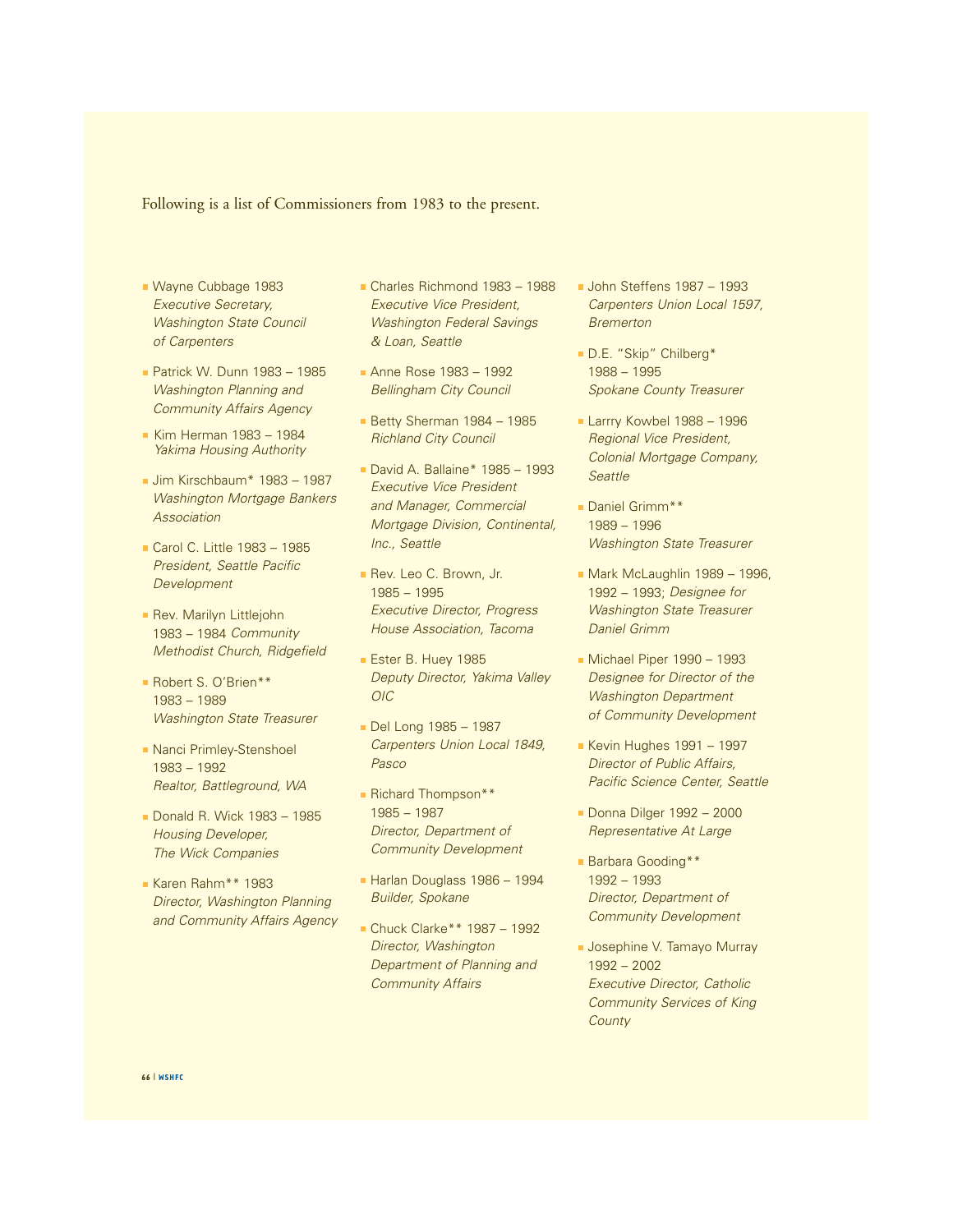- Gene Cinque Liddell\*\* 1993 – 1994 Director, Department of Community Development
- Ron Forest 1993 2003 United Brotherhood of Carpenters and Joiners of America Local Union No. 131
- Busse Nutley\* 1993 1999 Former Commissioner and State Legislator, Clark County
- Enid Buchanan 1994 1997 Designee for Mike Fitzgerald, Director, Washington Department of Community, Trade, and Economic Development
- Mike Fitzgerald\*\* 1994 1997 Director, Washington Department of Community, Trade, and Economic Development
- Lee Lannoye 1994 2002 Executive Vice President, Corporate Administration/Credit, Washington Mutual, Seattle
- **Rev. James T. Watson** 1995 – 1996 Representative of Low-income Housing Persons
- Natalie Ybarra 1995 1996 Granger City Council
- Bob McVicars 1996 present CEO, McVicars and Associates, Spokane
- Jeffrey Nitta 1996 present Vice President and Treasurer, Weyerhaeuser Real Estate **Company**
- Tim Douglas\*\* 1997 1999 Director, Washington Department of Community, Trade, and Economic Development
- Tim Kerr 1997 1999 Designee for Washington State Treasurer Michael J. Murphy
- Karen Miller\* 1997 present Snohomish County Council
- Michael J. Murphy\*\* 1997 – present Washington State Treasurer
- Clark Crouch 1999 2001 Richland City Council
- Kathy Kreiter\*\* 1999 Director, Washington Department of Community, Trade, and Economic Development
- Allan Martin 1999 present Designee for Washington State Treasurer Michael J. Murphy
- Martha Choe\*\* 2000 present Director, Washington Department of Community, Trade, and Economic Development
- **Ray Price 2000 2003** Designee for Department of Community Trade and Economic Development
- Harry Pryde 2000 present President and CEO, Pryde Corporation
- Isabel Bedolla Roos 2000 – present Realtor, Sunnyside
- Tim Otani 2002 present Vice President, Community Relations, Washington Mutual, **Seattle**
- **Michael Reichert** 2002 – present President and CEO, Catholic Community Services and Archdiocesan Housing Authority, Seattle
- Dennis Kloida 2003 present Director, Southwest Washington Pipe Trade Training Center, Lacey, Washington
- Richard McIver 2003 present Seattle City Council

- \* denotes Commissioner who served as chair
- \*\* denotes membership as function of state office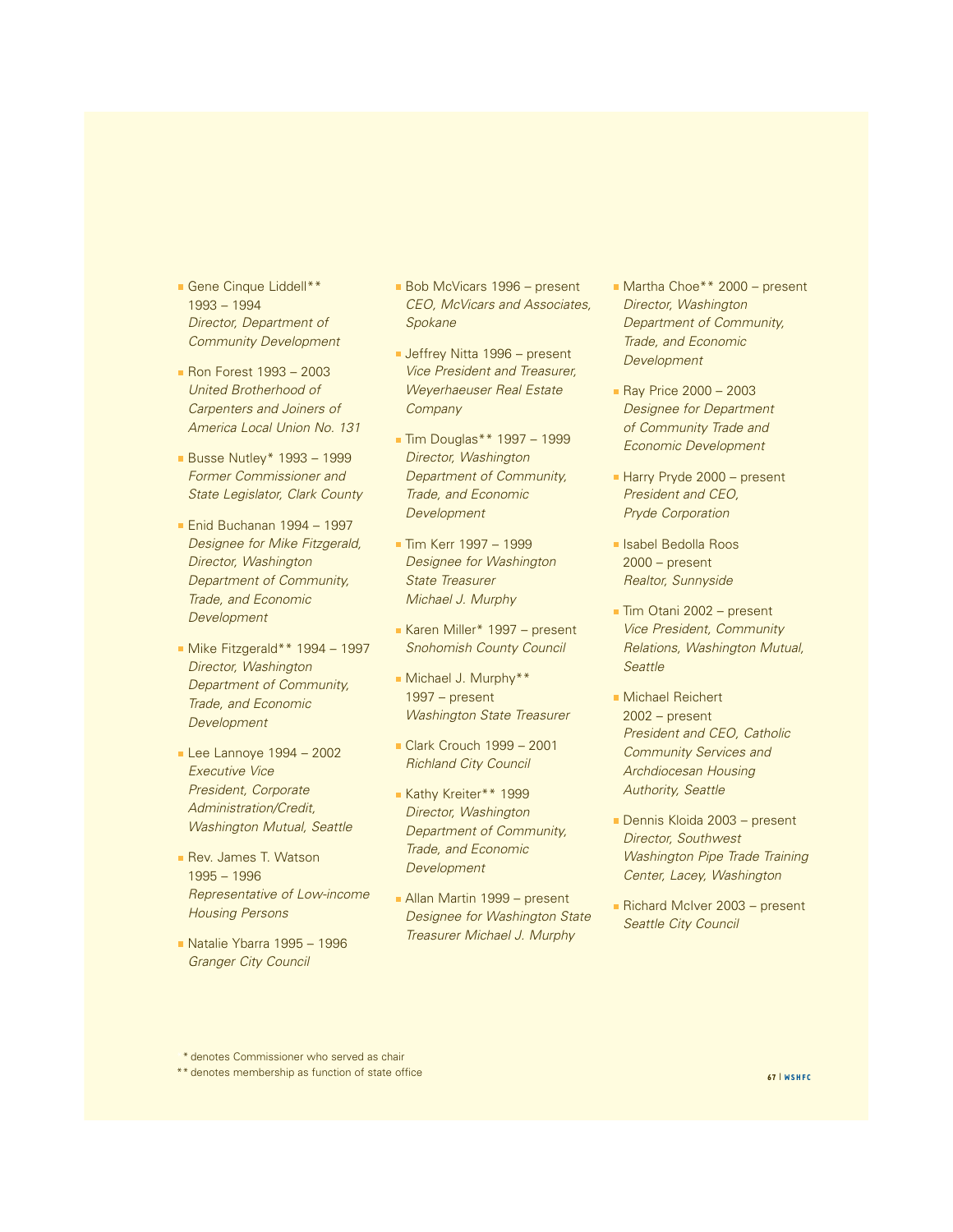### *YEAR AT A GLANCE*

**In the year ending June 30, 2003, the Washington State Housing Finance Commission:**

#### **ISSUED:**

- **\$100.4 million in bonds through the Multifamily** Housing Program to finance 10 projects, providing or preserving 1,442 rental housing units.
- **\$40.9 million in bonds through the Nonprofit** Housing Program to finance four projects, providing or preserving 445 housing units.
- **\$25.2 million in bonds through the Nonprofit** Facilities Program to finance eight projects owned by nonprofit organizations.

#### **PROVIDED:**

- More than \$68 million in below-market rate loans to 672 low- and moderate-income households as part of the House Key program, including two House Key Teacher loans totaling \$232,324.
- Nearly \$1.2 million in the form of second mortgages to 361 low- and moderate-income first-time homebuyers to assist with down payment and closing costs as part of the House Key Plus program.
- First and second mortgage financing of 58 Home-Choice loans for people with disabilities. Forty-one percent of the loans were made to borrowers earning 50 percent of area median income or less.
- **Eight House Key Extra down payment assistance** loans totaling \$37,542.
- Three House Key Rural down payment assistance loans totaling \$7,618.
- Training to 354 lenders, real estate professionals and representatives of nonprofit organizations to teach our Homebuyer Education Training and House Key Training curricula. Those professionals taught 13,402 prospective homebuyers in 948 seminars held throughout the state.

#### **ALLOCATED:**

- **\$12.5 million of federal tax credits to 34 competitive** projects located in 16 counties across the state. The projects will produce 1,611 units of affordable housing for low-income households.
- **\$9.8 million in tax credits to 20 bond-financed** projects, producing 2,571 affordable housing units.

#### **MONITORED:**

- More than 31,000 tax credit-financed units in 488 properties and posted a list of all properties monitored, including contact information, on the Commission web site.
- 14,000+ tax-exempt bond-financed units in 132 active projects.
- The Commission's \$4.75 million investment in Impact Capital, a nonprofit community development financial institution making loans to help with the development and preservation of low-income apartment communities

#### **CONDUCTED:**

- 230 on-site visits and inspections, representing over 33 percent of the total number of projects monitored regularly by the Commission. Coordinated with the Office of Community Development, the City of Seattle, the U.S. Department of Agriculture's Rural Development Office and partners for on-site inspections of projects with common financing.
- **T** Twenty compliance monitoring training classes for owners, property managers and on-site managers.